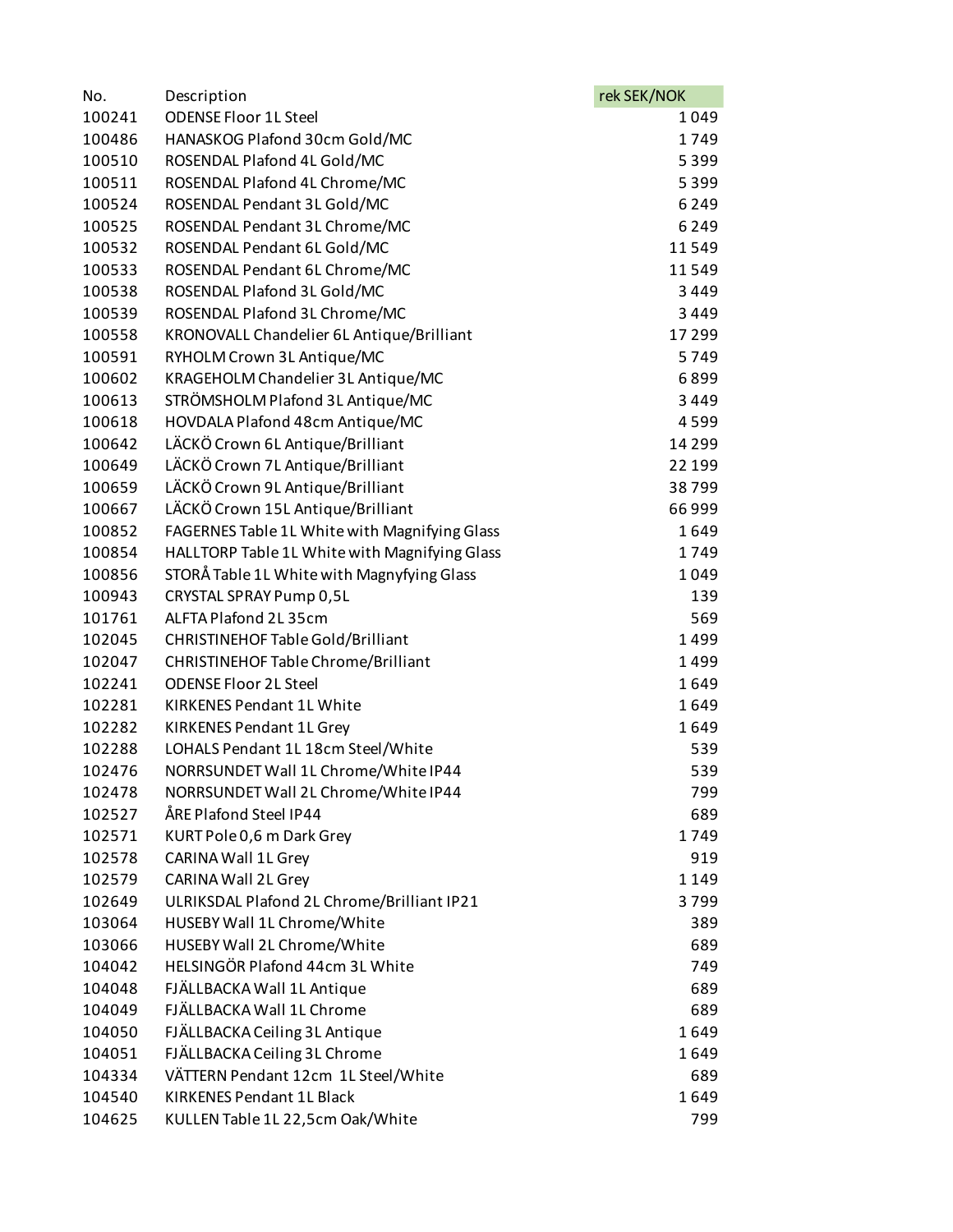| 104632           | SPETS Plafond 2L 35cm Frosted steel    | 639     |
|------------------|----------------------------------------|---------|
| 104636           | <b>EKELUND Wall 1L Black</b>           | 799     |
| 104649           | VEN Pendant 1L 12cm Matted Opal/Steel  | 759     |
| 104652           | VINGA Pendant 3L Chrome/Clear          | 1849    |
| 104703           | <b>BOBERG Plafond 39CM</b>             | 339     |
| 104704           | DALÄNG Plafond 39CM                    | 339     |
| 104721           | TRÄDGÅRD Spotlight 3x1W De Luxe        | 689     |
| 104723           | TRÄDGÅRD Spotlight Ground 3x1W         | 919     |
| 104728           | TRÄDGÅRD Extension Cable 10 mtr        | 199     |
| 104729           | TRÄDGÅRD T-connector                   | 117     |
| 104731           | TRÄDGÅRD Transformator 12VAC 24VA      | 229     |
| 104733           | CARINA Wall Lamp 1L White              | 919     |
| 104734           | CARINA Wall Lamp 2L White              | 1149    |
| 104778           | DAN Wall 2L Galvanized                 | 579     |
| 104787           | HÄRINGE Chandelier 3L Chrome/MC        | 3799    |
| 104794           | <b>KURT Pole 1 m Dark Grey</b>         | 2099    |
| 104841           | NITTA Floor 1L White                   | 919     |
| 104842           | NITTA Floor 1L Steel                   | 919     |
| 104864           | LADA Wall 1L Steel/Clear IP44          | 1049    |
|                  | <b>BYSKE Plafond 3L White/Frosted</b>  |         |
| 104883<br>104884 |                                        | 1149    |
|                  | <b>BYSKE Plafond 3L Black/Frosted</b>  | 1149    |
| 104889           | GRÄNSÖ Chandelier 1L Chrome/MC         | 1849    |
| 104890           | GRÄNSÖ Chandelier 2L Chrome/MC         | 2 2 9 9 |
| 104894           | UGGLARP Plafond 3L 39cm Patterned      | 799     |
| 104999           | GÖTEBORG Table 1L 33cm Blue/White      | 1049    |
| 105000           | GÖTEBORG Table 1L 48cm Blue/White      | 1949    |
| 105022           | FREDRIKSHAMN Floor 1L White            | 1749    |
| 105023           | FREDRIKSHAMN Floor 1L Black            | 1749    |
| 105025           | FREDRIKSHAMN Table 1L Black            | 1249    |
| 105026           | <b>FREDRIKSHAMN Wall 1L White</b>      | 799     |
| 105027           | FREDRIKSHAMN Wall 1L Black             | 799     |
| 105031           | <b>TRACK Rail 1m</b>                   | 519     |
| 105034           | <b>TRACK Angle connection White</b>    | 139     |
| 105052           | <b>GRIMSTAD Wall 1L Antique/Silver</b> | 1249    |
| 105099           | ROCKFORD Pendant 3L Round Chrome/Clear | 3 1 9 9 |
| 105128           | NITTA Floor 1L Antique                 | 919     |
| 105130           | NITTA Table 1L Steel                   | 799     |
| 105143           | TRACK Cable 3m with Plug Class 2       | 119     |
| 105156           | MARIELUND Crown 3L Chrome/MC           | 2 2 9 9 |
| 105157           | MARIELUND Crown 3L Antique/MC          | 2 2 9 9 |
| 105183           | <b>VIKTOR Floor 1L White</b>           | 1649    |
| 105184           | <b>VIKTOR Floor 1L Black</b>           | 1649    |
| 105191           | <b>VIKTOR Wall 1L White</b>            | 529     |
| 105192           | <b>VIKTOR Wall 1L Black</b>            | 529     |
| 105237           | FACE Table 1L Steel                    | 1249    |
| 105248           | MODENA Floor 2L Steel/Black            | 2099    |
| 105274           | MODENA Floor 2L Brass/White            | 2099    |
| 105309           | LYSEKIL Wall 2L Chrome/MC IP44         | 1499    |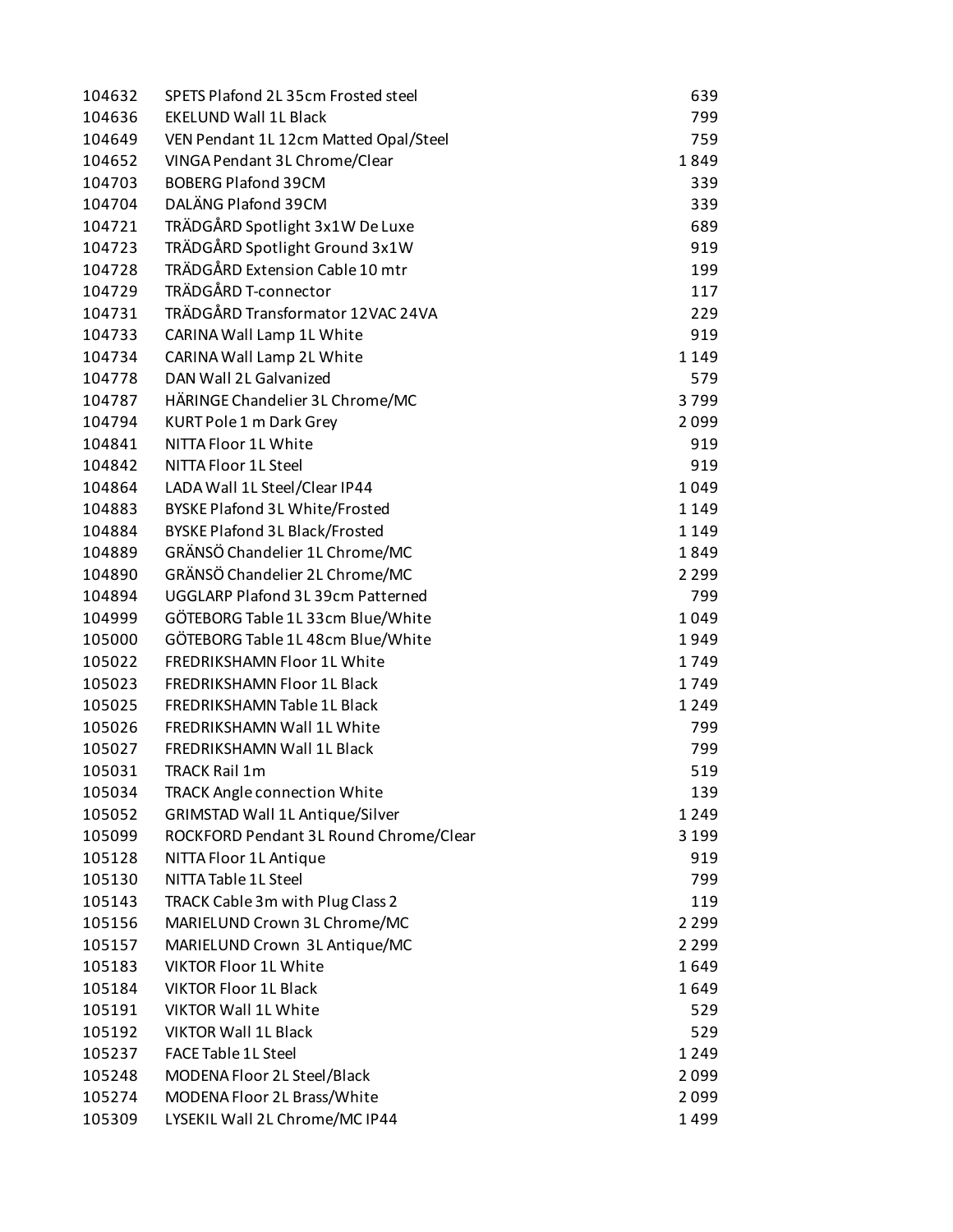| 105315<br>VANADIS Plafond 12L Gold/Brilliant<br>17 299<br>GRÄNSÖ Plafond 3L Chrome/MC<br>105316<br>2 2 9 9<br>105317<br>GRÄNSÖ Chandelier 3L Chrome/MC<br>4 1 4 9<br>105337<br><b>KOLDING Floor 1L Black</b><br>1749<br>ARIES Ceiling 3L Chrome/MC/Acrylic<br>105360<br>919<br>ARIES Ceiling 4L Chrome/MC/Acrylic<br>105366<br>1399<br>LUX Wall Spot 1L Steel IP44<br>105474<br>919<br>LUX Wall Spot 3L Steel IP44<br>2 2 9 9<br>105475<br>105481<br>HYSSNA LED Wall 1L White<br>519<br>105482<br><b>HYSSNA LED Wall 1L Steel</b><br>519<br>1149<br>105483<br>HYSSNA LED Ceiling 3L White IP21<br>HYSSNA LED Ceiling 3L Steel IP21<br>1149<br>105484<br>HYSSNA LED Ceiling 3L White<br>105485<br>1049<br>HYSSNA LED Ceiling 3L Steel<br>105486<br>1049<br>105487<br>HYSSNA LED Ceiling 5L White<br>2 1 9 9<br>MARBLE SQUARE Wall 1L Brass<br>105509<br>1999<br><b>HUDSON Floor 1L Steel</b><br>105581<br>1499<br><b>HUDSON Floor 1L Antique</b><br>1499<br>105582<br><b>HUDSON Floor 2L Steel</b><br>105583<br>2 2 9 9<br>STAR LED Plafond 35cm Frosted/Steel<br>105611<br>919<br>105618<br>PRESTON LED Plafond 35cm White/Chrome<br>919<br>105619<br>PRESTON LED Plafond 43cm White/Chrome<br>1149<br>1049<br>105621<br>TÄBY LED Plafond Chrome/White IP44<br>105683<br><b>STUDY LED Desk Silver</b><br>1499<br>105684<br><b>TULIP Table White</b><br>499<br>105685<br><b>TULIP Table Black</b><br>499<br>HISTORY Ceiling 3L Brass/Opal<br>2 2 9 9<br>105774<br>TRAY Pendant 3L Sandy Black<br>105780<br>4399<br>ESTELLE Ceiling 3L Chrome/MC IP44<br>3 2 9 9<br>105796<br>TRACK LED Spotlight White<br>519<br>105810<br>TRACK LED Spotlight with Arm White<br>579<br>105811<br><b>TRACK LED Dimmable Driver Small White</b><br>105812<br>579<br>105813<br>TRACK LED Dimmable Driver Big White<br>799<br>FJÄLLBACKA Wall 1L Black Matt<br>689<br>105814<br>FJÄLLBACKA Ceiling Plafond 3L Black Matt<br>1649<br>105815<br>105816<br>FJÄLLBACKA Ceiling Bar 4L Black Matt<br>2 1 9 9<br><b>CONNECT Rail 30cm White</b><br>105874<br>369<br><b>CONNECT Rail 50cm White</b><br>105875<br>579<br><b>CONNECT Rail 100cm White</b><br>105876<br>979<br><b>CONNECT Connector White</b><br>105877<br>32<br><b>CONNECT Corner Connector White</b><br>32<br>105878<br>105879<br><b>CONNECT Switch White</b><br>87<br><b>CONNECT Extension Cable 1m White</b><br>105881<br>32<br>CONNECT 4-Way Splitter White<br>103<br>105882<br><b>CONNECT IR-Sensor White</b><br>105883<br>299<br>CONNECT Power Supply 6W White<br>105884<br>199<br>CONNECT Power Supply 12W White<br>259<br>105885 | 105314 | VANADIS Plafond 12L Chrome/Brilliant | 17299 |
|-----------------------------------------------------------------------------------------------------------------------------------------------------------------------------------------------------------------------------------------------------------------------------------------------------------------------------------------------------------------------------------------------------------------------------------------------------------------------------------------------------------------------------------------------------------------------------------------------------------------------------------------------------------------------------------------------------------------------------------------------------------------------------------------------------------------------------------------------------------------------------------------------------------------------------------------------------------------------------------------------------------------------------------------------------------------------------------------------------------------------------------------------------------------------------------------------------------------------------------------------------------------------------------------------------------------------------------------------------------------------------------------------------------------------------------------------------------------------------------------------------------------------------------------------------------------------------------------------------------------------------------------------------------------------------------------------------------------------------------------------------------------------------------------------------------------------------------------------------------------------------------------------------------------------------------------------------------------------------------------------------------------------------------------------------------------------------------------------------------------------------------------------------------------------------------------------------------------------------------------------------------------------------------------------------------------------------------------------------------------------------------------------------------------------------------------------------------------------------------------------------------------------------------------------------------------------------|--------|--------------------------------------|-------|
|                                                                                                                                                                                                                                                                                                                                                                                                                                                                                                                                                                                                                                                                                                                                                                                                                                                                                                                                                                                                                                                                                                                                                                                                                                                                                                                                                                                                                                                                                                                                                                                                                                                                                                                                                                                                                                                                                                                                                                                                                                                                                                                                                                                                                                                                                                                                                                                                                                                                                                                                                                             |        |                                      |       |
|                                                                                                                                                                                                                                                                                                                                                                                                                                                                                                                                                                                                                                                                                                                                                                                                                                                                                                                                                                                                                                                                                                                                                                                                                                                                                                                                                                                                                                                                                                                                                                                                                                                                                                                                                                                                                                                                                                                                                                                                                                                                                                                                                                                                                                                                                                                                                                                                                                                                                                                                                                             |        |                                      |       |
|                                                                                                                                                                                                                                                                                                                                                                                                                                                                                                                                                                                                                                                                                                                                                                                                                                                                                                                                                                                                                                                                                                                                                                                                                                                                                                                                                                                                                                                                                                                                                                                                                                                                                                                                                                                                                                                                                                                                                                                                                                                                                                                                                                                                                                                                                                                                                                                                                                                                                                                                                                             |        |                                      |       |
|                                                                                                                                                                                                                                                                                                                                                                                                                                                                                                                                                                                                                                                                                                                                                                                                                                                                                                                                                                                                                                                                                                                                                                                                                                                                                                                                                                                                                                                                                                                                                                                                                                                                                                                                                                                                                                                                                                                                                                                                                                                                                                                                                                                                                                                                                                                                                                                                                                                                                                                                                                             |        |                                      |       |
|                                                                                                                                                                                                                                                                                                                                                                                                                                                                                                                                                                                                                                                                                                                                                                                                                                                                                                                                                                                                                                                                                                                                                                                                                                                                                                                                                                                                                                                                                                                                                                                                                                                                                                                                                                                                                                                                                                                                                                                                                                                                                                                                                                                                                                                                                                                                                                                                                                                                                                                                                                             |        |                                      |       |
|                                                                                                                                                                                                                                                                                                                                                                                                                                                                                                                                                                                                                                                                                                                                                                                                                                                                                                                                                                                                                                                                                                                                                                                                                                                                                                                                                                                                                                                                                                                                                                                                                                                                                                                                                                                                                                                                                                                                                                                                                                                                                                                                                                                                                                                                                                                                                                                                                                                                                                                                                                             |        |                                      |       |
|                                                                                                                                                                                                                                                                                                                                                                                                                                                                                                                                                                                                                                                                                                                                                                                                                                                                                                                                                                                                                                                                                                                                                                                                                                                                                                                                                                                                                                                                                                                                                                                                                                                                                                                                                                                                                                                                                                                                                                                                                                                                                                                                                                                                                                                                                                                                                                                                                                                                                                                                                                             |        |                                      |       |
|                                                                                                                                                                                                                                                                                                                                                                                                                                                                                                                                                                                                                                                                                                                                                                                                                                                                                                                                                                                                                                                                                                                                                                                                                                                                                                                                                                                                                                                                                                                                                                                                                                                                                                                                                                                                                                                                                                                                                                                                                                                                                                                                                                                                                                                                                                                                                                                                                                                                                                                                                                             |        |                                      |       |
|                                                                                                                                                                                                                                                                                                                                                                                                                                                                                                                                                                                                                                                                                                                                                                                                                                                                                                                                                                                                                                                                                                                                                                                                                                                                                                                                                                                                                                                                                                                                                                                                                                                                                                                                                                                                                                                                                                                                                                                                                                                                                                                                                                                                                                                                                                                                                                                                                                                                                                                                                                             |        |                                      |       |
|                                                                                                                                                                                                                                                                                                                                                                                                                                                                                                                                                                                                                                                                                                                                                                                                                                                                                                                                                                                                                                                                                                                                                                                                                                                                                                                                                                                                                                                                                                                                                                                                                                                                                                                                                                                                                                                                                                                                                                                                                                                                                                                                                                                                                                                                                                                                                                                                                                                                                                                                                                             |        |                                      |       |
|                                                                                                                                                                                                                                                                                                                                                                                                                                                                                                                                                                                                                                                                                                                                                                                                                                                                                                                                                                                                                                                                                                                                                                                                                                                                                                                                                                                                                                                                                                                                                                                                                                                                                                                                                                                                                                                                                                                                                                                                                                                                                                                                                                                                                                                                                                                                                                                                                                                                                                                                                                             |        |                                      |       |
|                                                                                                                                                                                                                                                                                                                                                                                                                                                                                                                                                                                                                                                                                                                                                                                                                                                                                                                                                                                                                                                                                                                                                                                                                                                                                                                                                                                                                                                                                                                                                                                                                                                                                                                                                                                                                                                                                                                                                                                                                                                                                                                                                                                                                                                                                                                                                                                                                                                                                                                                                                             |        |                                      |       |
|                                                                                                                                                                                                                                                                                                                                                                                                                                                                                                                                                                                                                                                                                                                                                                                                                                                                                                                                                                                                                                                                                                                                                                                                                                                                                                                                                                                                                                                                                                                                                                                                                                                                                                                                                                                                                                                                                                                                                                                                                                                                                                                                                                                                                                                                                                                                                                                                                                                                                                                                                                             |        |                                      |       |
|                                                                                                                                                                                                                                                                                                                                                                                                                                                                                                                                                                                                                                                                                                                                                                                                                                                                                                                                                                                                                                                                                                                                                                                                                                                                                                                                                                                                                                                                                                                                                                                                                                                                                                                                                                                                                                                                                                                                                                                                                                                                                                                                                                                                                                                                                                                                                                                                                                                                                                                                                                             |        |                                      |       |
|                                                                                                                                                                                                                                                                                                                                                                                                                                                                                                                                                                                                                                                                                                                                                                                                                                                                                                                                                                                                                                                                                                                                                                                                                                                                                                                                                                                                                                                                                                                                                                                                                                                                                                                                                                                                                                                                                                                                                                                                                                                                                                                                                                                                                                                                                                                                                                                                                                                                                                                                                                             |        |                                      |       |
|                                                                                                                                                                                                                                                                                                                                                                                                                                                                                                                                                                                                                                                                                                                                                                                                                                                                                                                                                                                                                                                                                                                                                                                                                                                                                                                                                                                                                                                                                                                                                                                                                                                                                                                                                                                                                                                                                                                                                                                                                                                                                                                                                                                                                                                                                                                                                                                                                                                                                                                                                                             |        |                                      |       |
|                                                                                                                                                                                                                                                                                                                                                                                                                                                                                                                                                                                                                                                                                                                                                                                                                                                                                                                                                                                                                                                                                                                                                                                                                                                                                                                                                                                                                                                                                                                                                                                                                                                                                                                                                                                                                                                                                                                                                                                                                                                                                                                                                                                                                                                                                                                                                                                                                                                                                                                                                                             |        |                                      |       |
|                                                                                                                                                                                                                                                                                                                                                                                                                                                                                                                                                                                                                                                                                                                                                                                                                                                                                                                                                                                                                                                                                                                                                                                                                                                                                                                                                                                                                                                                                                                                                                                                                                                                                                                                                                                                                                                                                                                                                                                                                                                                                                                                                                                                                                                                                                                                                                                                                                                                                                                                                                             |        |                                      |       |
|                                                                                                                                                                                                                                                                                                                                                                                                                                                                                                                                                                                                                                                                                                                                                                                                                                                                                                                                                                                                                                                                                                                                                                                                                                                                                                                                                                                                                                                                                                                                                                                                                                                                                                                                                                                                                                                                                                                                                                                                                                                                                                                                                                                                                                                                                                                                                                                                                                                                                                                                                                             |        |                                      |       |
|                                                                                                                                                                                                                                                                                                                                                                                                                                                                                                                                                                                                                                                                                                                                                                                                                                                                                                                                                                                                                                                                                                                                                                                                                                                                                                                                                                                                                                                                                                                                                                                                                                                                                                                                                                                                                                                                                                                                                                                                                                                                                                                                                                                                                                                                                                                                                                                                                                                                                                                                                                             |        |                                      |       |
|                                                                                                                                                                                                                                                                                                                                                                                                                                                                                                                                                                                                                                                                                                                                                                                                                                                                                                                                                                                                                                                                                                                                                                                                                                                                                                                                                                                                                                                                                                                                                                                                                                                                                                                                                                                                                                                                                                                                                                                                                                                                                                                                                                                                                                                                                                                                                                                                                                                                                                                                                                             |        |                                      |       |
|                                                                                                                                                                                                                                                                                                                                                                                                                                                                                                                                                                                                                                                                                                                                                                                                                                                                                                                                                                                                                                                                                                                                                                                                                                                                                                                                                                                                                                                                                                                                                                                                                                                                                                                                                                                                                                                                                                                                                                                                                                                                                                                                                                                                                                                                                                                                                                                                                                                                                                                                                                             |        |                                      |       |
|                                                                                                                                                                                                                                                                                                                                                                                                                                                                                                                                                                                                                                                                                                                                                                                                                                                                                                                                                                                                                                                                                                                                                                                                                                                                                                                                                                                                                                                                                                                                                                                                                                                                                                                                                                                                                                                                                                                                                                                                                                                                                                                                                                                                                                                                                                                                                                                                                                                                                                                                                                             |        |                                      |       |
|                                                                                                                                                                                                                                                                                                                                                                                                                                                                                                                                                                                                                                                                                                                                                                                                                                                                                                                                                                                                                                                                                                                                                                                                                                                                                                                                                                                                                                                                                                                                                                                                                                                                                                                                                                                                                                                                                                                                                                                                                                                                                                                                                                                                                                                                                                                                                                                                                                                                                                                                                                             |        |                                      |       |
|                                                                                                                                                                                                                                                                                                                                                                                                                                                                                                                                                                                                                                                                                                                                                                                                                                                                                                                                                                                                                                                                                                                                                                                                                                                                                                                                                                                                                                                                                                                                                                                                                                                                                                                                                                                                                                                                                                                                                                                                                                                                                                                                                                                                                                                                                                                                                                                                                                                                                                                                                                             |        |                                      |       |
|                                                                                                                                                                                                                                                                                                                                                                                                                                                                                                                                                                                                                                                                                                                                                                                                                                                                                                                                                                                                                                                                                                                                                                                                                                                                                                                                                                                                                                                                                                                                                                                                                                                                                                                                                                                                                                                                                                                                                                                                                                                                                                                                                                                                                                                                                                                                                                                                                                                                                                                                                                             |        |                                      |       |
|                                                                                                                                                                                                                                                                                                                                                                                                                                                                                                                                                                                                                                                                                                                                                                                                                                                                                                                                                                                                                                                                                                                                                                                                                                                                                                                                                                                                                                                                                                                                                                                                                                                                                                                                                                                                                                                                                                                                                                                                                                                                                                                                                                                                                                                                                                                                                                                                                                                                                                                                                                             |        |                                      |       |
|                                                                                                                                                                                                                                                                                                                                                                                                                                                                                                                                                                                                                                                                                                                                                                                                                                                                                                                                                                                                                                                                                                                                                                                                                                                                                                                                                                                                                                                                                                                                                                                                                                                                                                                                                                                                                                                                                                                                                                                                                                                                                                                                                                                                                                                                                                                                                                                                                                                                                                                                                                             |        |                                      |       |
|                                                                                                                                                                                                                                                                                                                                                                                                                                                                                                                                                                                                                                                                                                                                                                                                                                                                                                                                                                                                                                                                                                                                                                                                                                                                                                                                                                                                                                                                                                                                                                                                                                                                                                                                                                                                                                                                                                                                                                                                                                                                                                                                                                                                                                                                                                                                                                                                                                                                                                                                                                             |        |                                      |       |
|                                                                                                                                                                                                                                                                                                                                                                                                                                                                                                                                                                                                                                                                                                                                                                                                                                                                                                                                                                                                                                                                                                                                                                                                                                                                                                                                                                                                                                                                                                                                                                                                                                                                                                                                                                                                                                                                                                                                                                                                                                                                                                                                                                                                                                                                                                                                                                                                                                                                                                                                                                             |        |                                      |       |
|                                                                                                                                                                                                                                                                                                                                                                                                                                                                                                                                                                                                                                                                                                                                                                                                                                                                                                                                                                                                                                                                                                                                                                                                                                                                                                                                                                                                                                                                                                                                                                                                                                                                                                                                                                                                                                                                                                                                                                                                                                                                                                                                                                                                                                                                                                                                                                                                                                                                                                                                                                             |        |                                      |       |
|                                                                                                                                                                                                                                                                                                                                                                                                                                                                                                                                                                                                                                                                                                                                                                                                                                                                                                                                                                                                                                                                                                                                                                                                                                                                                                                                                                                                                                                                                                                                                                                                                                                                                                                                                                                                                                                                                                                                                                                                                                                                                                                                                                                                                                                                                                                                                                                                                                                                                                                                                                             |        |                                      |       |
|                                                                                                                                                                                                                                                                                                                                                                                                                                                                                                                                                                                                                                                                                                                                                                                                                                                                                                                                                                                                                                                                                                                                                                                                                                                                                                                                                                                                                                                                                                                                                                                                                                                                                                                                                                                                                                                                                                                                                                                                                                                                                                                                                                                                                                                                                                                                                                                                                                                                                                                                                                             |        |                                      |       |
|                                                                                                                                                                                                                                                                                                                                                                                                                                                                                                                                                                                                                                                                                                                                                                                                                                                                                                                                                                                                                                                                                                                                                                                                                                                                                                                                                                                                                                                                                                                                                                                                                                                                                                                                                                                                                                                                                                                                                                                                                                                                                                                                                                                                                                                                                                                                                                                                                                                                                                                                                                             |        |                                      |       |
|                                                                                                                                                                                                                                                                                                                                                                                                                                                                                                                                                                                                                                                                                                                                                                                                                                                                                                                                                                                                                                                                                                                                                                                                                                                                                                                                                                                                                                                                                                                                                                                                                                                                                                                                                                                                                                                                                                                                                                                                                                                                                                                                                                                                                                                                                                                                                                                                                                                                                                                                                                             |        |                                      |       |
|                                                                                                                                                                                                                                                                                                                                                                                                                                                                                                                                                                                                                                                                                                                                                                                                                                                                                                                                                                                                                                                                                                                                                                                                                                                                                                                                                                                                                                                                                                                                                                                                                                                                                                                                                                                                                                                                                                                                                                                                                                                                                                                                                                                                                                                                                                                                                                                                                                                                                                                                                                             |        |                                      |       |
|                                                                                                                                                                                                                                                                                                                                                                                                                                                                                                                                                                                                                                                                                                                                                                                                                                                                                                                                                                                                                                                                                                                                                                                                                                                                                                                                                                                                                                                                                                                                                                                                                                                                                                                                                                                                                                                                                                                                                                                                                                                                                                                                                                                                                                                                                                                                                                                                                                                                                                                                                                             |        |                                      |       |
|                                                                                                                                                                                                                                                                                                                                                                                                                                                                                                                                                                                                                                                                                                                                                                                                                                                                                                                                                                                                                                                                                                                                                                                                                                                                                                                                                                                                                                                                                                                                                                                                                                                                                                                                                                                                                                                                                                                                                                                                                                                                                                                                                                                                                                                                                                                                                                                                                                                                                                                                                                             |        |                                      |       |
|                                                                                                                                                                                                                                                                                                                                                                                                                                                                                                                                                                                                                                                                                                                                                                                                                                                                                                                                                                                                                                                                                                                                                                                                                                                                                                                                                                                                                                                                                                                                                                                                                                                                                                                                                                                                                                                                                                                                                                                                                                                                                                                                                                                                                                                                                                                                                                                                                                                                                                                                                                             |        |                                      |       |
|                                                                                                                                                                                                                                                                                                                                                                                                                                                                                                                                                                                                                                                                                                                                                                                                                                                                                                                                                                                                                                                                                                                                                                                                                                                                                                                                                                                                                                                                                                                                                                                                                                                                                                                                                                                                                                                                                                                                                                                                                                                                                                                                                                                                                                                                                                                                                                                                                                                                                                                                                                             |        |                                      |       |
|                                                                                                                                                                                                                                                                                                                                                                                                                                                                                                                                                                                                                                                                                                                                                                                                                                                                                                                                                                                                                                                                                                                                                                                                                                                                                                                                                                                                                                                                                                                                                                                                                                                                                                                                                                                                                                                                                                                                                                                                                                                                                                                                                                                                                                                                                                                                                                                                                                                                                                                                                                             |        |                                      |       |
|                                                                                                                                                                                                                                                                                                                                                                                                                                                                                                                                                                                                                                                                                                                                                                                                                                                                                                                                                                                                                                                                                                                                                                                                                                                                                                                                                                                                                                                                                                                                                                                                                                                                                                                                                                                                                                                                                                                                                                                                                                                                                                                                                                                                                                                                                                                                                                                                                                                                                                                                                                             |        |                                      |       |
|                                                                                                                                                                                                                                                                                                                                                                                                                                                                                                                                                                                                                                                                                                                                                                                                                                                                                                                                                                                                                                                                                                                                                                                                                                                                                                                                                                                                                                                                                                                                                                                                                                                                                                                                                                                                                                                                                                                                                                                                                                                                                                                                                                                                                                                                                                                                                                                                                                                                                                                                                                             |        |                                      |       |
|                                                                                                                                                                                                                                                                                                                                                                                                                                                                                                                                                                                                                                                                                                                                                                                                                                                                                                                                                                                                                                                                                                                                                                                                                                                                                                                                                                                                                                                                                                                                                                                                                                                                                                                                                                                                                                                                                                                                                                                                                                                                                                                                                                                                                                                                                                                                                                                                                                                                                                                                                                             |        |                                      |       |
|                                                                                                                                                                                                                                                                                                                                                                                                                                                                                                                                                                                                                                                                                                                                                                                                                                                                                                                                                                                                                                                                                                                                                                                                                                                                                                                                                                                                                                                                                                                                                                                                                                                                                                                                                                                                                                                                                                                                                                                                                                                                                                                                                                                                                                                                                                                                                                                                                                                                                                                                                                             |        |                                      |       |
|                                                                                                                                                                                                                                                                                                                                                                                                                                                                                                                                                                                                                                                                                                                                                                                                                                                                                                                                                                                                                                                                                                                                                                                                                                                                                                                                                                                                                                                                                                                                                                                                                                                                                                                                                                                                                                                                                                                                                                                                                                                                                                                                                                                                                                                                                                                                                                                                                                                                                                                                                                             |        |                                      |       |
|                                                                                                                                                                                                                                                                                                                                                                                                                                                                                                                                                                                                                                                                                                                                                                                                                                                                                                                                                                                                                                                                                                                                                                                                                                                                                                                                                                                                                                                                                                                                                                                                                                                                                                                                                                                                                                                                                                                                                                                                                                                                                                                                                                                                                                                                                                                                                                                                                                                                                                                                                                             |        |                                      |       |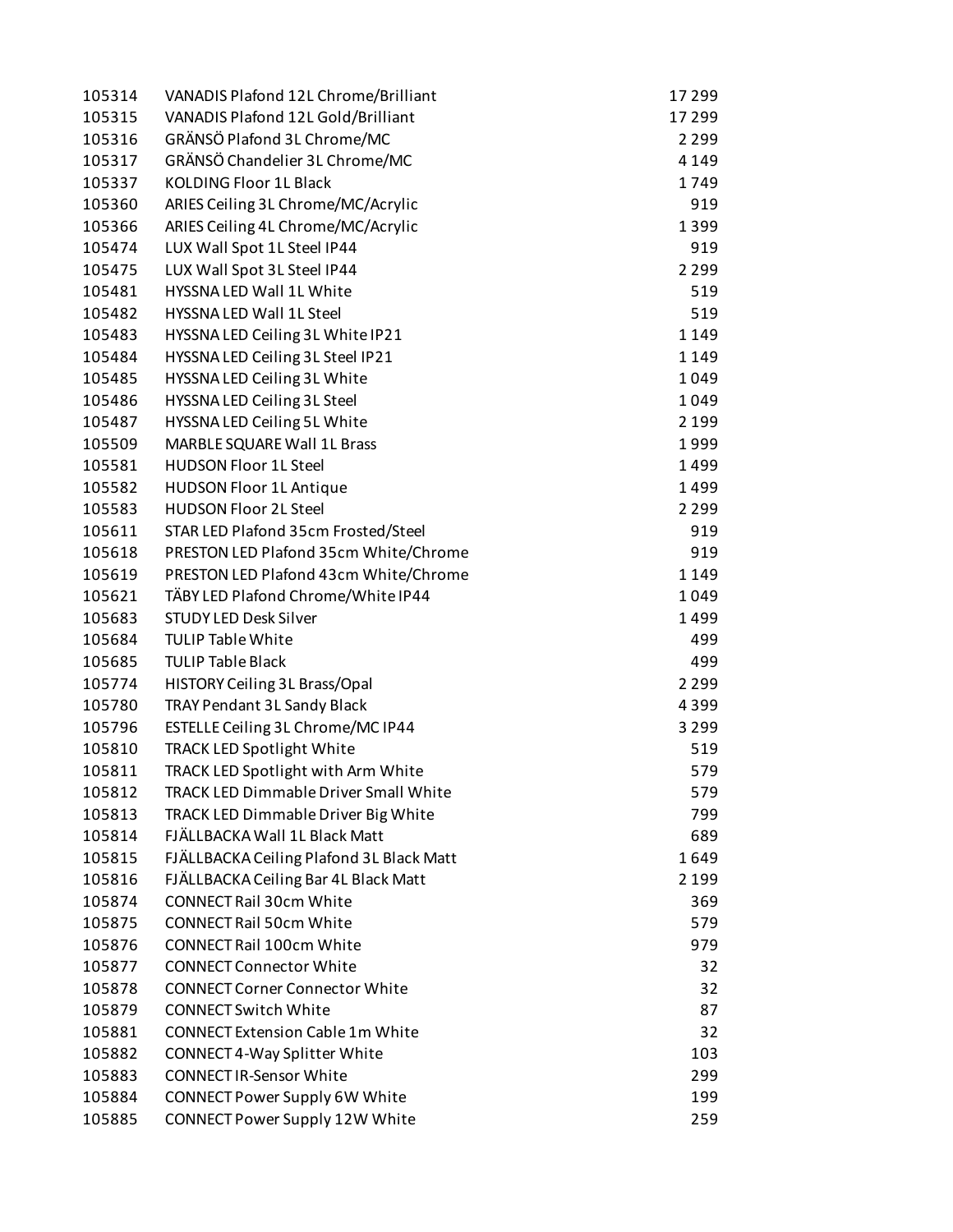| 105886 | CONNECT Power Supply 24W White             | 319     |
|--------|--------------------------------------------|---------|
| 105887 | CONNECT Power Supply 36W White             | 359     |
| 105921 | CHARLESTON Floor 1L Oxide/Beige            | 2 2 9 9 |
| 105930 | BANKERS Table 25cm 1L Oxide/Green          | 919     |
| 105931 | BANKERS Table 42cm 1L Oxide/Green          | 1149    |
| 105934 | MICK Pendant 1L Chrome/Clear               | 795     |
| 105939 | <b>TULIP Wall White</b>                    | 459     |
| 105940 | <b>TULIP Wall Black</b>                    | 459     |
| 105955 | <b>ZOLA Plafond Led Round White</b>        | 879     |
| 105957 | MOON Plafond 22cm Led Aluminium/White IP44 | 519     |
| 105958 | MOON Plafond 28cm Led Aluminium/White IP44 | 689     |
| 105959 | GLOBAL Plafond 22cm Led White/Chrome       | 519     |
| 105960 | GLOBAL Plafond 28cm Led White/Chrome       | 689     |
| 106062 | SAXHOLM Plafond 2L Chrome/MC IP21          | 1649    |
| 106063 | SAXHOLM Plafond 2L Gold/MC IP21            | 1649    |
| 106072 | <b>STORM Pendant 3L Multicolor</b>         | 2 1 9 9 |
| 106081 | <b>VALENCIA Wall 1L Black/Brass</b>        | 639     |
| 106083 | URN Wall 1L White                          | 419     |
| 106086 | URN Ceiling 3L White                       | 799     |
| 106089 | URN Ceiling 4L White                       | 979     |
| 106091 | TULIP Clip 1L White                        | 419     |
| 106092 | TULIP Clip 1L Black                        | 419     |
| 106093 | SWAN USB Table 1L White                    | 1049    |
| 106094 | SWAN USB Table 1L Black                    | 1049    |
| 106097 | <b>SNAKE Wall 1L White</b>                 | 749     |
| 106098 | <b>SNAKE Wall 1L Black</b>                 | 749     |
| 106118 | GRÄNSÖ Chandelier 1L 30cm Brushed Brass/MC | 1849    |
| 106119 | GRÄNSÖ Chandelier 2L 40cm Brushed Brass/MC | 2 2 9 9 |
| 106124 | TRAY Pendant 3L Sandy White                | 4399    |
| 106150 | <b>DISC Pendant 1L Brass</b>               | 689     |
| 106154 | DISC Wall/Ceiling 1L Brass                 | 689     |
| 106169 | <b>SKY Pendant 1L Chrome</b>               | 229     |
| 106170 | <b>SKY Pendant 1L Brass</b>                |         |
| 106171 |                                            | 229     |
|        | SKY Pendant 1L Copper                      | 229     |
| 106210 | <b>HERA Downlight 3-Set White</b>          | 1249    |
| 106212 | HERA Downlight Single Spot White           | 339     |
| 106214 | ARES Downlight 3-Set White                 | 1 2 4 9 |
| 106216 | ARES Downlight Single Spot White           | 339     |
| 106259 | TRÄDGÅRD Extension Cable 2mtr              | 77      |
| 106266 | MICK Pendant 1L Gold/Clear                 | 795     |
| 106275 | TRACK LED 3-SET White                      | 2649    |
| 106276 | TRACK LED 6-SET White                      | 4599    |
| 106305 | SAVOY Table 1L USB Chrome/White            | 1149    |
| 106306 | SAVOY Table 1L USB Brass/White             | 1149    |
| 106307 | SAVOY Wall 2L Chrome/White                 | 1249    |
| 106308 | SAVOY Wall 2L Brass/White                  | 1249    |
| 106316 | HYSSNA LED Wall 1L Brushed Brass           | 489     |
| 106317 | CIRO Wall 1L White/Brass                   | 579     |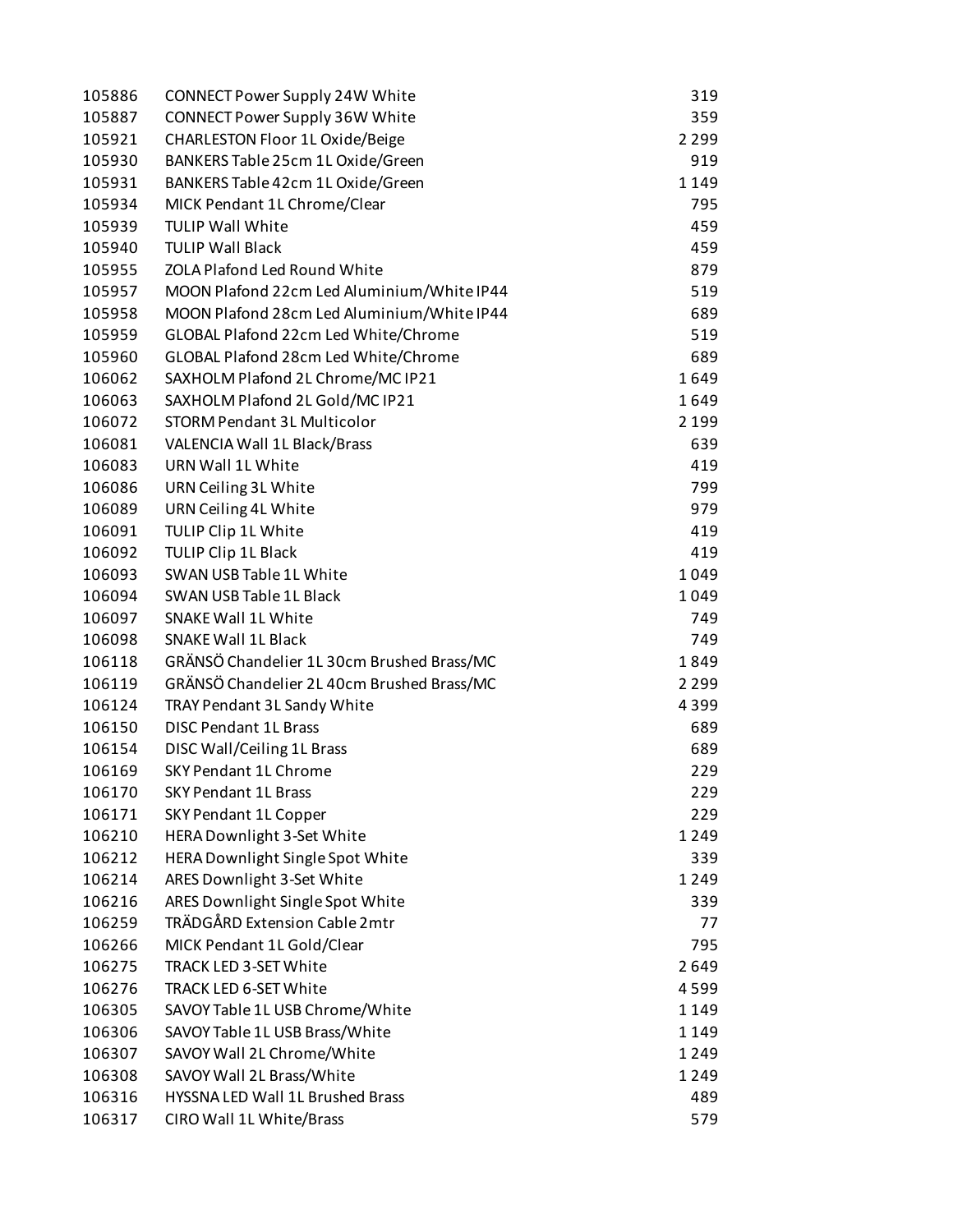| 106318 | CIRO Wall 1L Black/Brass               | 579  |
|--------|----------------------------------------|------|
| 106319 | CIRO Ceiling 3L White/Brass            | 799  |
| 106320 | CIRO Ceiling 3L Black/Brass            | 799  |
| 106322 | IMPERIA Floor 1L Brass/White           | 1749 |
| 106333 | <b>SKY Pendant 3L Round Brass</b>      | 799  |
| 106334 | <b>SKY Pendant 3L Round Black</b>      | 799  |
| 106335 | SKY Pendant 3L Straight Brass          | 799  |
| 106336 | SKY Pendant 3L Straight Black          | 799  |
| 106353 | MOON Plafond 39cm White/Aluminium IP44 | 1149 |
| 106361 | EZE Wall 1L Chrome/Clear IP44          | 579  |
| 106364 | EZE Wall 3L Chrome/Clear IP44          | 1499 |
| 106367 | CASSIS Wall 1L Chrome/Opal IP44        | 579  |
| 106370 | CASSIS Wall 3L Chrome/Opal IP44        | 1649 |
| 106374 | MENTON Wall 1L Brass/Opal IP44         | 579  |
| 106382 | MINI Wall 3L Chrome/White IP44         | 1249 |
| 106394 | <b>COOPER Pendant 1L Black</b>         | 2099 |
| 106410 | ADRIA Plafond 35cm White/Steel         | 1049 |
| 106414 | KEY Wall 1L White/Steel                | 389  |
| 106418 | <b>CAPITAL Pendant 6L Brass</b>        | 2849 |
| 106419 | <b>CAPITAL Pendant 6L Chrome</b>       | 2849 |
| 106421 | KEY Ceiling 3L White/Steel             | 749  |
| 106422 | KEY Ceiling 3L Black/Steel             | 749  |
| 106449 | NICCI Table 1L Grey/White              | 579  |
| 106464 | FLEX Floor 1L White/Chrome             | 919  |
| 106465 | FLEX Floor 1L Black/Chrome             | 919  |
| 106466 | FLEX 1L Table White/Chrome             | 579  |
| 106467 | FLEX Table 1L Black/Chrome             | 579  |
| 106468 | FLEX Wall 1L White\Chrome              | 459  |
| 106469 | FLEX Wall 1L Black/Chrome              | 459  |
| 106470 | FLEX Clip 1L White/Chrome              | 459  |
| 106471 | FLEX Clip 1L Black/Chrome              | 459  |
| 106482 | MULTI Wall 1L Sandy Black              | 1249 |
| 106486 | CORK Pendant 1L 40cm Brown             | 2499 |
| 106510 | NIKOS Wall Dark grey                   | 519  |
| 106511 | <b>NIKOS Wall White</b>                | 519  |
| 106515 | IRIS Wall 1L Dark Grey                 | 1149 |
| 106516 | IRIS Wall 2L Dark Grey                 | 1649 |
| 106519 | <b>HERO Wall Black</b>                 | 919  |
| 106521 | ARGOS Wall Dark Grey                   | 979  |
| 106522 | <b>ARION Wall Dark Grey</b>            | 1049 |
| 106523 | <b>ARION Wall White</b>                | 1049 |
| 106535 | <b>LUNA Plafond Black</b>              | 1049 |
| 106536 | <b>LUNA Plafond White</b>              | 1049 |
| 106550 | <b>EAGLE Pendant 1L 35cm Black</b>     | 1499 |
| 106551 | EAGLE Pendant 1L 35cm White            | 1499 |
| 106552 | <b>EAGLE Pendant 1L 22cm Black</b>     | 919  |
| 106553 | EAGLE Pendant 1L 22cm White            | 919  |
| 106563 | VENTIMIGLIA Plafond 4L 42cm Black/MC   | 4399 |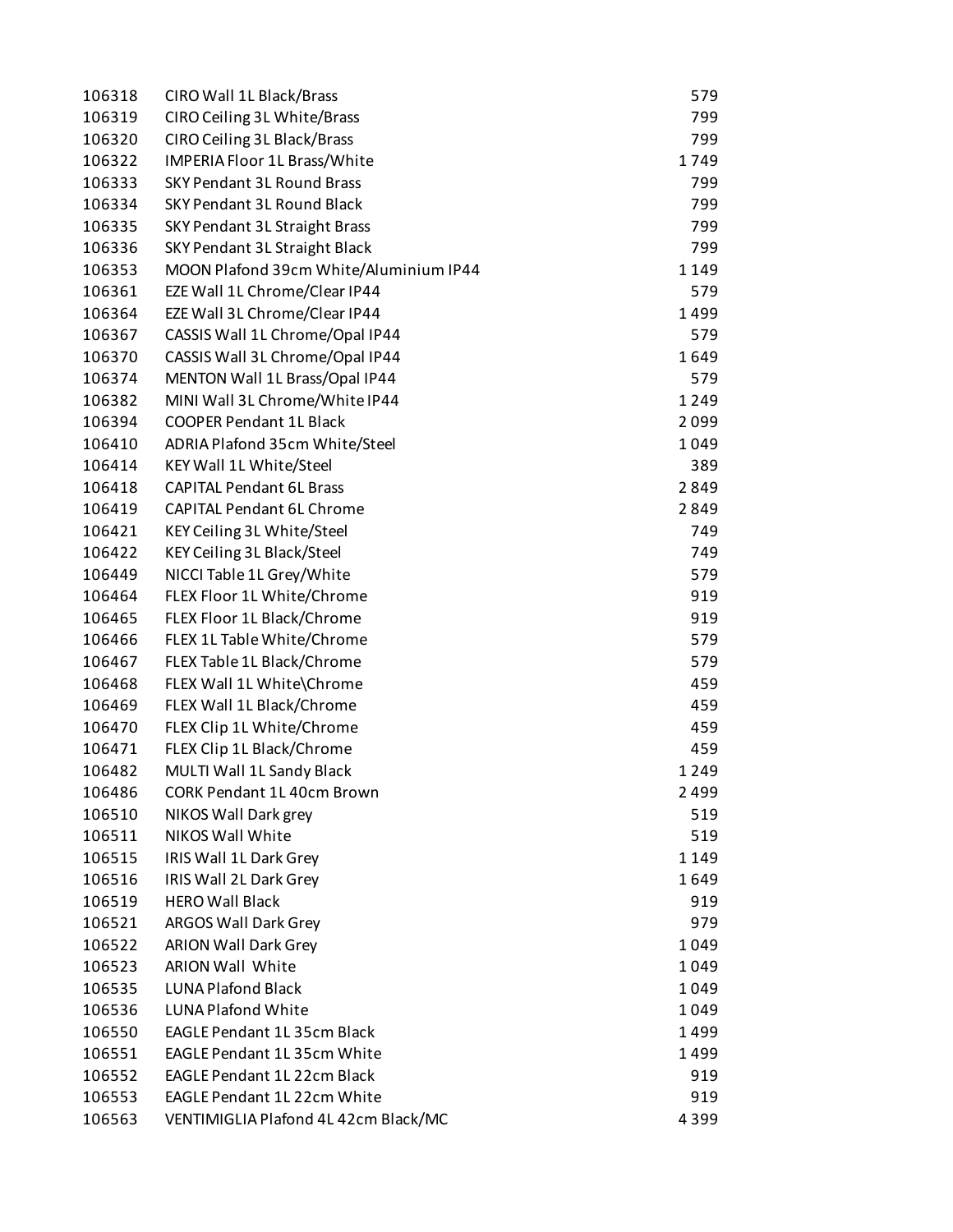| 106564 | VENTIMIGLIA Plafond 3L 30cm Black/MC | 2749    |
|--------|--------------------------------------|---------|
| 106587 | <b>CARRIE Wall 1L Black</b>          | 639     |
| 106588 | CIRO Wall 1L Flex White/Brass        | 579     |
| 106589 | CIRO Wall 1L Flex Black/Brass        | 579     |
| 106600 | RAW Wall 1L Black/Chrome             | 639     |
| 106606 | COUS Table 1L Antique Blue/White     | 1049    |
| 106610 | SADDLE Pendant 1L Brass/Black        | 389     |
| 106619 | <b>ETUI Pendant 1L Brass</b>         | 419     |
| 106623 | NICCI Table 1L White                 | 579     |
| 106624 | NICCI Table 1L Black                 | 579     |
| 106640 | <b>TEXTUR Table Silver</b>           | 489     |
| 106643 | <b>HALE Table Black</b>              | 1249    |
| 106781 | <b>CAL Table 1L Black</b>            | 749     |
| 106782 | <b>CAL Wall 1L Black</b>             | 579     |
| 106801 | WAIST Pendant 1L White/Steel         | 1149    |
|        |                                      | 1749    |
| 106808 | SALUT Pendant 3L Black/White         |         |
| 106849 | PULLMAN Wall 1L Brass/Black          | 1249    |
| 106855 | LARRY Pendant 3L Black/Chrome        | 1849    |
| 106857 | LARRY Floor 1L Black/Chrome          | 1749    |
| 106859 | LARRY Table 1L Black/Chrome          | 1399    |
| 106861 | LARRY Pendant 1L Black/Chrome        | 689     |
| 106864 | WALL HANGER White                    | 139     |
| 106865 | <b>WALL HANGER Black</b>             | 139     |
| 106867 | MINNA Floor 1L Brushed Brass/White   | 1649    |
| 106872 | COCO Wall 1L White/Antique           | 579     |
| 106873 | COCO Wall 1L Black/Antique           | 579     |
| 106875 | COCO Ceiling 3L White/Antique        | 689     |
| 106876 | COCO Ceiling 3L Black/Antique        | 689     |
| 106882 | LORA Table 1L Green/White            | 579     |
| 106884 | <b>MELANIE Table 1L White</b>        | 389     |
| 106886 | MELANIE Table 1L Blue/White          | 389     |
| 106887 | STEPHANIE Table 1L White             | 749     |
| 106890 | ANGELA Table 1L White                | 919     |
| 106891 | <b>ANGELA Table 1L Black</b>         | 919     |
| 106899 | <b>KUBIK Wall White</b>              | 2 1 9 9 |
| 106913 | NOVA Wall 2L Black                   | 1049    |
| 106914 | NOVA Wall 2L White                   | 1049    |
| 106921 | <b>REGAL Pole Black</b>              | 1949    |
| 106922 | <b>CARIS Wall 1L Black</b>           | 519     |
| 106923 | <b>CARIS Pole 1L Black</b>           | 799     |
| 106924 | GARDEN 24 Transformer 24VAC 36W      | 369     |
| 106925 | GARDEN 24 Transformer 24VAC 60W      | 539     |
| 106926 | <b>GARDEN 24 Extension cable 10m</b> | 319     |
| 106927 | <b>GARDEN 24 Extension cable 5m</b>  | 139     |
| 106928 | GARDEN 24 Extension cable 2m         | 87      |
| 106929 | <b>GARDEN 24 Spot 3W Black</b>       | 759     |
|        |                                      |         |
| 106930 | <b>GARDEN 24 Spot 6W Black</b>       | 859     |
| 106931 | <b>GARDEN 24 Spot 9W Black</b>       | 869     |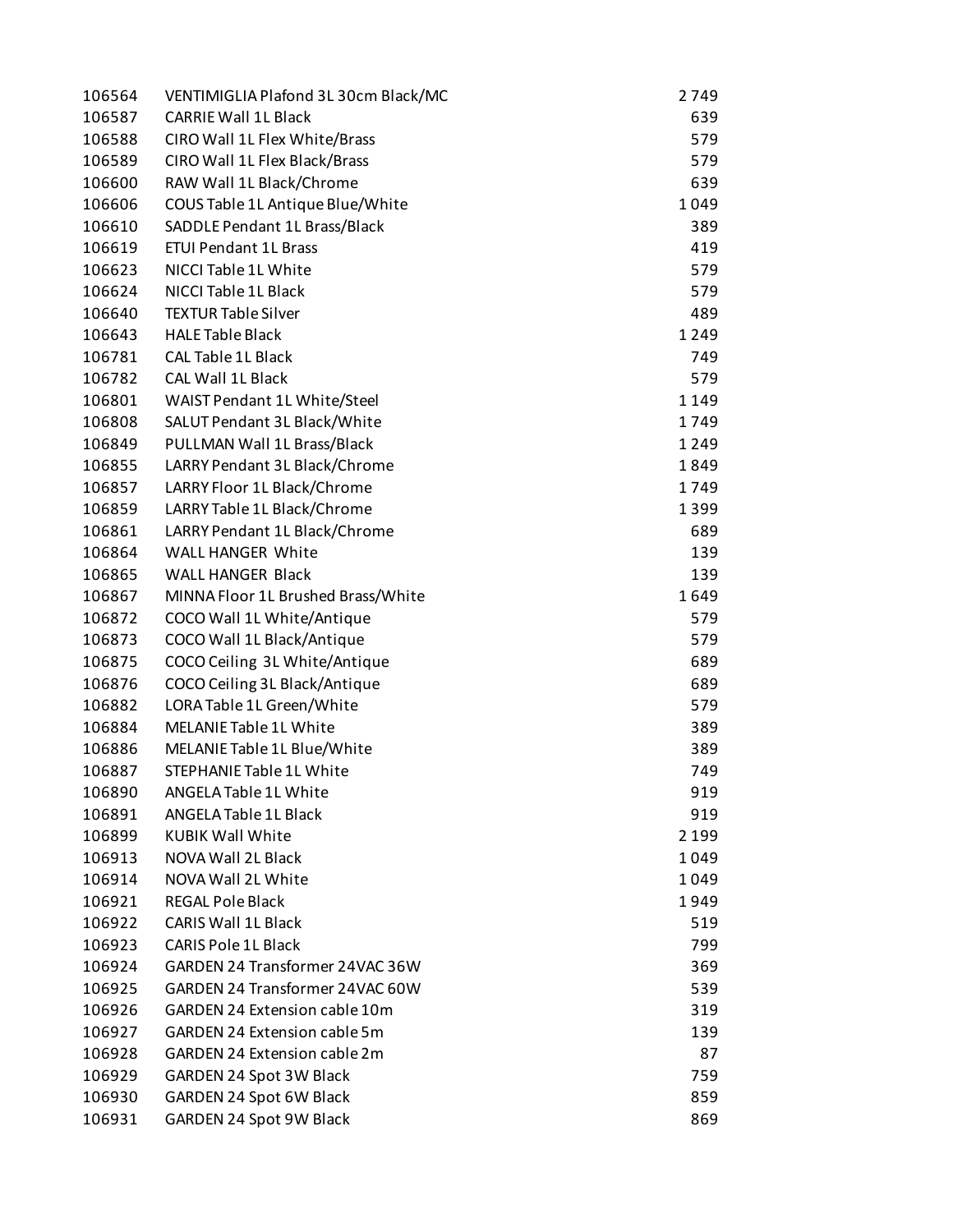| 106932 | GARDEN 24 Spot 45cm 6W Black                | 1299    |
|--------|---------------------------------------------|---------|
| 106933 | GARDEN 24 Pole 6W Black                     | 1849    |
| 106934 | GARDEN 24 Decklight Top plate 45mm 3W Black | 519     |
| 106935 | GARDEN 24 Decklight Top plate 60mm 3W Black | 539     |
| 106936 | GARDEN 24 Light sensor/Timer                | 369     |
| 106937 | <b>GARDEN 24 Dimmer</b>                     | 369     |
| 106939 | <b>GARDEN 24 Y-connector</b>                | 117     |
| 106940 | <b>GARDEN 24 PIR-Sensor</b>                 | 539     |
| 106969 | MULTI Wall 1L Sandy White                   | 1249    |
| 106970 | LARRY Wall 1L Black/Brushed Brass           | 1149    |
| 106971 | LARRY Pendant 3L Black/Brushed Brass        | 1849    |
| 106972 | LARRY Floor 1L Black/Brushed Brass          | 1749    |
| 106973 | LARRY Table 1L Black/Brushed Brass          | 1399    |
| 106974 | LARRY Pendant 1L Black/Brushed Brass        | 689     |
| 107008 | FRIEND Uplight 2L LED Steel USB             | 2649    |
| 107009 | FRIEND Uplight 2L LED Antique Brass USB     | 2649    |
| 107010 | PERSSON Floor 2L White                      | 1749    |
| 107015 | SICILY Pendant 3L Chrome/Clear              | 3 1 9 9 |
| 107026 | GRÄNSÖ Chandelier 1L Sandy Black/MC         | 1499    |
| 107027 | GRÄNSÖ Chandelier 2L Sandy Black/MC         | 2 1 9 9 |
| 107028 | GRÄNSÖ Chandelier 3L Sandy Black/MC         | 3799    |
| 107029 | NAZCA Plafond LED 35cm White/Chrome         | 1049    |
| 107030 | NAZCA Plafond LED 43cm White/Chrome         | 1249    |
| 107031 | FLEUR Plafond LED 35 cm White/Chrome        | 1049    |
| 107032 | FLEUR Plafond LED 43 cm White/Chrome        | 1249    |
| 107037 | <b>COUTURE Pendant 5L Black</b>             | 1749    |
| 107039 | MANSION Table 1L 33cm Patterned/White       | 1049    |
| 107040 | MANSION Table 1L 48cm Patterned/White       | 1949    |
| 107065 | <b>KUBIK Wall Black</b>                     | 2 1 9 9 |
|        |                                             |         |
| 107066 | <b>CORA Pendant 1L Chrome/Brilliant</b>     | 579     |
| 107068 | OSCAR Table 1L Gold/Black                   | 799     |
| 107071 | CARAMEL Chandelier 5L Chrome/Colorful MC    | 5 2 9 9 |
| 107074 | BARNABY Wall 1L Black/Clear                 | 1149    |
| 107109 | STEPHANIE Table 1L Blue                     | 749     |
| 107113 | PELHAM Wall Black/Clear                     | 1649    |
| 107119 | SPHERE Lamp Head Black/Clear                | 1399    |
| 107120 | DANDY Lamp Head Black/Clear                 | 1399    |
| 107121 | PLATE Lamp Head Black                       | 2849    |
| 107122 | ARCTIC Pole 220 cm Black                    | 1849    |
| 107132 | RETRO Pendant 3L Black/Smoke                | 3 2 9 9 |
| 107140 | LOGI Wall 1L White                          | 1249    |
| 107141 | <b>LOGI Wall 1L Black</b>                   | 1249    |
| 107154 | ROTOR Plafond LED 35cm Black/White          | 1149    |
| 107155 | ROTOR Plafond LED 35cm Chrome/White         | 1149    |
| 107156 | ROTOR Plafond LED 35cm Antique/White        | 1149    |
| 107165 | PETAL Plafond LED 35cm White/Chrome         | 1099    |
| 107166 | PETAL Plafond LED 43cm White/Chrome         | 1399    |
| 107173 | COCO Pendant 1L White/Antique               | 519     |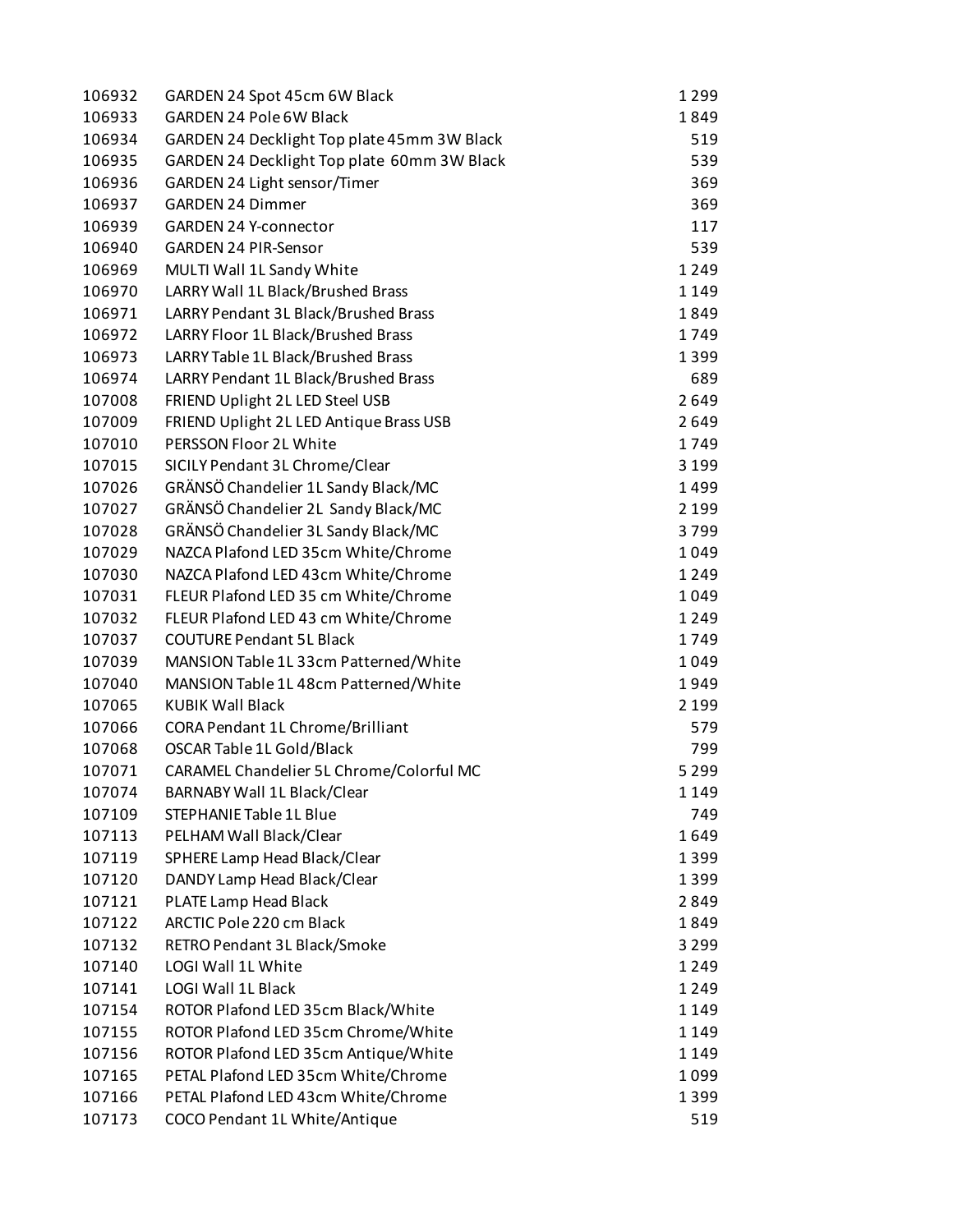| 107177 | PABLO Wall LED Black                   | 1149    |
|--------|----------------------------------------|---------|
| 107186 | LONDON Pendant 6L Black/White          | 4049    |
| 107187 | PARIS Pendant 10L Sandy Black          | 4599    |
| 107189 | MADAME Table 1L Clear/White            | 1649    |
| 107204 | MINI Ceiling/Wall 1L Black/White IP44  | 389     |
| 107205 | MINI Wall 3L Black/White IP44          | 1249    |
| 107208 | OSTERIA Pendant 1L White/Chrome        | 1549    |
| 107217 | BODEGA Table 1L Black/White            | 1049    |
| 107223 | ALICE Wall 1L White/Chrome             | 579     |
| 107224 | ALICE Wall 1L Black/Chrome             | 579     |
| 107231 | <b>CHESTER Floor 1L Black/Bronze</b>   | 1849    |
| 107281 | <b>CAPITAL Pendant 6L Black</b>        | 2 2 9 9 |
| 107283 | GARDEN 24 Pole Sphere 60cm Black/Clear | 1399    |
| 107284 | GARDEN 24 Decklight 0,8W 60mm Black    | 489     |
| 107285 | GARDEN 24 Decklight 3W 60mm Black      | 539     |
| 107286 | GARDEN 24 Stone Spot 3W Grey           | 759     |
| 107287 | GARDEN 24 Kubspot 3W Svart             | 859     |
| 107288 | GARDEN 24 Wall 0,8W Black              | 689     |
| 107289 | GARDEN 24 Stair Light 0,8W Black       | 649     |
| 107290 | GARDEN 24 Pole 3W 45cm                 | 1049    |
| 107291 | GARDEN 24 Spot 15W Black               | 929     |
| 107292 | GARDEN 24 Party Light Chain 10L G45    | 709     |
| 107293 | GARDEN 24 Party Light Chain 10L ST64   | 759     |
| 107294 | GARDEN 24 Flexible LED Belt 3m         | 489     |
| 107303 | SLING Table 1L White                   | 1049    |
| 107306 | CUBE Table 1L 45cm Black/White         | 1049    |
| 107307 | LINEAR Floor 1L USB Black              | 1949    |
| 107308 | LINEAR Floor 1L USB White              | 1949    |
| 107309 | COAST Table 1L White/Steel             | 579     |
| 107326 | <b>BOUQUET Table 19cm Chrome/Clear</b> | 1949    |
| 107327 | BOUQUET Table 29cm Chrome/Clear        | 2099    |
| 107330 | <b>CARD Wall 1L White</b>              | 859     |
| 107340 | <b>COCO Table 1L Black</b>             | 979     |
| 107341 | COCO Table 1L White                    | 979     |
| 107345 | <b>BARCELONA Wall 1L Black</b>         | 519     |
| 107346 | <b>BARCELONA Wall 1L White</b>         | 519     |
| 107347 | <b>BARCELONA Wall 1L Steel</b>         | 519     |
| 107348 | <b>BARCELONA Ceiling 3L Black</b>      | 979     |
| 107349 | BARCELONA Ceiling 3L White             | 979     |
| 107350 | <b>BARCELONA Ceiling 3L Steel</b>      | 979     |
| 107351 | <b>BARCELONA Ceiling 5L Black</b>      | 1549    |
| 107352 | BARCELONA Ceiling 5L White             | 1549    |
| 107353 | <b>BARCELONA Ceiling 5L Steel</b>      | 1549    |
| 107357 | PORTO Pendant 6L Black                 | 3 2 9 9 |
| 107358 | DOTS Plafond 2L 35cm Frosted/Steel     | 429     |
| 107359 | DOTS Plafond 3L 43cm Frosted/Steel     | 539     |
| 107360 | POLAR Plafond 2L 35cm Frosted/Steel    | 429     |
| 107361 | POLAR plafond 3L 43cm Frosted/Steel    | 539     |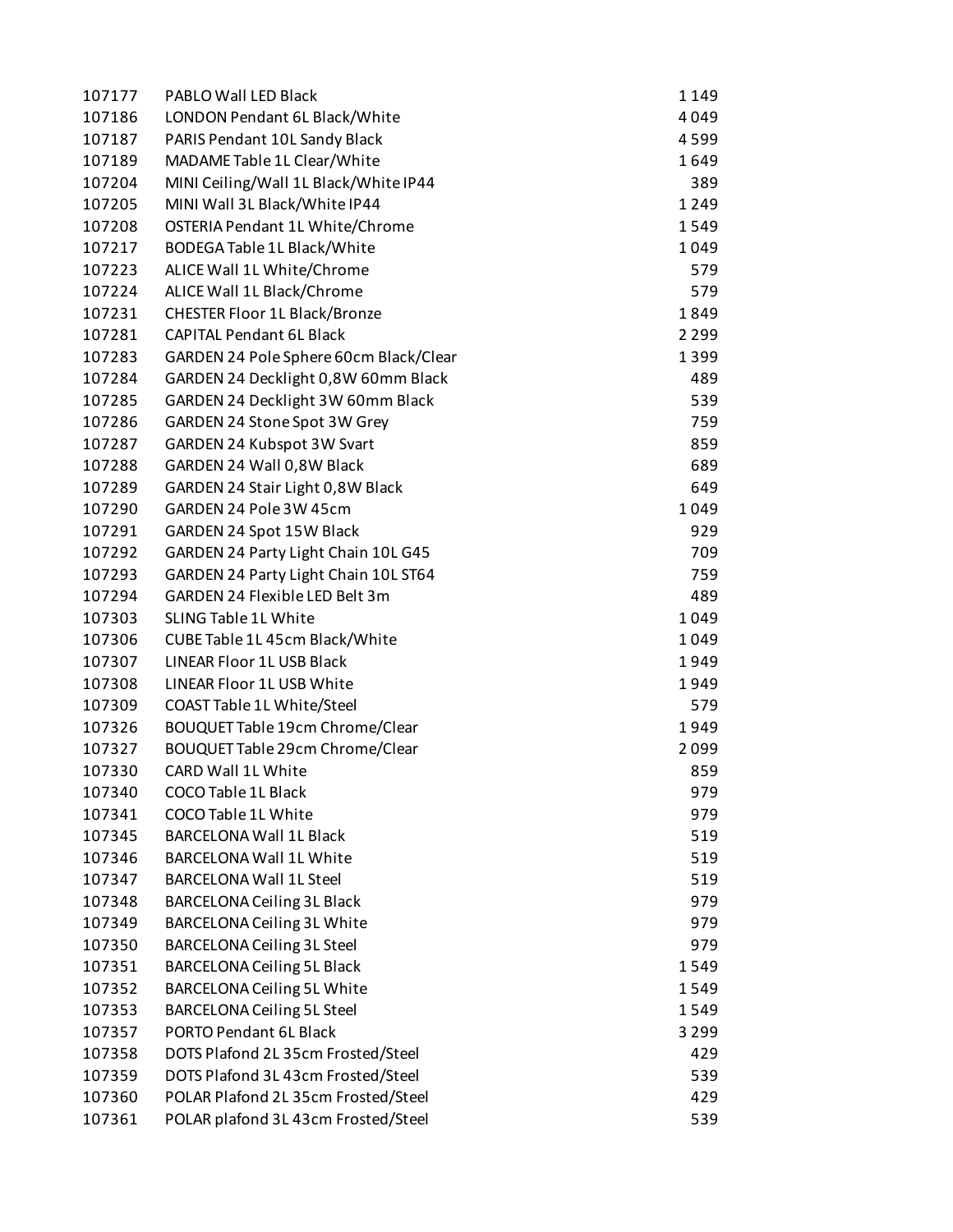| 107365 | PABLO Wall LED White                        | 1149    |
|--------|---------------------------------------------|---------|
| 107366 | <b>SKY Pendant 1L Black</b>                 | 229     |
| 107368 | <b>ARROW Pendant 1L Chrome</b>              | 1649    |
| 107370 | CONNOR Table 1L Black/Purple                | 1249    |
| 107371 | CONNOR Table 1L Black/White                 | 1249    |
| 107378 | KOM Pendant 31cm Black/Steel                | 1249    |
| 107379 | KOM Pendant 31cm White/Steel                | 1249    |
| 107380 | KOM Pendant 31cm Petrol/Steel               | 1249    |
| 107381 | KOM Pendant 31cm Burgundy/Steel             | 1249    |
| 107389 | TRIBE Pendant 1L White/Steel                | 1149    |
| 107390 | TRIBE Pendant 1L Grey/Steel                 | 1149    |
| 107395 | TRIBE Wall 1L White/Steel                   | 749     |
| 107396 | TRIBE Wall 1L Grey/Steel                    | 749     |
| 107397 | TRIBE Wall 1L Burgundy/Steel                | 749     |
| 107398 | TRIBE Floor 1L White/Steel                  | 1499    |
| 107400 | TRIBE Floor 1L Burgundy/Steel               | 1499    |
| 107407 | CIRO Wall 1L Black/Steel                    | 579     |
| 107408 | CIRO Wall 1L White/Steel                    | 579     |
| 107409 | CIRO Wall Flex 1L Black/Steel               | 579     |
| 107410 | CIRO Wall Flex 1L White/Steel               | 579     |
| 107411 | CIRO Ceiling 3L Black/Steel                 | 799     |
| 107412 | CIRO Ceiling 3L White/Steel                 | 799     |
| 107415 | HIDDEN GEM Chandelier 6L Chrome/Clear/Smoke | 8449    |
| 107416 | HIDDEN GEM Chandelier 3L Chrome/Clear/Smoke | 4949    |
| 107452 | GARDEN 24 START SET 2 pcs 3W SPOTS          | 1649    |
| 107457 | GARDEN 24 Waterproof Tape 4,5 m             | 60      |
| 107459 | DIAMENT Pendant 1L Clear/Black              | 2 2 9 9 |
| 107467 | <b>SKY Pendant 5L Round Black</b>           | 1049    |
| 107479 | BROOKLYN Table 1L 56cm Black/Smoke          | 1649    |
| 107480 | BROOKLYN Table 1L 56cm Black/Opal           | 1649    |
| 107481 | BROOKLYN Table 1L 44cm Black/Smoke          | 1399    |
| 107482 | BROOKLYN Table 1L 44cm Black/Opal           | 1399    |
| 107483 | <b>PROUD Table 1L Black</b>                 | 1849    |
| 107484 | PROUD Table 1L White                        | 1849    |
| 107488 | ZENIT Wall 1L IP44 Chrome/Opal              | 749     |
| 107489 | <b>BUDDY Wall 1L Steel/Opal</b>             | 919     |
| 107490 | PROUD Table 1L Silver/Black                 | 1849    |
| 107492 | <b>BUDDY Table 1L Steel/Opal</b>            | 1099    |
| 107494 | <b>BUDDY Wall 1L Black/Opal</b>             | 919     |
| 107495 | ZENIT Wall 1L IP44 Black/Opal               | 749     |
| 107499 | LARRY Wall 1L White/Steel                   | 1149    |
| 107500 | LARRY Pendant 3L White/Steel                | 1849    |
| 107501 | LARRY Floor 1L White/Steel                  | 1749    |
| 107502 | LARRY Table 1L White/Steel                  | 1399    |
| 107505 | VERO Ceiling 3L Steel/Opal                  | 979     |
| 107506 | VERO Ceiling 3L Antique/Opal                | 979     |
| 107508 | VERO Wall 1L Steel/Opal                     | 429     |
| 107509 | VERO Wall 1L Antique/Opal                   | 429     |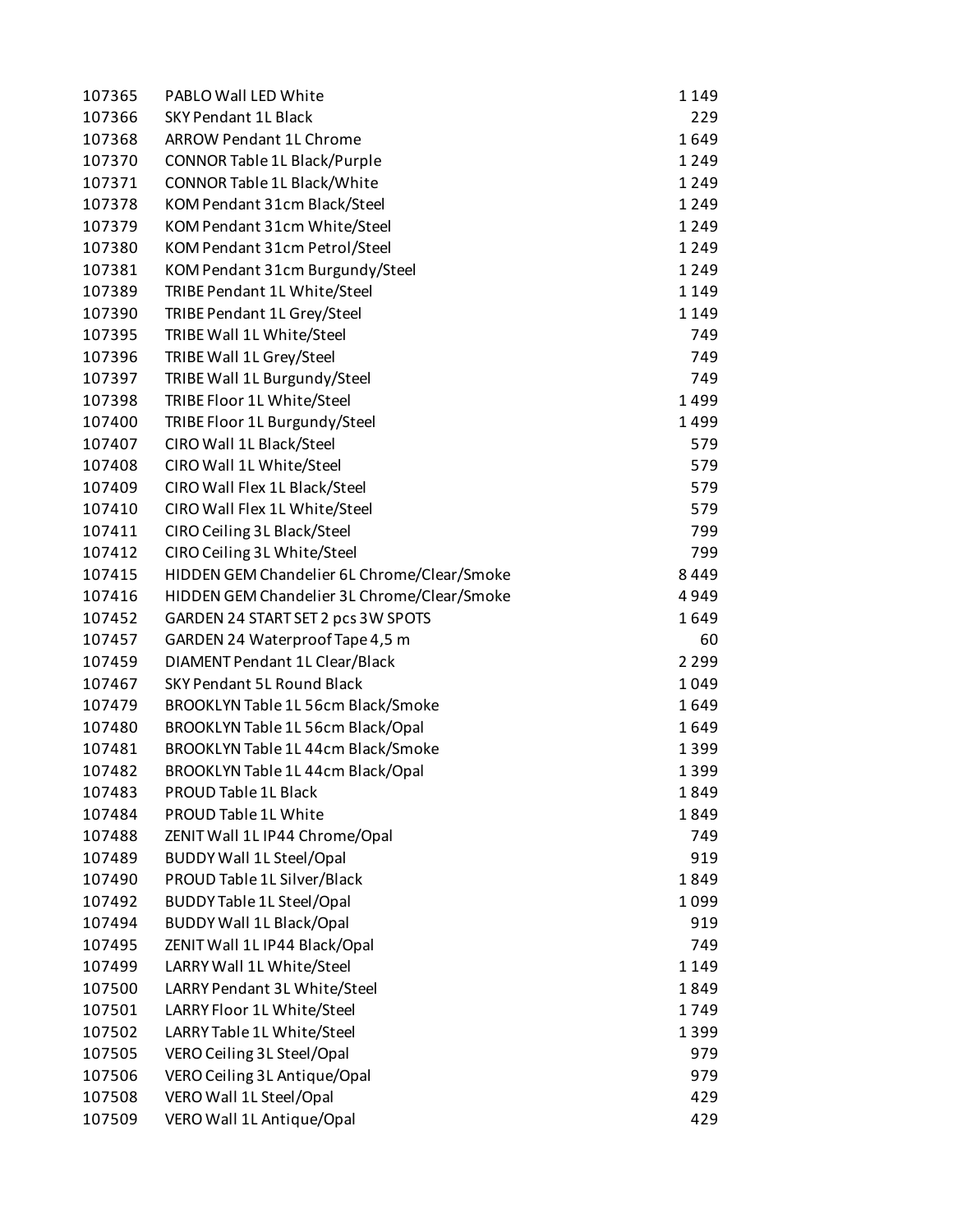| 107510 | EXPAND Spot 2L 50cm E27 Cylinder Steel          | 619     |
|--------|-------------------------------------------------|---------|
| 107511 | VERO Pendant 1L Steel/Opal                      | 339     |
| 107512 | VERO Pendant 1L Antique/Opal                    | 339     |
| 107513 | EXPAND Spot 2L 50cm E27 Cylinder White          | 619     |
| 107514 | EXPAND Spot 2L 50cm Gu10 Cylinder Steel         | 619     |
| 107515 | EXPAND Spot 2L 50cm Gu10 Cylinder White         | 619     |
| 107516 | EXPAND Spot 2L 50cm Gu10 Round Steel            | 619     |
| 107517 | EXPAND Spot 2L 50cm Gu10 Round White            | 619     |
| 107518 | <b>EXPAND Corner connector Steel</b>            | 117     |
| 107519 | <b>EXPAND Corner Connector White</b>            | 117     |
| 107520 | <b>EXPAND Start Cable 3m Junction Box Steel</b> | 199     |
| 107521 | <b>EXPAND Start Cable 3m Junction Box White</b> | 199     |
| 107522 | EXPAND Start cable 3,5m Wallplug+Switch Steel   | 199     |
| 107523 | EXPAND Start cable 3,5m Wallplug+Switch White   | 199     |
| 107524 | EXPAND Spot 2L 70cm Gu10 Cylinder White         | 749     |
| 107525 | EXPAND Spot 2L 70cm Gu10 Round White            | 749     |
| 107526 | EXPAND Spot 2L 70cm E27 Cylinder White          | 749     |
| 107527 | <b>DOWNTOWN Pendant Black</b>                   | 2849    |
| 107530 | JAMIE Floor 3L Black/Purple                     | 2 2 9 9 |
| 107532 | JAMIE Pendant 3L Black/Purple                   | 1649    |
| 107537 | <b>TORINO Wall 1L Chrome</b>                    | 859     |
| 107538 | TORINO Wall 1L White                            | 859     |
| 107539 | <b>TORINO Wall 1L Black</b>                     | 859     |
| 107541 | EXPAND Spot 2L 70cm Gu10 Cylinder Steel         | 749     |
| 107542 | EXPAND Spot 2L 70cm Gu10 Round Steel            | 749     |
| 107543 | EXPAND Spot 2L 70cm E27 Cylinder Steel          | 749     |
| 107550 | GRÄNSÖ Chandelier 2L Chrome/MC IP44             | 1849    |
| 107551 | GRÄNSÖ Chandelier 3L Chrome/MC IP44             | 2499    |
| 107559 | HEAVEN Pendant 5L Steel/Opal                    | 2649    |
| 107560 | <b>HEAVEN Pendant 5L Black/Opal</b>             | 2649    |
| 107563 | <b>PABLO XL Wall Black</b>                      | 1849    |
| 107564 | PABLO XL Wall White                             | 1849    |
| 107573 | <b>QUATTRO Pendant 4L Steel</b>                 | 1499    |
| 107574 | <b>QUATTRO Pendant 4L Black</b>                 | 1499    |
| 107582 | VALENCIA Wall 1L White                          | 639     |
| 107583 | VALENCIA Wall 1L Petrol                         | 639     |
| 107584 | VALENCIA Wall 1L Burgundy                       | 639     |
| 107585 | VALENCIA Wall 1L Grey                           | 639     |
| 107586 | IMPERO Table 4L Black/Opal                      | 2099    |
| 107587 | VASA Plafond 3L Black/Brilliant IP21            | 2099    |
| 107588 | <b>IMAGE Wall 1L Black</b>                      | 2 1 9 9 |
| 107589 | <b>PLATE Pendant 1L Black</b>                   | 2749    |
| 107592 | GRÄNSÖ Plafond 3L Black IP21                    | 2099    |
| 107594 | PERN Wall 1L White/Steel                        | 3899    |
| 107610 | BULLET Wall 1L Chrome/White IP44                | 639     |
| 107611 | BULLET Wall 2L Chrome/White IP44                | 909     |
| 107612 | BULLET Wall 4L Chrome/White IP44                | 2 2 9 9 |
| 107613 | BRASTAD Wall 1L White IP44                      | 639     |
|        |                                                 |         |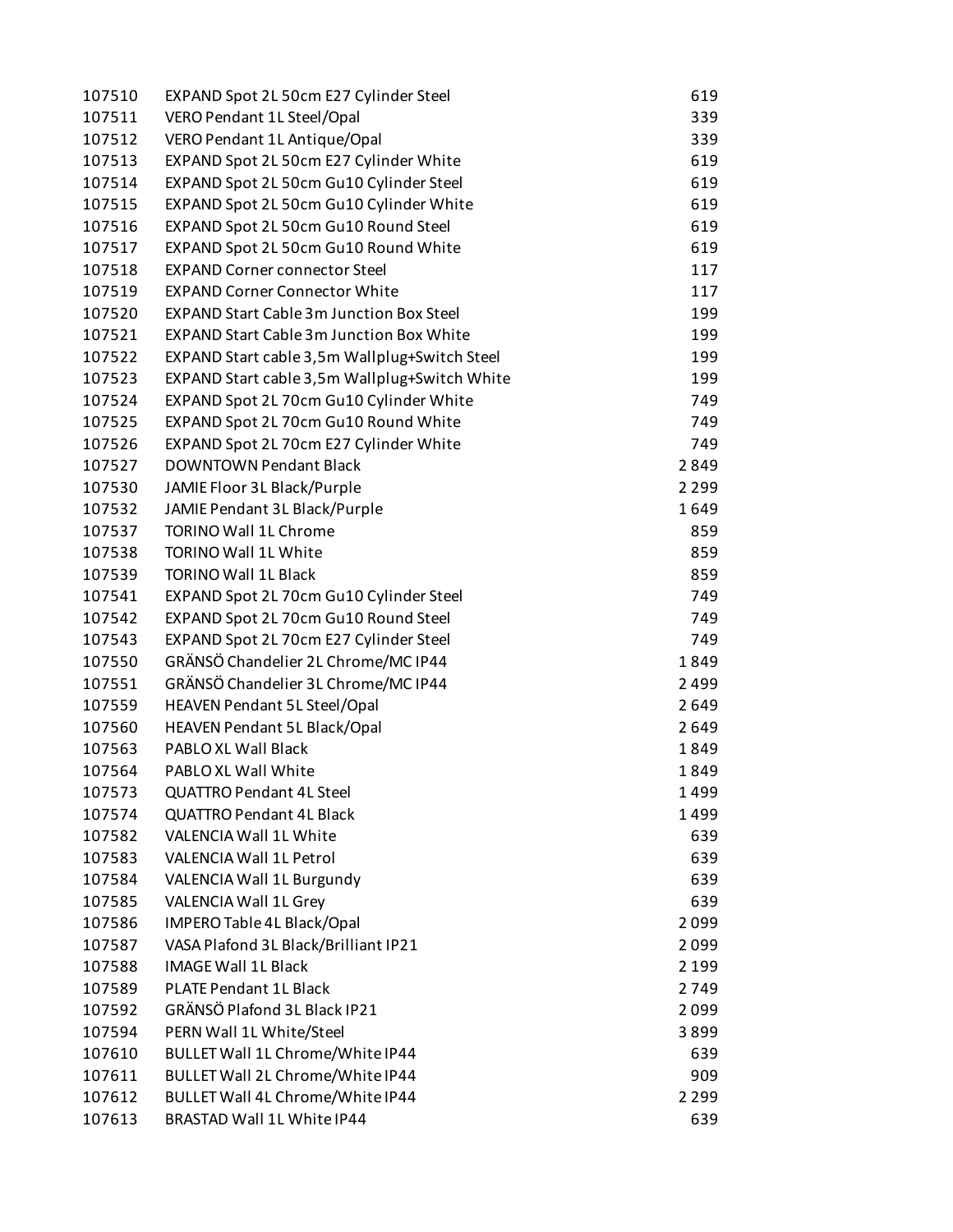| 107614 | BRASTAD Wall 1L Black/White IP44                      | 639             |
|--------|-------------------------------------------------------|-----------------|
| 107615 | BRASTAD Wall 2L White IP44                            | 909             |
| 107616 | BRASTAD Wall 2L Black/White IP44                      | 909             |
| 107617 | BRASTAD Ceiling 3L White IP44                         | 1499            |
| 107618 | BRASTAD Ceiling 3L Black/White IP44                   | 1499            |
| 107630 | HEDE Wall 1L Chrome/White IP44                        | 569             |
| 107631 | HEDE Wall 2L Chrome/White IP44                        | 859             |
| 107632 | HEDE Ceiling 3L Chrome/White                          | 1349            |
| 107674 | COMBINE Rail 30cm 4W White                            | 389             |
| 107675 | COMBINE Rail 50cm 7W White                            | 579             |
| 107676 | COMBINE Rail 100cm 14W White                          | 979             |
| 107677 | <b>COMBINE Straight Connector White</b>               | 49              |
| 107678 | <b>COMBINE Corner Connector White</b>                 | 49              |
| 107679 | <b>COMBINE Switch White</b>                           | 117             |
| 107680 | COMBINE 3-Step Touch Dimmer White                     | 159             |
| 107681 | COMBINE 3-Step IR-Dimmer White                        | 159             |
| 107682 | COMBINE Adjustable Cable Kit Max 1,5m White           | 119             |
| 107683 | <b>COMBINE Extension Cable 15cm Male-Male White</b>   | 32              |
| 107684 | <b>COMBINE Extension Cable 1m Male-Male White</b>     | 49              |
| 107685 | <b>COMBINE Extension Cable 1m Male-Female White</b>   | 49              |
| 107686 | <b>COMBINE Driver 24W White</b>                       | 469             |
| 107687 | <b>COMBINE Dimmable Driver 60W White</b>              | 739             |
| 107688 | COMBINE Spot Round 10cm 4W White                      | 459             |
| 107689 | COMBINE Spot Round 15cm 7W White                      | 539             |
| 107690 | <b>COMBINE IR-Switch White</b>                        | 299             |
| 107713 | GARDEN 24 Spot 3W Aluminum                            | 799             |
| 107714 | GARDEN 24 Spot 6W Aluminum                            | 859             |
| 107715 | GARDEN 24 Wall 0,8W Aluminum                          | 689             |
| 107716 | GARDEN 24 Decklight 0,8W Aluminum                     | 489             |
| 107717 | GARDEN 24 Decklight 3W Aluminum                       | 539             |
| 107718 | GARDEN 24 Decklight Top plate 60mm 3W Alu             | 539             |
| 107719 | GARDEN 24 Spear 3W Black/Clear                        | 709             |
| 107720 | PLAIN Plafond 22cm LED White                          | 389             |
| 107721 | PLAIN Plafond 28cm LED White                          | 439             |
| 107722 | PLAIN Plafond 34cm LED White                          | 519             |
| 107727 | SPIN Pendant 1L White/Steel                           | 2099            |
| 107728 | SPIN Pendant 1L Black/Steel                           | 2099            |
| 107729 | SPIN Table 1L White/Steel                             | 1749            |
| 107730 | SPIN Table 1L Black/Steel                             | 1749            |
| 107731 | SPIN Floor 1L White/Steel                             | 2 1 9 9         |
| 107732 | SPIN Floor 1L Black/Steel                             | 2 1 9 9         |
| 107736 | <b>EKELUND XL Pendant 1L Black</b>                    | 4399            |
| 107738 | HOUSE Table 1L White/Steel                            | 1049            |
| 107739 | HOUSE Table 1L Black/SN                               | 1049            |
| 107740 | SAVOY XL Table 1L Chrome/Black                        | 1849            |
| 107741 | <b>EDGAR Floor 2L Black</b>                           | 1499            |
| 107742 |                                                       |                 |
| 107746 | <b>EDGAR Floor 2L Antique</b><br>ROW Pendant 4L Black | 1499<br>2 2 9 9 |
|        |                                                       |                 |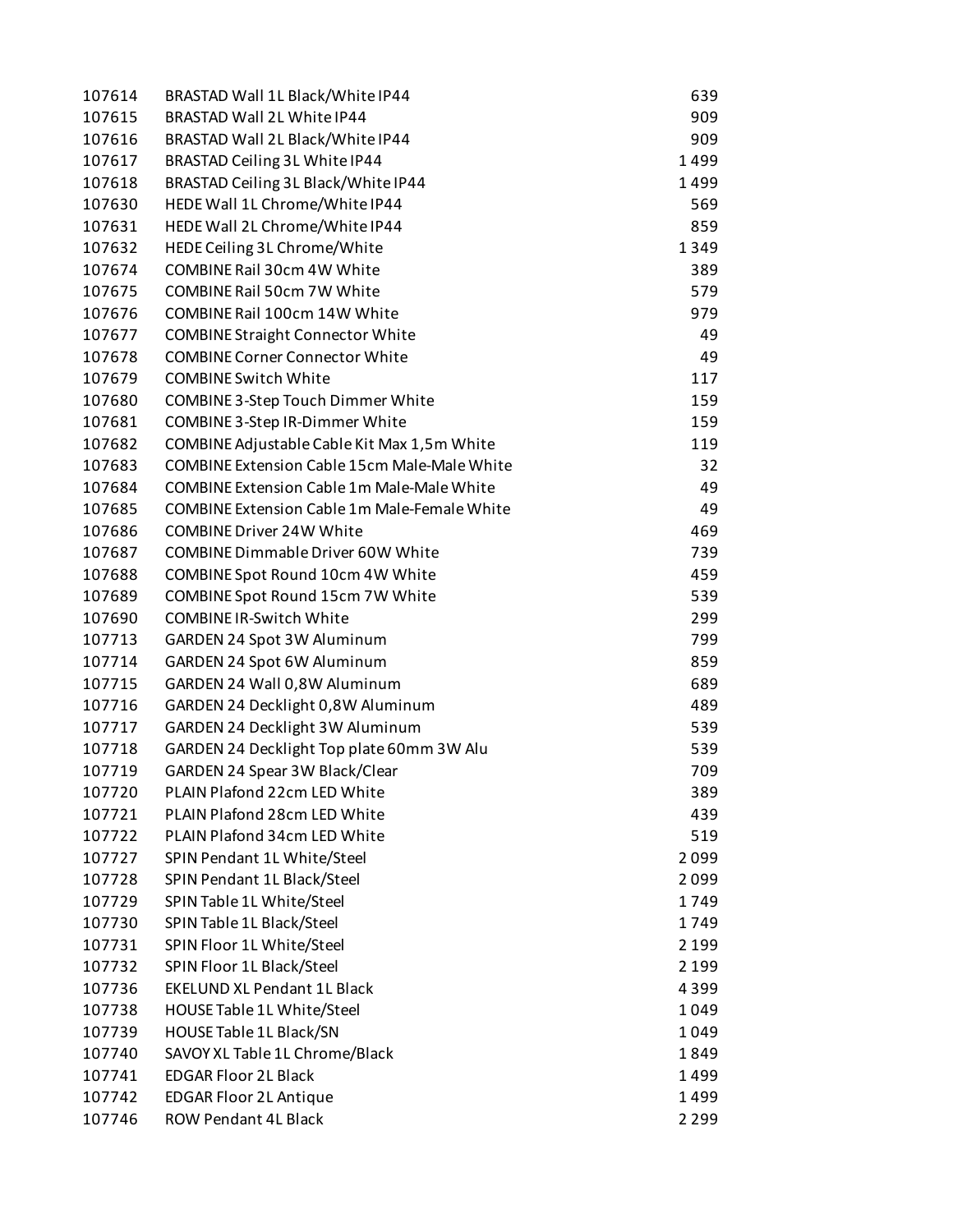| 107748           | <b>ANDREW Pendant 6L Black/Clear</b>                             | 5749         |
|------------------|------------------------------------------------------------------|--------------|
| 107749           | <b>ANDREW Table 1L Black/Clear</b>                               | 1149         |
| 107750           | ANDREW Floor 1L Black/Clear                                      | 2099         |
| 107752           | SOLEIL Pendant 12L Gold                                          | 6899         |
| 107754           | BLAD Plafond 2L 35cm White/Steel                                 | 439          |
| 107755           | BLAD Plafond 3L 43cm White/Steel                                 | 599          |
| 107756           | RUTA Plafond 2L 35cm White/Steel                                 | 439          |
| 107757           | RUTA Plafond 3L 43cm White/Steel                                 | 599          |
| 107758           | CUT Plafond 2L 35cm White/Steel                                  | 439          |
| 107759           | CUT Plafond 3L 43cm White/Steel                                  | 599          |
| 107760           | MARY Chandelier 6L Black/Brilliant                               | 4049         |
| 107761           | QUATTRO XL Pendant 4L Steel/White                                | 2 2 9 9      |
| 107762           | QUATTRO XL Pendant 4L Black/White                                | 2 2 9 9      |
| 107765           | UNO Table 1L 60cm Brass/White                                    | 1149         |
| 107766           | UNO Table 1L 60cm Black/White                                    | 1149         |
| 107767           | CINCO Pendant 5L Black/White                                     | 2649         |
| 107768           | DAGMAR Floor 1L White                                            | 2849         |
| 107769           | DAGMAR Floor 2L White                                            | 3449         |
| 107770           | BLOSSOM Wall 24L Antique                                         | 3449         |
| 107771           | MARY Chandelier 6L Antique/Brilliant                             | 4049         |
| 107773           | VENTIMIGLIA Table 3L Black/Clear                                 | 2649         |
| 107775           | VENTIMIGLIA Floor 3L Black/Clear                                 | 3799         |
| 107779           | <b>TORINO Floor 1L Black</b>                                     | 1649         |
| 107780           | <b>TORINO Floor 1L Chrome</b>                                    | 1649         |
| 107781           | TORINO Ceiling 5L White/Steel                                    | 1349         |
| 107782           | TORINO Ceiling 5L Black/Steel                                    | 1349         |
| 107783           | <b>TORINO Pendant 5L White</b>                                   | 2649         |
| 107784           | <b>TORINO Pendant 5L Black</b>                                   | 2649         |
| 107791           | MULTI Wall 1L Painted Gold                                       | 1249         |
| 107794           | ZEN Ceiling 1L Chrome/Clear IP44                                 | 909          |
| 107795           | ZEN Ceiling 1L Chrome/White IP44                                 | 909          |
|                  | ZEN Ceiling 1L Black/Clear IP44                                  | 909          |
| 107796           |                                                                  |              |
| 107797           | ZEN Ceiling 1L Black/White IP44<br>ZEN Wall 1L Chrome/Clear IP44 | 909          |
| 107798           |                                                                  | 1049         |
| 107799           | ZEN Wall 1L Chrome/White IP44<br>ZEN Wall 1L Black/Clear IP44    | 1049<br>1049 |
| 107800<br>107801 |                                                                  |              |
|                  | ZEN Wall 1L Black/White IP44<br>PLANET Plafond 28cm Chrome/White | 1049         |
| 107806           |                                                                  | 1299         |
| 107807           | PLANET Plafond 42cm Chrome/White                                 | 2099         |
| 107814           | <b>SHELF Wall 1L Black</b>                                       | 1049         |
| 107815           | SHELF Wall 1L Gold                                               | 1049         |
| 107816           | EVE Table 1L Black/White                                         | 799          |
| 107817           | EVE Table 1L Gold/White                                          | 799          |
| 107819           | SOBER Table 1L Brushed Brass/White                               | 1349         |
| 107820           | SOBER Table 1L Brushed Brass/Smoke                               | 1349         |
| 107821           | YALE Table 1L Black                                              | 1749         |
| 107822           | YALE Floor 1L Black                                              | 2 1 9 9      |
| 107828           | PALS Pendant 3L Black/White                                      | 2499         |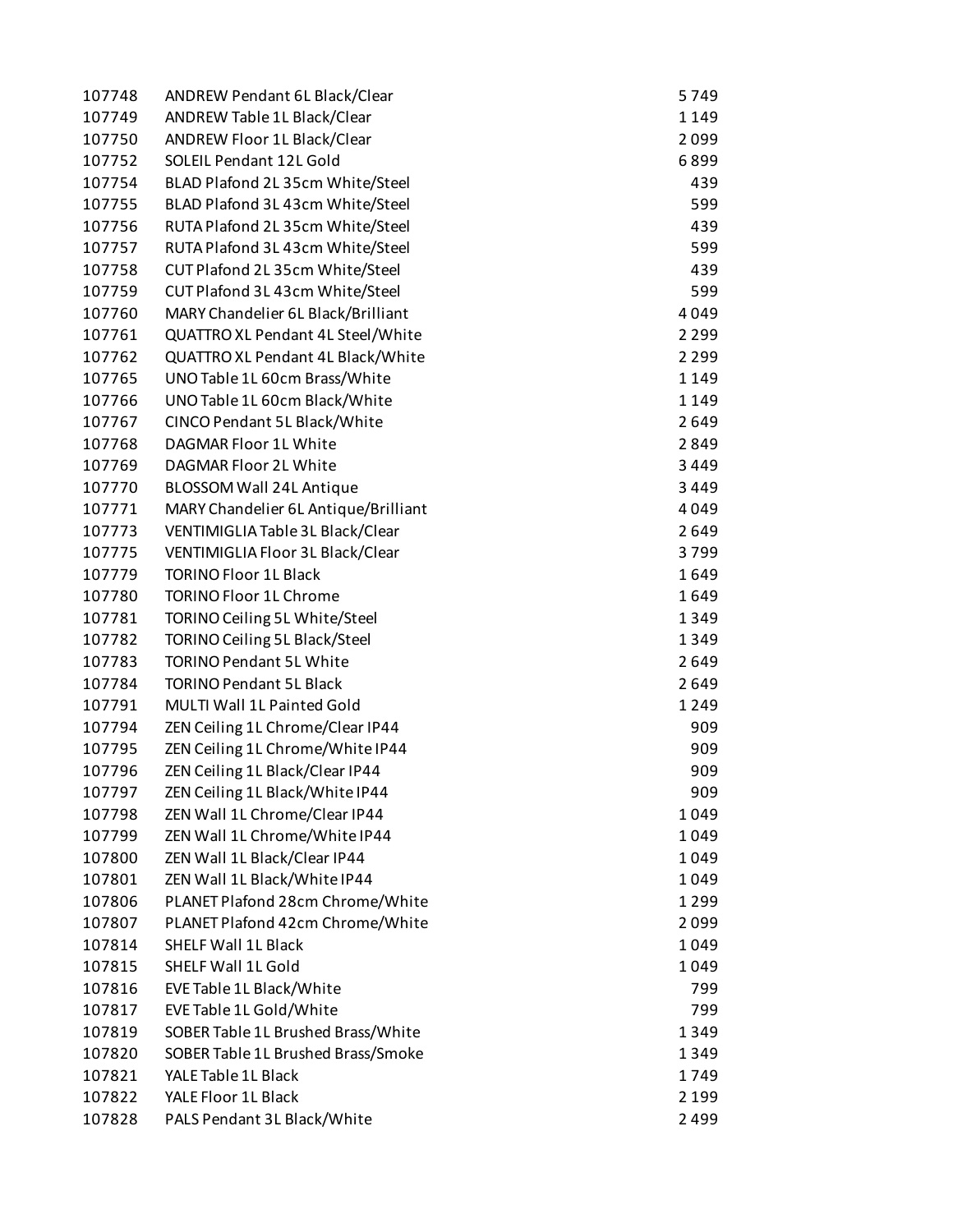| 107852 | ROCCO Ceiling 3L Antique                   | 979     |
|--------|--------------------------------------------|---------|
| 107853 | ROCCO Wall 1L Antique                      | 429     |
| 107854 | <b>ALTON Ceiling 3L Black</b>              | 1299    |
| 107855 | ALTON Ceiling 3L White                     | 1299    |
| 107856 | <b>ALTON Wall 1L Black</b>                 | 539     |
| 107857 | ALTON Wall 1L White                        | 539     |
| 107862 | JACKIE Plafond 3L 45cm White               | 1549    |
| 107863 | JACKIE Plafond 3L 60cm White               | 2 1 9 9 |
| 107864 | NEPTUNUS Wall 9W LED Chrome IP44           | 1399    |
| 107865 | NEPTUNUS Wall 6W LED Chrome IP44           | 1099    |
| 107868 | BROOKLYN Table 1L 44cm Brushed Brass/White | 1749    |
| 107869 | QUATTRO XL Pendant 4L Antique/White        | 2 2 9 9 |
| 107872 | UNO Table 1L 60cm Antique/Pink             | 1149    |
| 107879 | <b>RUBEN Pendant 1L Black</b>              | 869     |
| 107880 | <b>RUBEN Pendant 1L Brushed Brass</b>      | 869     |
| 107882 | <b>RUBEN Pendant 3L Black</b>              | 2499    |
| 107883 | <b>RUBEN Pendant 3L Brushed Brass</b>      | 2499    |
| 107885 | <b>RUBEN Floor 1L Black</b>                | 2099    |
| 107886 | <b>RUBEN Floor 1L Brushed Brass</b>        | 2099    |
| 107898 | PEAK Wall 1L Black                         | 759     |
| 107899 | PEAK Wall 1L Antique                       | 759     |
| 107900 | PEAK Floor 1L Black                        | 1649    |
| 107901 | PEAK Floor 1L Antique                      | 1649    |
| 107902 | HERE Pendant 3L Black/White                | 2099    |
| 107903 | MERLOT Pendant 13L Brass/White             | 6599    |
| 107904 | BERN Table 1L Brushed Brass/White          | 1299    |
| 107905 | BERN Table 1L Black/White                  | 1299    |
| 107907 | <b>GRIMSBY Wall 1L Black</b>               | 979     |
| 107908 | <b>GRIMSBY Wall 1L Antique</b>             | 979     |
| 107909 | NEPTUNUS Wall 9W LED Black IP44            | 1399    |
| 107910 | NEPTUNUS Wall 6W LED Black IP44            | 1099    |
| 107911 | MERLOT Pendant 13L Black/White             | 6599    |
| 107912 | MERLOT Plafond 13L Brass/White             | 5499    |
| 107913 | MERLOT Plafond 13L Black/White             | 5499    |
| 107914 | PIPE Wall 1L Black IP44                    |         |
|        | PIPE Wall 1L Aluminium IP44                | 539     |
| 107915 | PIPE Wall 2L Black IP44                    | 539     |
| 107916 |                                            | 759     |
| 107917 | PIPE Wall 2L Aluminium IP44                | 759     |
| 107918 | SOBER Pendant 1L Brushed Brass/White       | 1099    |
| 107919 | SOBER Pendant 1L Brushed Brass/Smoke       | 1099    |
| 107920 | <b>CROWN Pendant 9L Brass/Clear</b>        | 7999    |
| 107921 | CROWN Pendant 9L Black/Smoke               | 7999    |
| 107922 | CAEN Table 2L Grey/Brushed Brass           | 1549    |
| 107923 | <b>CAEN Floor 2L Grey/Brass</b>            | 2099    |
| 107924 | <b>CAEN Pendant 1L Grey/Brass</b>          | 1199    |
| 107925 | <b>LEVEL Pendant 3L Black</b>              | 4049    |
| 107928 | CILLA Floor 1L Black/Pink                  | 1749    |
| 107929 | CILLA Floor 1L Black/Black                 | 1749    |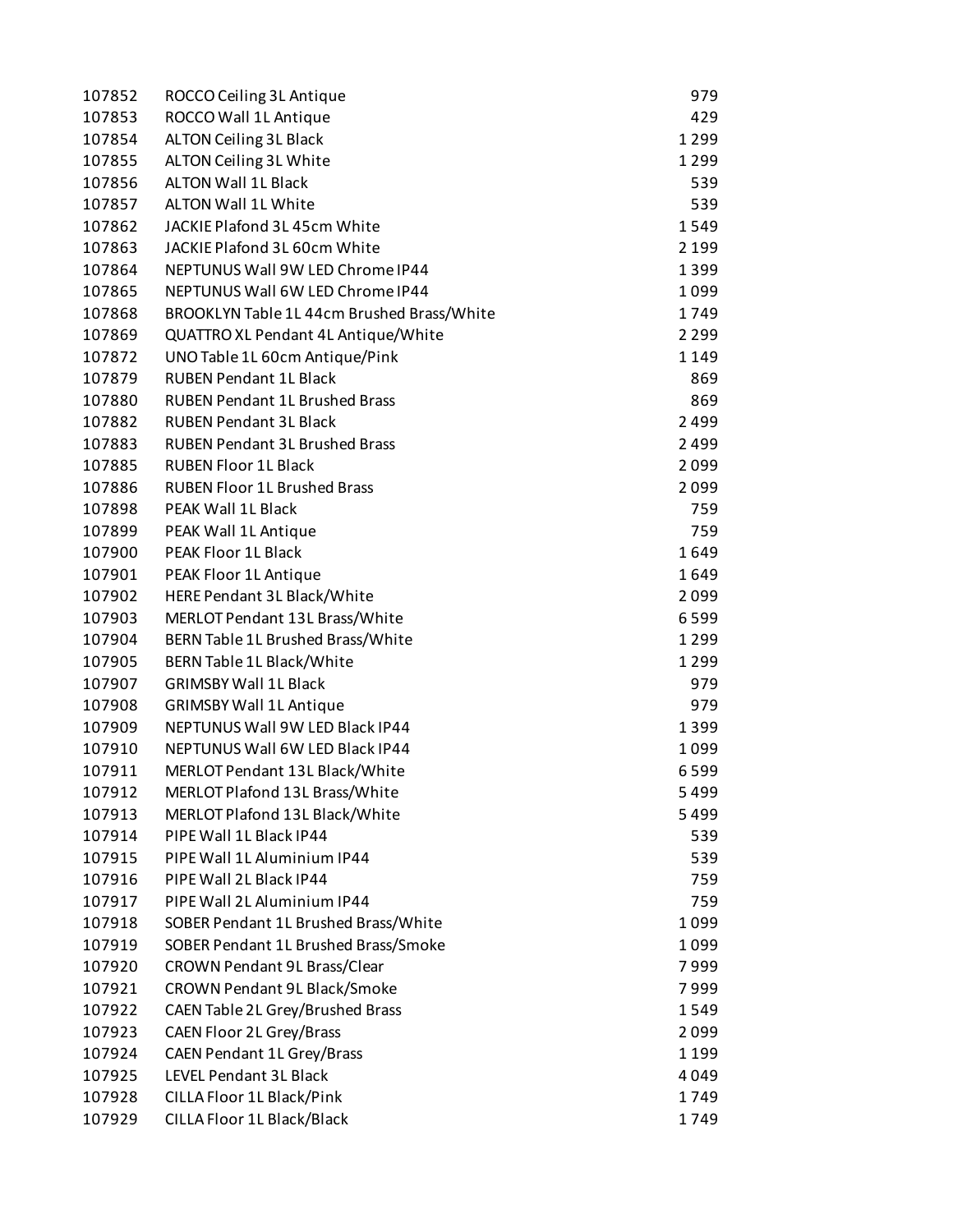| 107930 | MEDUSA Ceiling 3L Black                         | 539          |
|--------|-------------------------------------------------|--------------|
| 107931 | MEDUSA Ceiling 5L Black                         | 929          |
| 107932 | AMY Ceiling 1L Chrome/White IP44                | 1399         |
| 107933 | AMY Ceiling 1L Chrome/Clear IP44                | 1399         |
| 107934 | BLANCA Table 1L Bronze/Black                    | 1649         |
| 107935 | <b>BLANCA Table 1L Bronze</b>                   | 1649         |
| 107936 | POSE Table 1L Grey/Brushed Brass                | 1399         |
| 107937 | POSE Table 1L White/Brushed Brass               | 1399         |
| 107938 | POSE Table 1L Black/Brushed Brass               | 1399         |
| 107939 | MIST Plafond 3L White                           | 1649         |
| 107940 | MIST Pendant 1L White                           | 1649         |
| 107941 | <b>ORBIT Pendant 3L Antique</b>                 | 4399         |
| 107942 | <b>ORBIT Pendant 3L Matt Black</b>              | 4399         |
| 107943 | LUNDEN Table 1L Black/Grey                      | 1399         |
| 107944 | LUNDEN Table 1L Black/Beige                     | 1399         |
| 107945 | KINO Wall/Ceiling LED White                     | 5499         |
| 107946 | CROWN Floor 3L Gold/Clear                       | 3 2 9 9      |
| 107947 | CROWN Floor 3L Black/Smoke                      | 3 2 9 9      |
| 107948 | TWIN Floor 2L White                             | 1649         |
| 107949 | <b>TWIN Floor 2L Black</b>                      | 1649         |
| 107967 | DCL Plug Class I                                | 54           |
| 107968 | <b>DCL Plug Class II</b>                        | 49           |
| 107969 | EXPAND Spot 2L 50cm E27 Cylinder Black          | 619          |
| 107970 | EXPAND Spot 2L 50cm Gu10 Cylinder Black         | 619          |
| 107971 | EXPAND Spot 2L 50cm Gu10 Round Black            | 619          |
| 107972 | EXPAND Spot 2L 70cm E27 Cylinder Black          | 749          |
| 107973 | EXPAND Spot 2L 70cm Gu10 Cylinder Black         | 749          |
| 107974 | EXPAND Spot 2L 70cm Gu10 Round Black            | 749          |
| 107975 | <b>EXPAND Corner Connector Black</b>            | 117          |
| 107976 | <b>EXPAND Start Cable 3m Junction Box Black</b> | 199          |
| 107977 | EXPAND Start Cable 3,5m Wallplug+Switch Black   | 199          |
| 107978 | COMBINE 4-Way Divider Box White                 | 159          |
| 107979 | SAGE Pendant 1L Black IP44                      | 2749         |
| 107980 | SAGE Table 1L Black IP44                        | 2 1 9 9      |
| 107981 | <b>COTTAGE Pendant 1L Black</b>                 | 1949         |
| 107982 | <b>STRAW Pendant 1L Nature</b>                  | 2 1 9 9      |
| 107983 | <b>STRAW Table 1L Nature</b>                    | 1399         |
| 107984 | <b>BALI Pendant 1L Nature</b>                   |              |
| 107985 | GARDEN 24 Cylinder 70cm 12W White               | 2749<br>2099 |
| 107986 | GARDEN 24 Cylinder 110cm 20W White              | 2749         |
|        |                                                 |              |
| 107987 | GARDEN 24 Cylinder Frame 54cm 6W White/Black    | 2 1 9 9      |
| 107988 | GARDEN 24 Decklight 3-set 0,8W Steel            | 869          |
| 107989 | GARDEN 24 Pendant 2,86W Black                   | 429          |
| 107990 | <b>GARDEN 24 Pendant 40cm Black</b>             | 1949         |
| 107991 | GARDEN 24 Lantern 3W Black                      | 869          |
| 107992 | UNO Pendant 3L Antique/Pink                     | 1649         |
| 107994 | BIANCO Pendant 9L Gold/White                    | 4599         |
| 107995 | SPROUT Pendant 1L Black                         | 379          |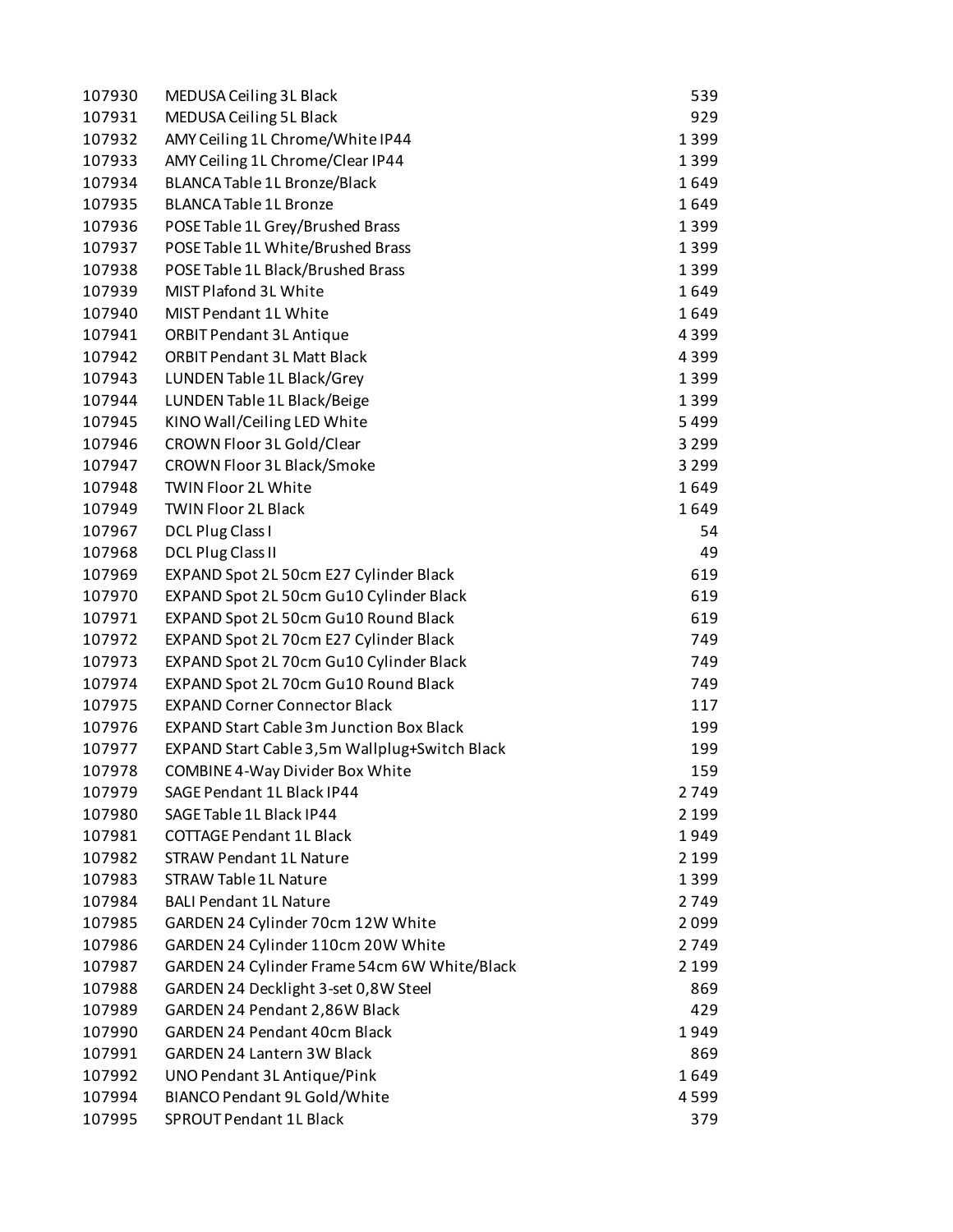| 107996 | <b>GARDEN 24 Ground Plate Black</b>              | 379     |
|--------|--------------------------------------------------|---------|
| 107997 | AFTERNOON Floor 1L Small Black/White IP44        | 2099    |
| 107998 | AFTERNOON Floor 1L Big Black/White IP44          | 2499    |
| 107999 | COZY Chandelier 6L Black/Beige                   | 3 2 9 9 |
| 108000 | COZY Chandelier 8L Black/Beige                   | 4399    |
| 108016 | NITTA Floor 1L Black                             | 919     |
| 108021 | GARDEN 24 DECO Light Chain 10L Start Black/Clear | 1049    |
| 108022 | GARDEN 24 DECO Light Chain 10L Extra Black/Clear | 979     |
| 108047 | LEVEL Pendant 3L Gold                            | 4 2 9 9 |
| 108048 | <b>SOLEIL Pendant 9L Black</b>                   | 4949    |
| 108049 | SOLEIL Pendant 9L Silver                         | 4949    |
| 108050 | CIRCLE Pendant 6L Gold/Smoke                     | 3 2 9 9 |
| 108051 | <b>CIRCLE Pendant 6L Black/Smoke</b>             | 3 2 9 9 |
| 108052 | <b>SIMUL Table Black</b>                         | 819     |
| 108053 | SIMUL Table Antique                              | 819     |
| 108054 | SOBER Floor Brushed Brass/White                  | 2 1 9 9 |
| 108055 | MADELEINE Plafond 4L Chrome/Clear                | 4 2 9 9 |
| 108056 | <b>VICTORIAN Pendant 1L Parrot</b>               | 1849    |
| 108057 | PARK Pendant 1L Flower                           | 1849    |
| 108065 | MINI Ceiling/Wall 1L White IP44                  | 459     |
| 108066 | PURO Ceiling/Wall 5L Chrome/Opal IP44            | 1849    |
| 108067 | PURO Ceiling/Wall 5L Black/Opal IP44             | 1849    |
| 108068 | PURO Wall 3L Black/Opal IP44                     | 1199    |
| 108069 | PURO Wall 3L Chrome/Opal IP44                    | 1199    |
| 108081 | FJÄLLBACKA Ceiling 3L Black IP44                 | 1849    |
| 108082 | FJÄLLBACKA Wall 1L Black IP44                    | 649     |
| 108083 | FJÄLLBACKA Ceiling 3L White IP44                 | 1849    |
| 108084 | FJÄLLBACKA Wall 1L White IP44                    | 649     |
| 108085 | ZENIT Wall 1L IP44 Brass/Opal                    | 749     |
| 108097 | <b>BRONX Pendant 3L Straight Bronze</b>          | 1099    |
| 108098 | <b>BRONX Pendant 1L Bronze</b>                   | 309     |
| 108099 | <b>BRONX Pendant 3L Round Bronze</b>             | 979     |
| 108100 | <b>BRONX Pendant 5L Round Bronze</b>             | 1749    |
| 108101 | <b>BOLID Pendant 9L Chrome/Clear</b>             | 7699    |
| 108102 | <b>AVERY Ceiling 3L Black</b>                    | 489     |
| 108103 | ICHI Table 1L Black/Grey                         | 2 1 9 9 |
| 108104 | RIGGS Wall 1L Antique/Black                      | 1399    |
| 108105 | RIGGS Wall 1L Black                              | 1399    |
| 108106 | REGENT Pendant 12L Painted Gold                  | 3599    |
| 108107 | REGENT Pendant 12L Black                         | 3599    |
| 108108 | CALLISTO Pendant 6L Black/Smoke                  | 2949    |
| 108109 | <b>CAPITAL Table 1L Black</b>                    | 649     |
| 108110 | <b>CAPITAL Floor 1L Black</b>                    | 1 1 9 9 |
| 108111 | UNIVERSE Ceiling 5L Black/Smoke                  | 2849    |
| 108112 | TUBO Pendant 1L Steel/Clear                      | 759     |
| 108113 | DABURU Pendant 2L White                          | 3 2 9 9 |
| 108114 | COZY Table 1L Black/Beige                        | 929     |
| 108115 | <b>GRIMSTAD Wall 1L Dark Brass</b>               | 1399    |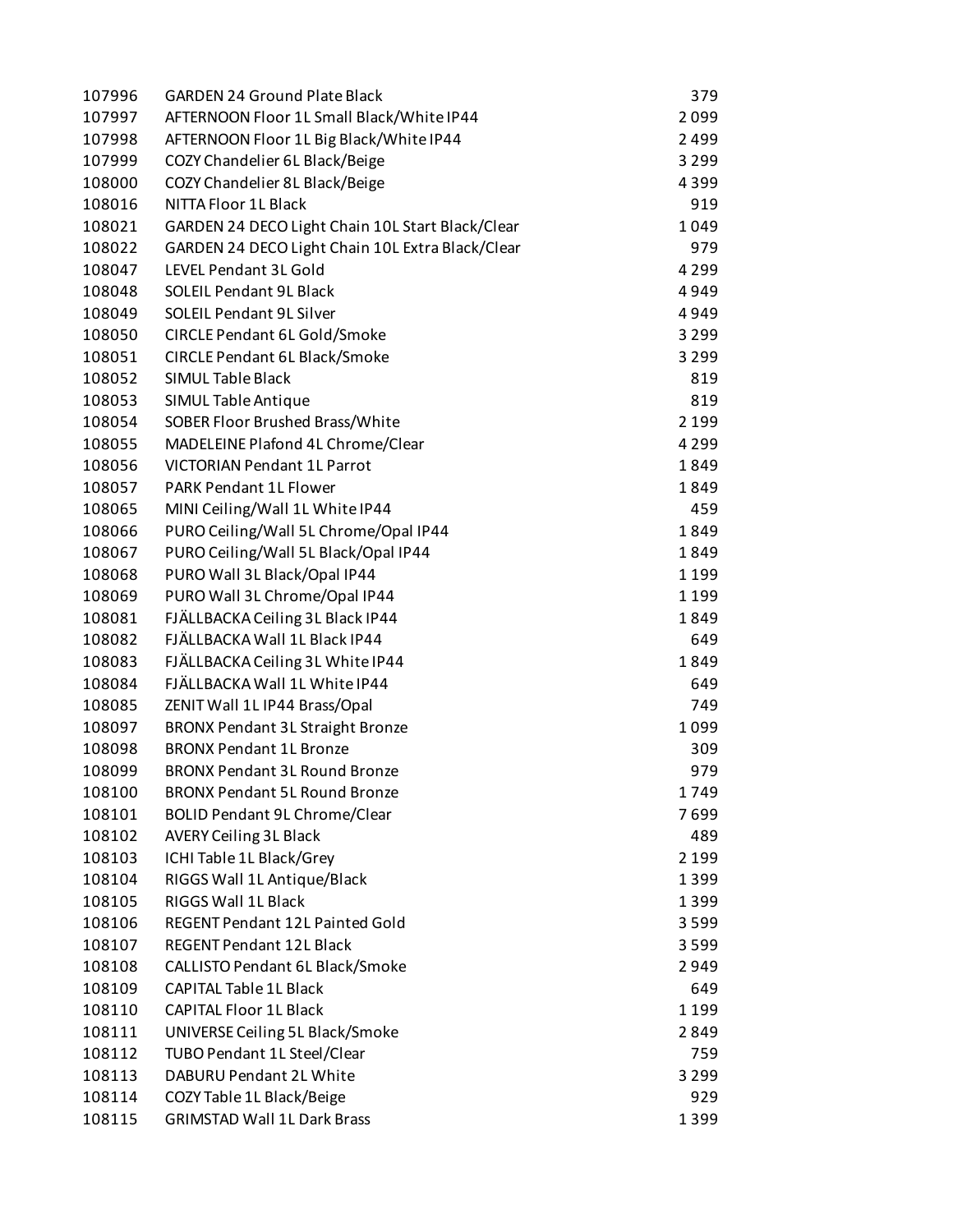| 108116 | <b>GRIMSTAD Table 1L Dark Brass</b>          | 2099    |
|--------|----------------------------------------------|---------|
| 108117 | <b>PARIS Pendant 10L Dark Brass</b>          | 5499    |
| 108118 | <b>AMBON Pendant 1L Black</b>                | 3 1 9 9 |
| 108119 | <b>AMBON Pendant 1L Nature</b>               | 3 1 9 9 |
| 108120 | SOBER Table Small 1L Brushed Brass/White     | 799     |
| 108121 | SOBER Table Small 1L Steel/White             | 799     |
| 108122 | SOBER Pendant Small 1L Steel/White           | 649     |
| 108123 | SOBER Pendant Small 1L Brushed Brass/White   | 649     |
| 108124 | ALLINGTON Chandelier 3L Black Crome/Smoke    | 2749    |
| 108125 | ALLINGTON Chandelier 3L Crome/Clear          | 2749    |
| 111223 | <b>DETROIT Floor 2L Black</b>                | 1649    |
| 111241 | <b>DETROIT Floor 2L Steel</b>                | 1649    |
| 111242 | <b>DETROIT Floor 2L Brass</b>                | 1649    |
| 111247 | <b>DETROIT Floor 2L Oxide</b>                | 1649    |
| 147928 | LINE Pendant 1L Grey                         | 459     |
| 158912 | <b>BEDFORD Pendant Small 1L Frosted</b>      | 579     |
|        | 175012,49 BLUES Plafond 2L 35cm Blue/Frosted | 579     |
|        | 183641,49 ORCHID Wall 1L Frosted             | 459     |
| 197612 | VEJLE Wall 1L White                          | 389     |
|        | 197623 VEJLE Wall 1L Black                   | 389     |
|        | 198041,45 SIROCCO Plafond 35cm Frosted Glass | 579     |
|        | 198341,45 SIROCCO Plafond 44cm Frosted Glass | 749     |
| 214242 | MONALISA Picture light 2L Brass              | 529     |
|        | 234741,45 STELLA Wall 1L Steel/White IP44    | 519     |
|        | 234744,45 STELLA Wall 1L Chrome/Vit IP44     | 519     |
|        | 234841,45 STELLA Wall 2L Steel/White IP44    | 749     |
|        | 234844,45 STELLA Wall 2L Chrome/White IP44   | 749     |
| 266012 | PIPPI Plafond 1L Steel/White IP44            | 579     |
|        | 402941,45 TOSCANA Pendant 1L Steel           | 339     |
| 413123 | TOBO Wall 1L Chrome/Black                    | 319     |
| 413312 | TOBO Ceiling 3L Chrome/White                 | 749     |
|        | 446941,45 GLOBUS Pendant White               | 339     |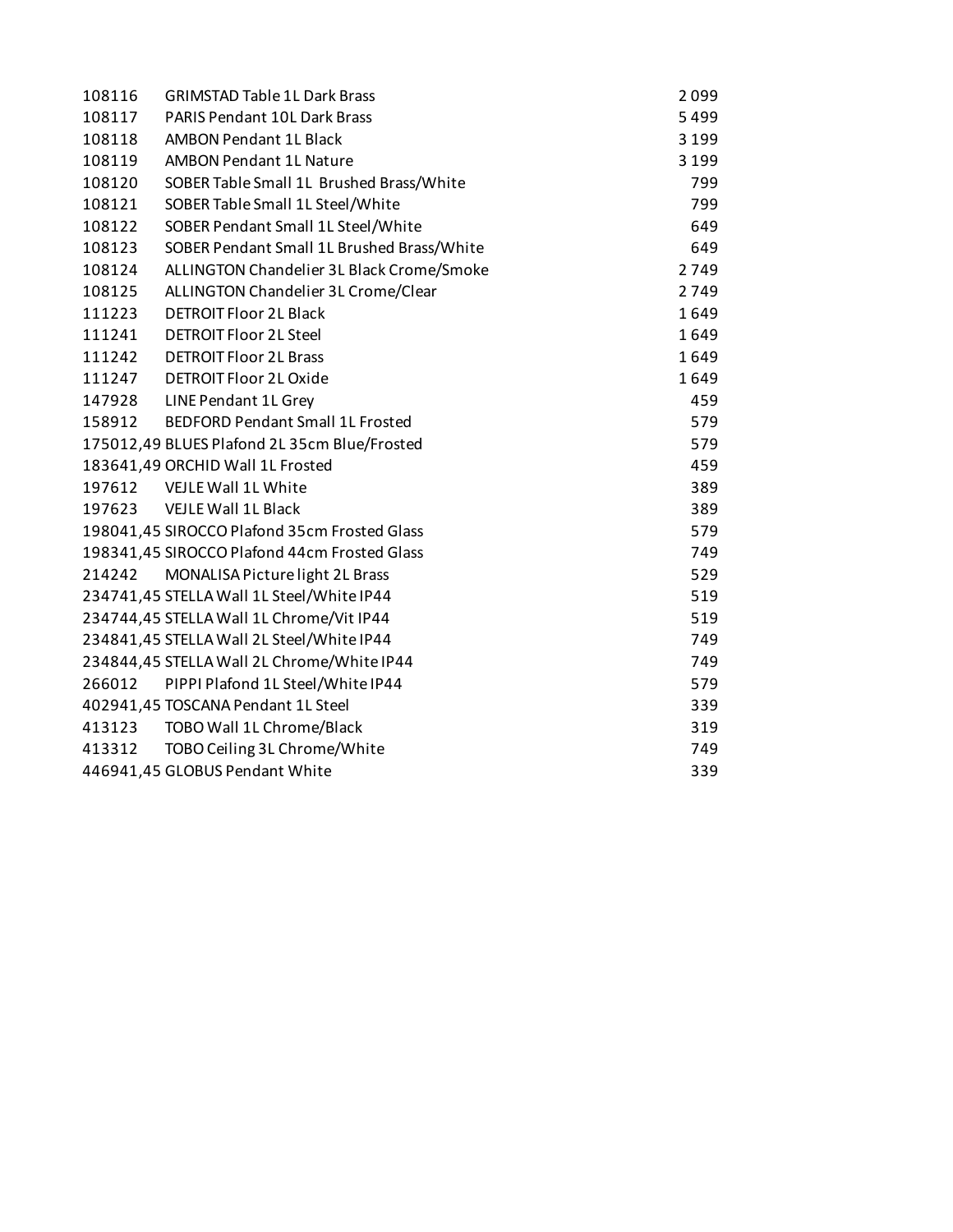| No.    | Description                                       | rek SEK/NOK |      |
|--------|---------------------------------------------------|-------------|------|
| 700081 | <b>HUMLE Decoration 36cm LED Acrylic</b>          |             | 499  |
| 700082 | DUMLE Decoration 34cm LED Acrylic                 |             | 499  |
| 700115 | ARATORP Star 75cm Offwhite Paper                  |             | 379  |
| 700118 | ARATORP Star 45cm Offwhite Paper                  |             | 249  |
| 700119 | ARATORP Tablestar 64cm Offwhite                   |             | 379  |
| 700122 | ARATORP Star 45cm Red Paper                       |             | 249  |
| 700123 | <b>ARATORP Tablestar 64cm Red</b>                 |             | 379  |
| 700319 | SOLVALLA Star 45cm White Paper                    |             | 249  |
| 700320 | SOLVALLA Star 75cm White Paper                    |             | 379  |
| 700321 | SOLVALLA Star 100cm White Paper                   |             | 429  |
| 700323 | SOLVALLA Tablestar 65cm White/Oak                 |             | 429  |
| 700355 | LESSEBO Light chain 20L LED                       |             | 349  |
| 700384 | SPAREBULBS 10-55V 0,1W 3-p LED                    |             | 54   |
| 700385 | SPAREBULB Frosted 10-55V 0,1W E10 LED 3pack       |             | 54   |
| 700439 | PRICELINE Light chain 40L LED Extra               |             | 229  |
| 700440 | PRICELINE Light chain 80L LED Extra               |             | 379  |
| 700445 | CELINE Candle light 7L Nature                     |             | 339  |
| 700446 | CELINE Candle light 7L White                      |             | 339  |
| 700447 | CELINE Candle light 7L Red                        |             | 339  |
| 700554 | VALLBY Star 45cm White Paper                      |             | 249  |
| 700556 | VALLBY Star 45cm Bronze Paper                     |             | 339  |
| 700560 | VALLBY Tablestar 66cm White                       |             | 379  |
| 700608 | <b>ECOLIGHT Extension cable 5m</b>                |             | 87   |
| 700640 | <b>ENEBY Candle light 5L White</b>                |             | 569  |
| 700647 | PRICELINE Net 1x1m 40L LED Extra                  |             | 479  |
| 700648 | PRICELINE Net 2x1,7m 80L LED Extra                |             | 569  |
| 700651 | PRICELINE Icicle 2x0,4m 67L LED Extra             |             | 349  |
| 700652 | PRICELINE T-connector                             |             | 54   |
| 700653 | PRICELINE Extension cable 5m                      |             | 139  |
| 700660 | PRICELINE Start cable 1,5m                        |             | 165  |
| 700662 | SKEN Net 2x1,7m 108L LED                          |             | 429  |
| 700663 | SKEN Net 1x1m 72L LED                             |             | 229  |
| 700688 | MIKKE Table star 64cm White                       |             | 229  |
| 700701 | MIKKE Star 45cm White Paper                       |             | 165  |
| 700724 | LIGHTCHAIN Christmas tree Doubble Outdoor 16L LED |             | 569  |
| 700807 | ECOLIGHT Flagpole 7m 10 lines 360L LED            |             | 1095 |
| 702222 | HÅRD Tablestar 76cm White                         |             | 429  |
| 702223 | HÅRD Tablestar 58cm Red                           |             | 339  |
| 702229 | MÅSESKÄR 5 Candlestick Wood White                 |             | 759  |
| 702232 | MÅSESKÄR 7L Candletick Wood White                 |             | 869  |
| 702245 | SKEN Light chain 80L LED                          |             | 229  |
| 702247 | SKEN Light chain 120L LED                         |             | 299  |
| 702248 | SKEN Light chain 160L LED                         |             | 319  |
| 702276 | SKEN Light chain 20L LED                          |             | 109  |
| 702277 | SKEN Light chain 40L LED                          |             | 153  |
| 702286 | JULLE Christmas tree stand 45cm Black             |             | 869  |
| 702304 | ECOLIGHT Flagpole 9m 10 lines 400L LED            |             | 1245 |
| 702403 | <b>CORDSET Two Pins for paperstar</b>             |             | 109  |
| 702468 | KRISP Light chain 40L LED                         |             | 249  |
| 702469 | HÅRD Tablestar 58cm White                         |             | 379  |
| 702560 | HALL Star 70cm White Paper                        |             | 479  |
|        |                                                   |             |      |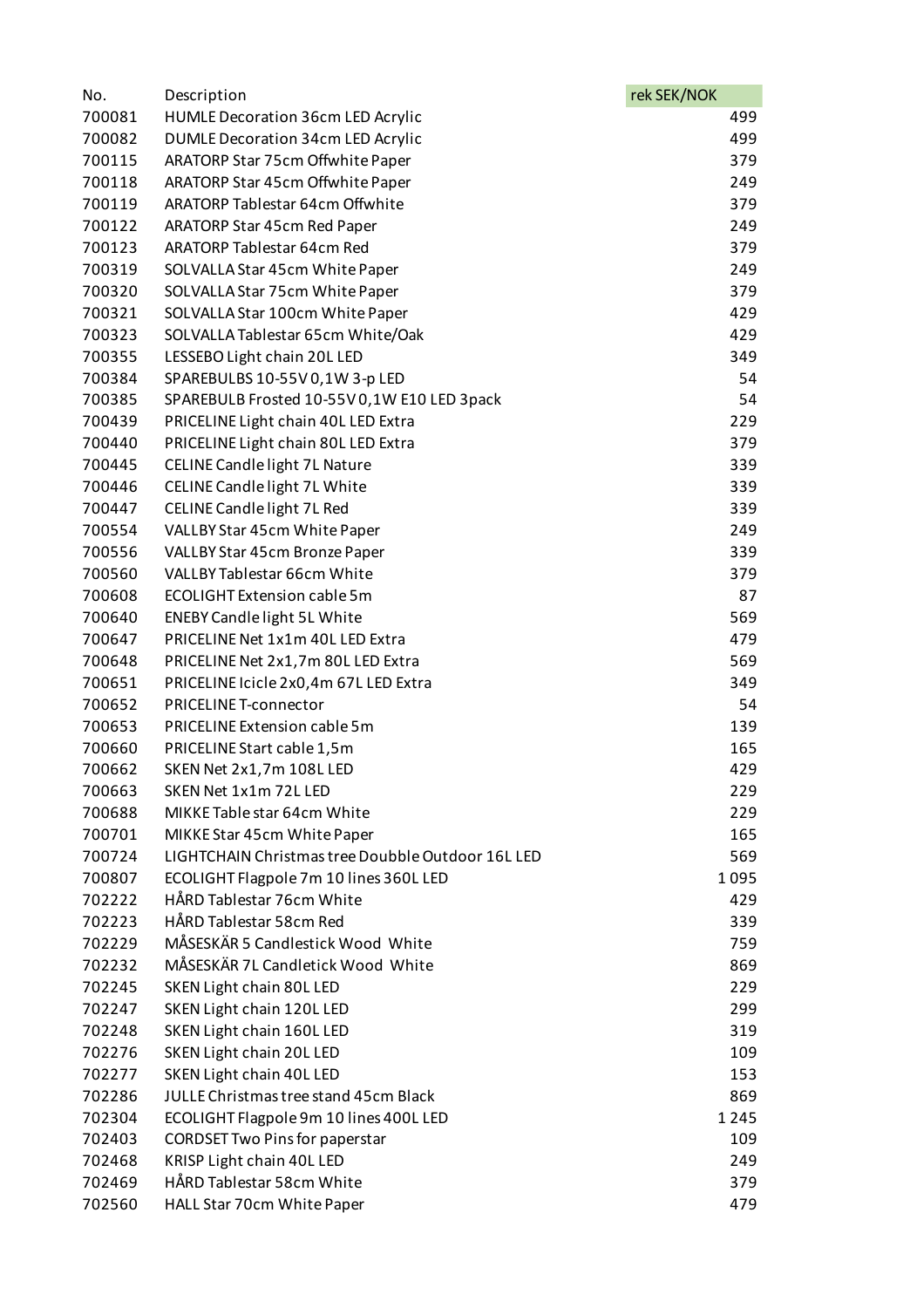| 702561 | HALL Star 70cm Red Paper                          | 479  |
|--------|---------------------------------------------------|------|
| 702565 | SKEN Light chain 200L LED                         | 339  |
| 702566 | SKEN Light chain 240L LED                         | 429  |
| 702584 | PRICELINE Light chain 40L LED Start               | 319  |
| 702588 | VIIK Candle light 9L LED White                    | 319  |
| 702590 | GARLAND 24V 5M 80LED                              | 499  |
| 702639 | ROMANS Candle light 15L LED White                 | 299  |
| 702750 | TWISTER Cable rotator 2-p White                   | 54   |
| 702778 | LIBRA Decoration 35cm Wreath 30L LED Silver       | 499  |
| 702822 | NORD Table star White                             | 249  |
| 702830 | VALLBY Star 45cm Gold Paper                       | 249  |
| 702841 | BONNY Dekoration 45cm 50L LED Silver              | 849  |
| 702849 | VALLBY Tablestar 66cm Gold                        | 379  |
| 702865 | MÅNE Decoration 70cm Antique/Steel Metal          | 1095 |
| 702901 | SIA Light chain 10L LED Ball                      | 199  |
| 702907 | CHRISSLINE Original Net 2x1,7m 100 LED Start      | 739  |
| 702914 | CHRISSLINE Original Light chain 50LED Start       | 499  |
| 702935 | STJÄRNA Light chain 20L LED                       | 229  |
| 702937 | BJÄLLRA Light chain 20L LED                       | 199  |
| 702942 | SNÖSTJÄRNA Light chain 20L LED                    | 189  |
| 702949 | NINA Decoration Star 100LED Silver                | 349  |
| 702965 | <b>ALBUS Decoration LED battery</b>               | 459  |
| 702989 | SNÖ Decoration 35cm 30LED                         | 279  |
| 703006 | CHRISSLINE Nova 50L Real Warm White Start         | 429  |
| 703058 | MAURITZ Led tree. WW. with prisma                 | 359  |
| 703079 | NORDGÅRD Metal Star 75cm IP44                     | 429  |
| 703120 | DUVA Paper Star Pendant No pattern 45cm           | 249  |
| 703121 | DUVA Paper Star Pendant No pattern 75cm           | 319  |
| 703122 | DUVA Paper Star Pendant No pattern 100cm          | 429  |
| 703131 | <b>ISABELLA Icicle Star LED Multicolour</b>       | 429  |
| 703169 | CHRISSLINE Nova Net 1,7 x 2 Real Warm White Start | 759  |
| 703173 | LILLAN Light Chain Star Decoration 10L WW         | 199  |
| 703174 | MILLA Light Chain Heart Decoration 10L WW         | 279  |
| 703180 | DAKKE Light Chain 10LOpal White                   | 499  |
| 703181 | DAKKE Light Chain 10LClear                        | 499  |
| 703237 | <b>BELL Light Chain 10L LED</b>                   | 189  |
| 703240 | SIGNE Angel Golden Wing 10L LED                   | 199  |
| 703245 | BIGSOLO Light Chain Glass Ball 6cm                | 429  |
| 703258 | NORRDAL Paper Star 75cm White                     | 429  |
| 703285 | JAN Candle Standard LED 10cm White                | 75   |
| 703315 | DAKKE Light Chain 10L Multicolor                  | 499  |
| 703320 | DUVA Paper Star Table 75cm White                  | 429  |
| 703323 | HAGABERG Star Table 20L LED 45CM Silver           | 499  |
| 703324 | HAGABERG Heart Table 20L LED 43CM Silver          | 499  |
| 703331 | HÄRNÖSAND Star LED 30cm acrylic                   | 339  |
| 703333 | HÄRNÖSAND Star LED 52cm Acrylic                   | 479  |
| 703356 | CHRISSLINE Original Ljusslinga 50LED Extra Multi  | 309  |
| 703357 | SKEN Light Chain 120L LED Multicolor              | 279  |
| 703358 | SKEN Light chain 80L LED Multicolor               | 229  |
| 703359 | SKEN Light chain 40L LED Multicolor               | 153  |
| 703429 | FLASH Light Chain 320L 16 Line 1,5 mtr            | 899  |
| 703436 | <b>ARTUR Star Pendant Silver 50cm</b>             | 319  |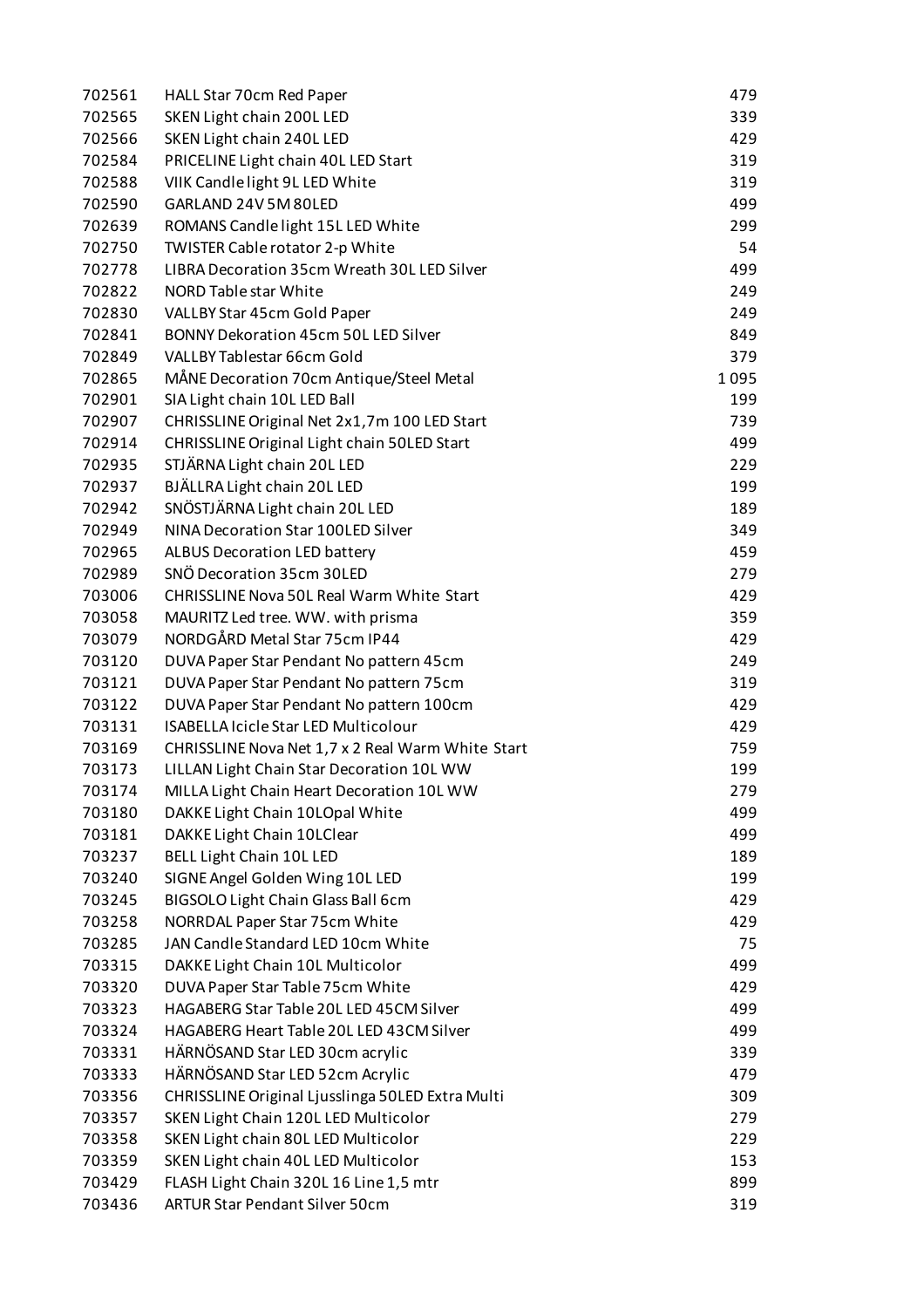| 703438 | RONNY Star Table 30LED W/connect                  | 379     |
|--------|---------------------------------------------------|---------|
| 703441 | SIGGE Light Chain 20LED Silver W/connector timer  | 229     |
| 703442 | JULLE Wreath Pendant 30LED 33CM W/connector timer | 369     |
| 703478 | BOSJÖN Paper Star White                           | 419     |
| 703493 | TOR Candle Light 5L Black                         | 539     |
| 703519 | MÄSTER Candlestick 5L Chrome                      | 1095    |
| 703545 | BYNÄS Pendant Star Net 50cm Grey                  | 1 1 4 5 |
| 703553 | ELIN Pendant Star White/Red                       | 379     |
| 703561 | <b>BERTA Straw Ring 30CM</b>                      | 309     |
| 703578 | <b>BROSA Candle Light Black</b>                   | 639     |
| 703614 | NANNA Paper Star 75 cm Golden                     | 339     |
| 703617 | MINI Light chain 10LED Silver                     | 42      |
| 703644 | GLITTER Net 208LED 3x3m                           | 689     |
| 703648 | TWISTER Cable rotator 2-p Black                   | 54      |
| 703652 | TWIX Lightchain 10LED White                       | 249     |
| 703656 | TORPA Candle Light Small 7L White                 | 679     |
| 703688 | INCANDESCENT Bulb G45 5W For Lantern              | 32      |
| 703689 | NYGÅRDEN Star Pendant 48 cm E14 White Plastic     | 319     |
| 703737 | GLIMRA Icicle 100LED                              | 339     |
| 703745 | TAVLA Table Dekoration Frohe W 34x18 Brun         | 229     |
| 703747 | PRINCE Lightchain 10L LED White                   | 219     |
| 703751 | PRINCE Pendant Decoration Ring 35cm White         | 339     |
| 703756 | <b>SPIRIT Pendant Decoration 50cm Gold</b>        | 419     |
| 703757 | GLÖD Lightchain 10L Frosted                       | 189     |
| 703768 | FLASH Lightchain 240L 2 Mtr Black 12 Line         | 639     |
| 703774 | <b>GARDENER Decoration Star 32 cm Grey</b>        | 249     |
| 703779 | SUNDSTORP 5 Candlestick Wooden E10 White          | 739     |
| 703781 | BIGSOLO Lightchain 10L 6cm Copper                 | 319     |
| 703791 | MÄSTER Candlestick 5L Gold                        | 1095    |
| 703799 | LÖVÅSA 5 Candlestick Wood Red                     | 759     |
| 703800 | LÖVÅSA 5 candlestick Wood White                   | 759     |
| 703802 | BODANE Pendant Deco Star 40 cm Grey               | 299     |
| 703805 | VIKHEM Table Decoration 42 cm Star Grey           | 319     |
| 703806 | VIKHEM Table Decoration Heart 42 cm Grey          | 319     |
| 703807 | <b>BROSA Candlestick 7L Golden</b>                | 739     |
| 703819 | NYGÅRDEN Tabledeco Angels in line 10 LED B/O      | 229     |
| 703823 | SUNDSTORP 5 Candlestick Wood E10 Grey             | 739     |
| 703830 | <b>BJURFORS 5 Candlestick Wood Grey</b>           | 719     |
| 703835 | <b>BJURFORS 5 Candlestick Wood E10 White</b>      | 759     |
| 703836 | <b>BJURFORS 5 Candlestick Wood E10 Red</b>        | 759     |
| 703837 | ASPLIDEN Pendant 20L 15 cm B/0 Clear              | 379     |
| 703839 | ATTARP Pendant Deco Glassball 18cm B/O            | 379     |
| 703859 | LEAF Lightchain 10L Golden                        | 165     |
| 703860 | KUPOL Table Decoration 26cm Black/Clear           | 249     |
| 703866 | TJUSA Pendant Deco Star 42cm E14 Black            | 459     |
| 703867 | DUVA Table Decoration 2L Grey/White               | 759     |
| 703875 | DUVA Pendant Star slim 75cm White                 | 379     |
| 703876 | SOLVALLA Pendant Star slim 75cm White             | 429     |
| 703877 | <b>MATRIX Pendant Star Slim 75cm Bronze</b>       | 419     |
| 703881 | <b>PRINCE Table Decoration 39cm White</b>         | 479     |
| 703900 | HAGABERG Table Decoration 45cm Golden             | 499     |
| 703903 | ELISE Pendant Decoration 24 cm Golden             | 249     |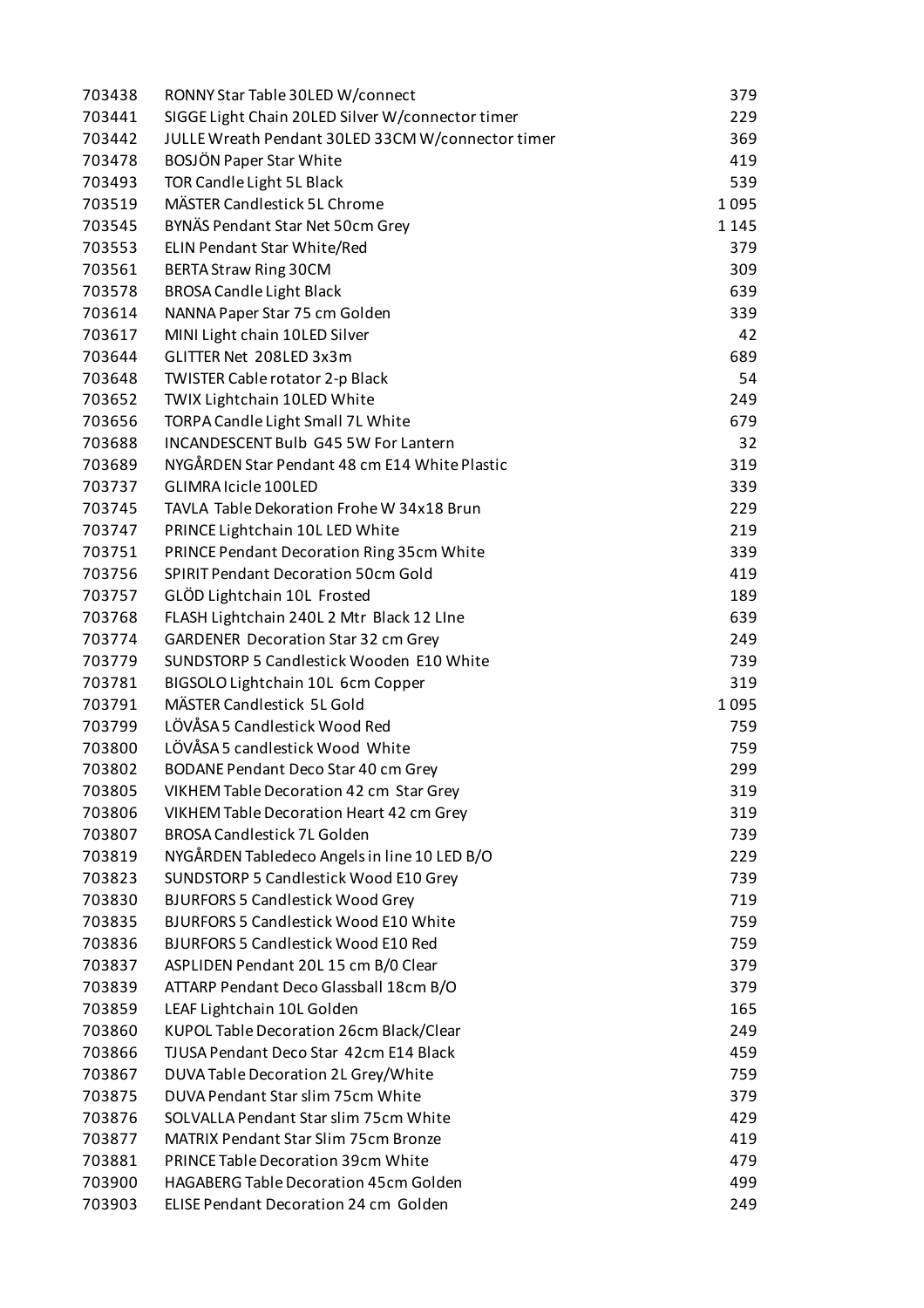| 703904 | MÅSESKÄR 5 Candlestick Wood Nature                 | 1019 |
|--------|----------------------------------------------------|------|
| 703908 | <b>NORRDAL Table Decoration House White</b>        | 153  |
| 703911 | AURA Pendant Deco Wreath 30cm Copper               | 319  |
| 703919 | HADAR Table Deco 15L LED Star Nature               | 379  |
| 703934 | NEW YORK Deco Jul Ledtube Red                      | 639  |
| 703935 | RAPP metal wire star on black base E14             | 429  |
| 703943 | FLASH Light Chain 100L 5 Line 1 mtr WW             | 319  |
| 703944 | FLASH Light Chain 100L LED 5 Line 2 mtr WW         | 259  |
| 703945 | BIGSOLO Lightchain 10L LED Golden                  | 339  |
| 703952 | <b>NOSTALGI Table Decoration C3 Car Red</b>        | 499  |
| 703954 | NOSTALGI Table Decoration WW Bus Red               | 499  |
| 703958 | <b>NOSTALGI Table Decoration Fiat Car White</b>    | 499  |
| 703959 | NOSTALGI Table Decoration Mercedes Car White       | 499  |
| 703963 | ROPE Ropelight 6 mtr 24V Warm White                | 429  |
| 703964 | ROPE Ropelight 6 mtr 24 V Multi                    | 389  |
| 703967 | ROPE Ropelight 9mtr 24V Multi                      | 549  |
| 703974 | SMART Lightchain 210 cm 5 Line IP44 WW             | 759  |
| 703975 | SMART Lightchain 210 cm 5 Line IP44 Multi          | 759  |
| 703980 | ECOLIGHT Lightchain 2Chip 40L Start IP44 Ice/WW    | 299  |
| 703981 | ECOLIGHT Lightchain2 Chip 40L Start IP44 WW/Multi  | 299  |
| 703983 | ECOLIGHT Lightchain 2 Chip 80L Extra IP44 Multi/ww | 279  |
| 703994 | <b>COSMORAMA Projector Stars</b>                   | 569  |
| 703996 | GETINGE Candle Light Floor 2LED Steel              | 639  |
| 703999 | KLANG Tabledeco Glass Star E14 Clear               | 569  |
| 704001 | STOLT Floor Decoration Gran 120 cm Silver          | 1395 |
| 704002 | STOLT Table Decoration Star 65 cm Silver           | 1095 |
| 704017 | HANNA Tabledecoration E10 LED Red                  | 319  |
| 704018 | HOL Candle 7 E10 LED Red                           | 229  |
| 704033 | HYDRA Pendant Decoration 50 cm Golden              | 479  |
| 704034 | <b>HYDRA Pendant Decoration 50 cm Copper</b>       | 479  |
| 704099 | ADAPTERCABLE 10 cm Old Female - New Male           | 32   |
| 704100 | ADAPTERCABLE 10 cm Old Male - New Female           | 32   |
| 704101 | KVILLE Pendant Deco Star Acrylic 40 cm             | 429  |
| 704102 | SKEN Flagpool Lightch 10+2 mtr Waterfall Effect    | 1695 |
| 704109 | MINI 20 Mini Led Lightchain Silvercable WW         | 54   |
| 704110 | MINI 20 Mini led Lightchain Coppercable WW         | 54   |
| 704111 | MINI 40 Miniled Lightchain Silvercable WW          | 87   |
| 704112 | MINI 40 Miniled Lightchain Coppercable WW          | 87   |
| 704116 | SOLVALLA Tablest 64cm White/Satin Replace 700322   | 379  |
| 704143 | LOVE Led Candle 16 cm                              | 65   |
| 704147 | PRICELINE Ring Connector                           | 165  |
| 704149 | GETINGE LED sparebulb 5 pcs                        | 54   |
| 704160 | JOHANSFORS 5 Candlestick Wood Metal Nature         | 639  |
| 704162 | BORKEN Candlestick 21L Connector B/O Black Gold    | 319  |
| 704174 | ALVA Pendant Paperstar 75 Black White              | 339  |
| 704176 | MÅSESKÄR 5 Candlestick Wood Red                    | 759  |
| 704192 | JOHANNESBERG Tabledeco Siluett Forrest B/O White   | 429  |
| 704197 | MÅSESKÄR 5 Candlestick Wood Grey                   | 759  |
| 704202 | KULA Lightchain 10 Glassballs 50 CC                | 499  |
| 704204 | NYGÅRDEN Tabledeco Papertree in line 10L B/O       | 229  |
| 704205 | SYMFONI Treecandle Controller Set 10 pcs           | 459  |
| 704211 | STAR BULB Ledfilament E14 10 Lumen                 | 309  |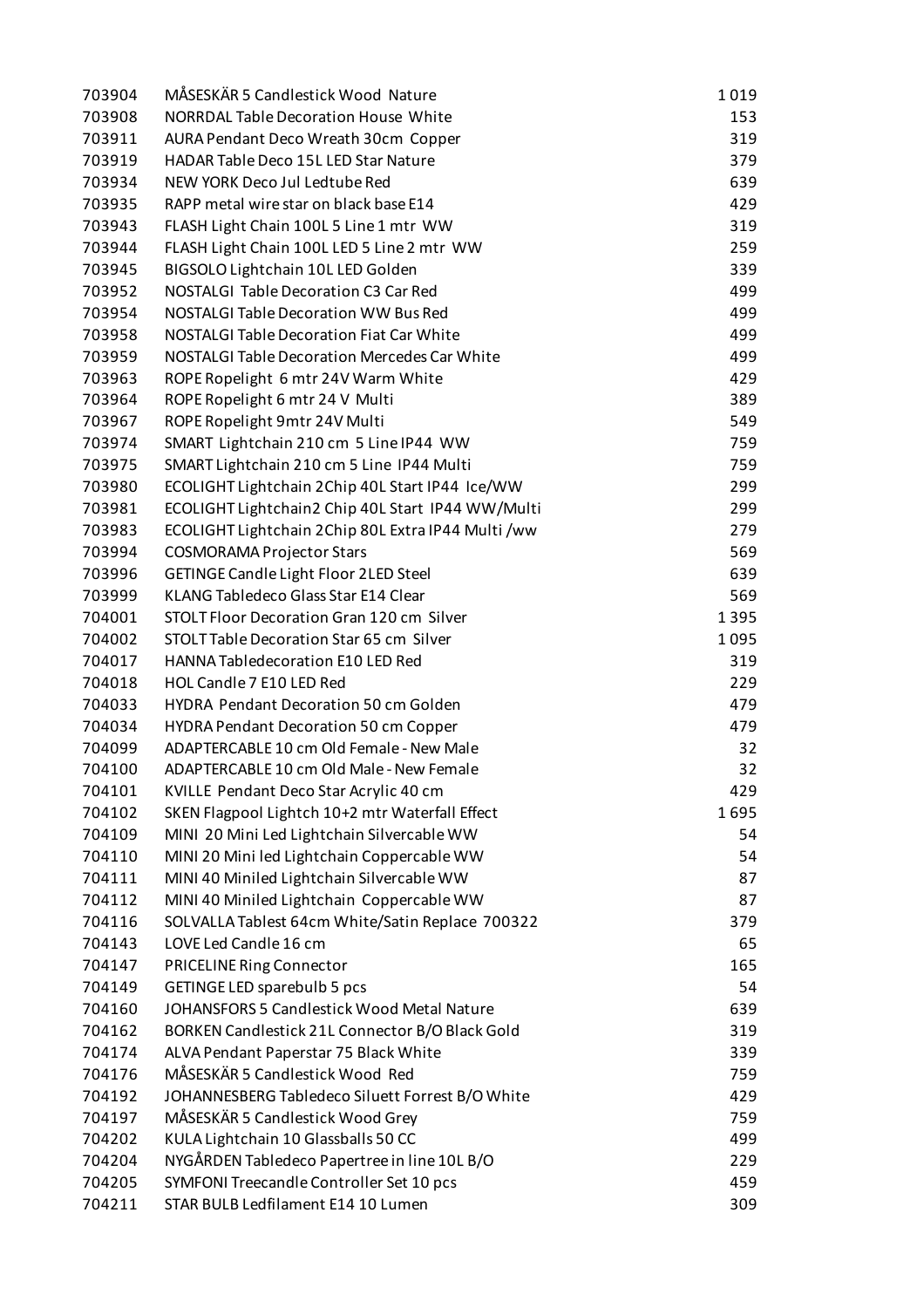| 704220 | SUNDSTORP 5 Candlestick Wood E10 Red               | 739  |
|--------|----------------------------------------------------|------|
| 704224 | CAPITOL Laser projector                            | 979  |
| 704226 | SMART Icicle 10 mtr 31 V Trafo WW White cable      | 759  |
| 704290 | MÄSTER Metal candlestick Black                     | 1095 |
| 704293 | SMART transformer 300 led 5 step dimmer 3,6VA      | 199  |
| 704294 | <b>SMART Cluster 3 mtr Connectable</b>             | 319  |
| 704322 | <b>MYREN Table Decoration Glass tube</b>           | 87   |
| 704323 | <b>MYREN Table Decoration Round shape Tree</b>     | 87   |
| 704324 | <b>MYREN Table Decoration Village</b>              | 87   |
| 704326 | SMART tree Lightchain 200 cm 150 LED               | 379  |
| 704389 | EASY Battery lightchain 40 LED                     | 109  |
| 704390 | EASY Battery lightchain 80 LED                     | 199  |
| 704391 | EASY Battery lightchain 120 LED                    | 229  |
| 704392 | EASY Battery lightchain 160 LED                    | 279  |
| 704393 | EASY Battery Light Chain Branch 1 mtr              | 379  |
| 704416 | SOLVALLA Paperstar pendant 45 Silver               | 299  |
| 704417 | SOLVALLA Paperstar pendant 75 Silver               | 339  |
| 704419 | SOLVALLA Pendant Star 45 Gold                      | 299  |
| 704420 | SOLVALLA Pendant Star 75cm Gold                    | 339  |
| 704421 | SOLVALLA Pendant Star 100cm Gold                   | 429  |
| 704422 | JUNIOR Metal candlestick 7 Glassball               | 1019 |
| 704425 | <b>ASTERIX 3D Metalstar E27 black</b>              | 499  |
| 704430 | <b>BRIGHT LED Star 3D Multicolor</b>               | 249  |
| 704433 | MALVA Paperstar suction cup 35cm White             | 249  |
| 704435 | <b>TEXAS Neon Table decoration Love</b>            | 639  |
| 704439 | SKILLINGE 3D paperstar White                       | 339  |
| 704440 | SKILLINGE 3D paperstar Pink                        | 379  |
| 704442 | <b>BUSTER Metal candlestick 5 E14 Black Dimmer</b> | 1019 |
| 704444 | <b>MYSTIC Outdoor tree Mini LED IP44</b>           | 499  |
| 704445 | MYSTIC Outdoor star Mini LED IP44                  | 499  |
| 704449 | SKOGHALL Metal candlestick 5 Chrome Deco           | 849  |
| 704453 | SOLVALLA Tablestar 1 mtr Silver                    | 429  |
| 704454 | SOLVALLA Table Star 69cm Gold                      | 379  |
| 704455 | SOLVALLA Tablestar 69 cm Silver                    | 379  |
| 704456 | <b>AUSTIN LED Tube Decoration Xmas</b>             | 629  |
| 704457 | <b>AUSTIN LED Tube Decoration God Jul</b>          | 649  |
| 704462 | MYSTIC Outdoor deco 55 cm 3D Star                  | 639  |
| 704463 | <b>MYSTIC Outdoor decoration Double star IP44</b>  | 499  |
| 704466 | VEGAS LED Tube Tabe decoration Tree Green          | 549  |
| 704469 | ATLE Wooden Candlestick 5 White                    | 429  |
| 704470 | ATLE Wooden Candlestick 5 Grey                     | 429  |
| 704471 | LINA Pendant 20L 18 cm B/O Clear                   | 299  |
| 704473 | MONTANA Outdoor LED tube Star 50                   | 639  |
| 704474 | <b>MONTANA Outdoor LED Tube Tree 80</b>            | 759  |
| 704475 | MONTANA Outdoor LED Tube Deer 50                   | 759  |
| 704476 | <b>MÄSTER Metal Candlestick 3 Chrome</b>           | 899  |
| 704478 | FEST Connectable Lightchain Start 10 bulb WW 50CC  | 379  |
| 704479 | FEST Connectable Lightchain Extra 10 bulb WW 50CC  | 259  |
| 704482 | FENIX 80 Mini LED Lightchain IP44 Transformer      | 199  |
| 704483 | FENIX 120 Mini LED Lightchain IP44 Transformer     | 279  |
| 704488 | LISETTE Table Decoration Glass 20 cm B/O           | 319  |
| 704489 | LISETTE Pendant Decoration Star 18 cm B/O          | 279  |
|        |                                                    |      |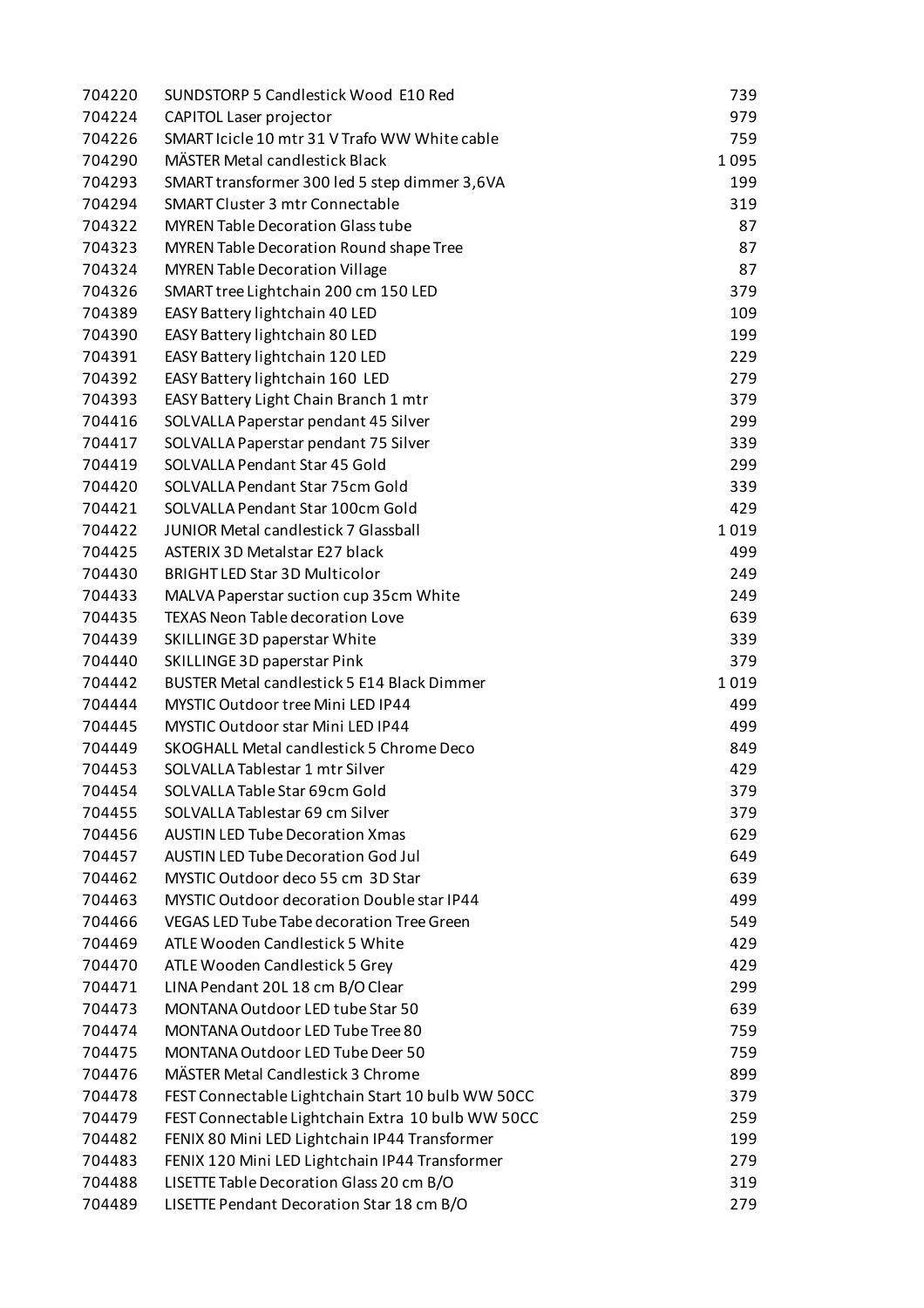| 704491 | TORN Light chain 2,4 Mtr 250 LED Tree shape             | 1395    |
|--------|---------------------------------------------------------|---------|
| 704492 | MOA Table decoration Glass Tube 25 cm B/O               | 199     |
| 704493 | TRADITION Christmas Tree Lightchain 20 L Indoor         | 299     |
| 704494 | TRADITION Christmas Tree Lightchain 20 L Outdoor        | 499     |
| 704495 | MYSTIC Outdoor Decoration Star Low IP44                 | 429     |
| 704496 | CANVAS Picture Church 60x40 B/O Timer                   | 199     |
| 704504 | NORDGÅRD Metal Wire Pendant 60 cm                       | 379     |
| 704507 | NOSTALGI Volkswagen White                               | 499     |
| 704508 | TEXAS Neon Table Decoration Palm Tree Transformer       | 639     |
| 704509 | <b>TEXAS Neon Table Decoration Flamingo Transformer</b> | 609     |
| 704510 | NOSTALGI Cooper UK B/O                                  | 499     |
| 704511 | SOLVALLA Tablestar 1 mtr White                          | 429     |
| 704523 | ALVA Pendant Star 75 E14 Red/White                      | 339     |
| 704538 | COSY Lantern 23cm White B/O                             | 249     |
| 704550 | MARTA Table decoration Star E27 White                   | 499     |
| 704551 | SOLVALLA Paperstar Pendant 75 Green                     | 319     |
| 704552 | <b>MARTA Table decoration Star E27 Black</b>            | 499     |
| 704560 | VECTRA 3D Plastic Star 60 cm IP44                       | 499     |
| 704562 | ULTRA Plastic Star 60 cm LED IP44 White                 | 499     |
| 704564 | STINA Table decoration Glass tube B/O                   | 229     |
| 704568 | COSY Swirling Lantern 20cm black                        | 249     |
| 704616 | SIGGE Table Decoration Santa Red Acrylic 4x4-p          | 54      |
| 704617 | SIGGE Table Decoration Snowman Acrylic 4x4-p            | 54      |
| 704618 | SIGGE Table Decoration Santa Acrylic 4x4-p              | 54      |
| 704619 | SIGGE Table Decoration Snowman Acrylic 4x4-p            | 54      |
| 704620 | ROBBAN Table Decoration Snowman Acrylic 4x4-p           | 54      |
| 704621 | ROBBAN Table Decoration Santa Acrylic 4x4-p             | 54      |
| 704622 | ROBBAN Table Decoration Snowman Acrylic 4x4-p           | 54      |
| 704623 | ROBBAN Table Decoration Santa Acrylic 4x4-p             | 54      |
| 704635 | MIA Table decoration Heart B/O with timer               | 249     |
| 704654 | HAPPY Text sign                                         | 219     |
| 704674 | <b>TEXAS Table Decoration Unigorn</b>                   | 759     |
| 704675 | JENNY Table Star White, MP10                            | 239     |
| 704676 | JENNY Table Deco Paperstar Red                          | 239     |
| 704694 | SILVA Metal Star 30cm Silver                            | 429     |
| 704695 | SILVA Metal Star 30cm Gold                              | 429     |
| 704698 | MIKKE Paperstar Pendant 45cm Red                        | 199     |
| 704699 | SMART Transformer 15 VA timer 1500 LED                  | 189     |
| 704700 | MORRIS 45 Paperstar Pendant Holepattern                 | 309     |
| 704701 | MORRIS 75 Paperstar Pendant Holepattern                 | 339     |
| 704702 | <b>MORRIS 100 Paperstar Pendant Holepattern</b>         | 499     |
| 704704 | SMART 40L connectable Lightchain Black cable            | 87      |
| 704705 | SMART 80L connectable Lightchain Black cable            | 139     |
| 704706 | SMART 160L connectable Lightchain Black cable           | 229     |
| 704707 | SMART Net2 x 1mtr Connectable Black cable               | 319     |
| 704708 | SMART T-connector                                       | 54      |
| 704709 | <b>SMART Ring Connector</b>                             | 109     |
| 704710 | SMART Connecting cable 5m                               | 54      |
| 704711 | SMART Start set 40 LED lightchain incl. trafo           | 249     |
| 704774 | LUFSEN Polarbear Inflatable Deco                        | 3 1 4 5 |
| 704775 | POMPOM Golden                                           | 54      |
| 704800 | CHRISSLINE 50L Extra Original                           | 319     |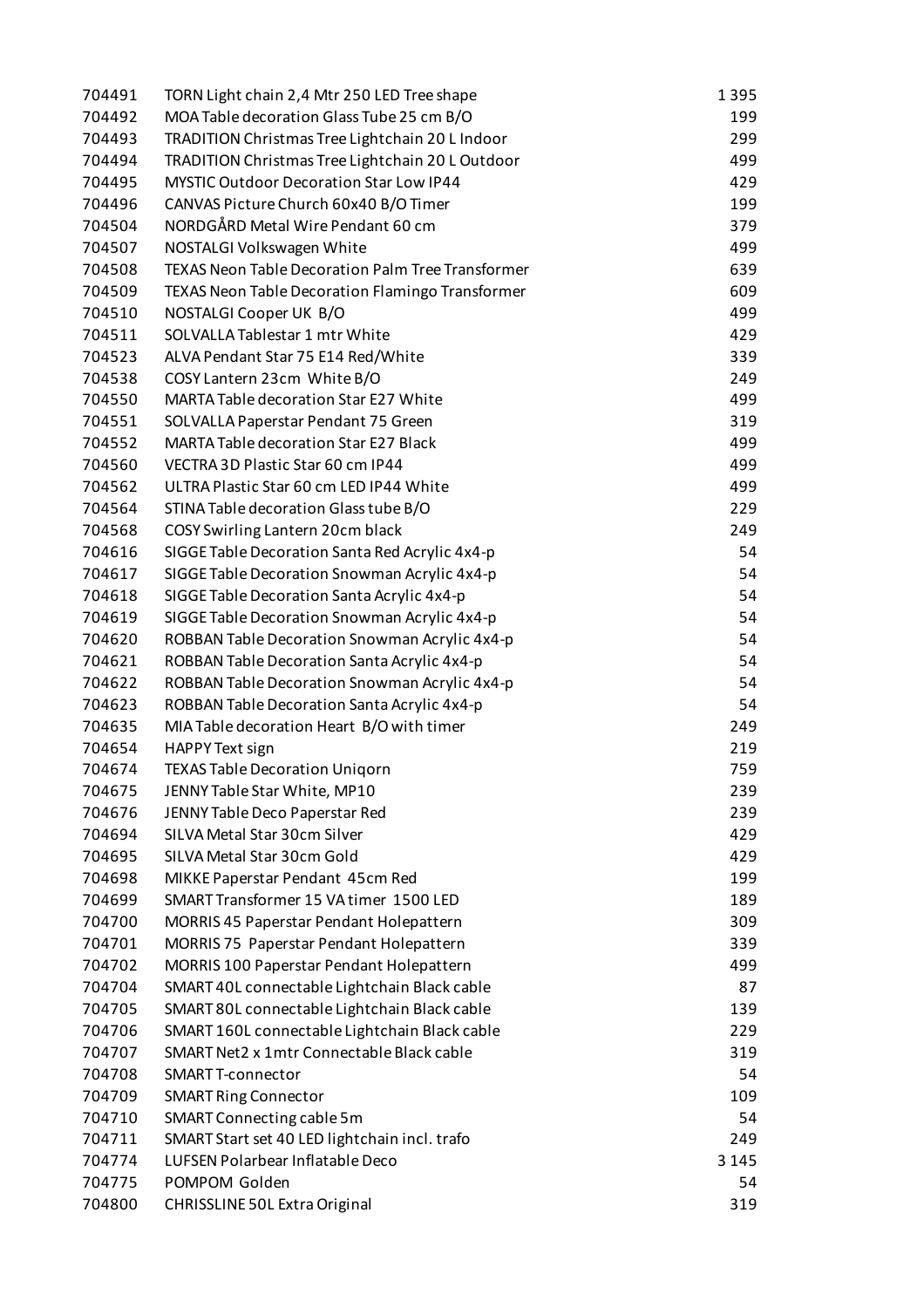| 704801 | <b>CHRISSLINE 50L Extra Warm</b>        | 319  |
|--------|-----------------------------------------|------|
| 704802 | <b>CHRISSLINE 50L Extra Amber</b>       | 319  |
| 704803 | <b>CHRISSLINE 50L Extra Multi</b>       | 319  |
| 704804 | CHRISSLINE 100L Extra Original          | 549  |
| 704805 | <b>CHRISSLINE 100L Extra Warm</b>       | 549  |
| 704806 | CHRISSLINE Net Extra Original 2x1.7m    | 639  |
| 704807 | CHRISSLINE Net Extra Warm 2x1.7m        | 639  |
| 704808 | CHRISSLINE Icicle Extra Original 2x0.6m | 639  |
| 704809 | CHRISSLINE Icicle Extra Warm 2x0.6m     | 639  |
| 704810 | CHRISSLINE Garland Extra Original 5m    | 899  |
| 704811 | <b>CHRISSLINE Garland Extra Warm 5m</b> | 899  |
| 704812 | <b>CHRISSLINE Start cable</b>           | 165  |
| 704813 | <b>CHRISSLINE Extension Cable 5m</b>    | 219  |
| 704814 | <b>CHRISSLINE Extension Cable 10m</b>   | 339  |
| 704815 | <b>CHRISSLINE T-connector</b>           | 87   |
| 704816 | <b>CHRISSLINE Ring-Connector</b>        | 109  |
| 704817 | MÅSESKÄR XL Candlestick 9L White        | 1095 |
| 704819 | MÄSTER Candlestick 5L Black/Smoke       | 1095 |
| 704820 | MAESTRO Candlestick 5L Chrome/Clear     | 1245 |
| 704822 | <b>LEILA Candlestick 7L White</b>       | 1019 |
| 704824 | LEILA Candlestick 5L White              | 849  |
| 704826 | <b>FALUN Candlestick 5L White</b>       | 759  |
| 704830 | ATLE Candlestick 7L White               | 499  |
| 704831 | <b>KARSTEN Candlestick 5L Black</b>     | 759  |
| 704832 | <b>KARSTEN Candlestick 5L White</b>     | 759  |
| 704834 | <b>APLARED Candlestick 5L White</b>     | 849  |
| 704837 | GABRIEL Candlestick 7L Black/Gold       | 759  |
| 704838 | GABRIEL Candlestick 7L Steel/Clear      | 759  |
| 704840 | GABRIEL Candlestick 5L Steel/Clear      | 569  |
| 704847 | <b>VEGA Table Star Black</b>            | 639  |
| 704848 | <b>VEGA Hanging Star Black</b>          | 479  |
| 704849 | POLARIS Hanging Star Stained Brown      | 499  |
| 704850 | POLARIS Table Star Stained Brown        | 639  |
| 704851 | WIVI Hanging Star 50cm Black            | 499  |
| 704852 | WIVI Hanging Star 30cm Black            | 319  |
| 704853 | WIVI Table Star 30cm h53 Black          | 429  |
| 704854 | IZY Decoration 34cm Frosted             | 499  |
| 704855 | <b>FROSTY Decoration 36cm Frosted</b>   | 499  |
| 704857 | DUN Lightchain B/O 15L White            | 109  |
| 704858 | DUN Lightchain B/O 15L Pink             | 109  |
| 704861 | LINA Pendant 18cm 20L B/O Amber         | 379  |
| 704862 | LINA Pendant 18cm 20L B/O Purple        | 379  |
| 704863 | LINA Pendant 18cm 20L B/O Smoke         | 379  |
| 704864 | ASPLIDEN Pendant 15cm 20L B/O Smoke     | 379  |
| 704865 | LYSA Floor Decoration 100L Black        | 639  |
| 704868 | ADELE Table Star 45 h65 Black/White     | 339  |
| 704869 | ADELE Pendant Star 75 White/Silver      | 339  |
| 704871 | ADELE Pendant Star 75 Black/White       | 339  |
| 704876 | KARLA Hanging Star 75 White             | 339  |
| 704877 | <b>KARLA Hanging Star 75 Black</b>      | 339  |
| 704878 | ALVA Pendant Star 1m Black/White        | 429  |
| 704884 | LOVISA Paperstar 60cm White W/O Cordset | 499  |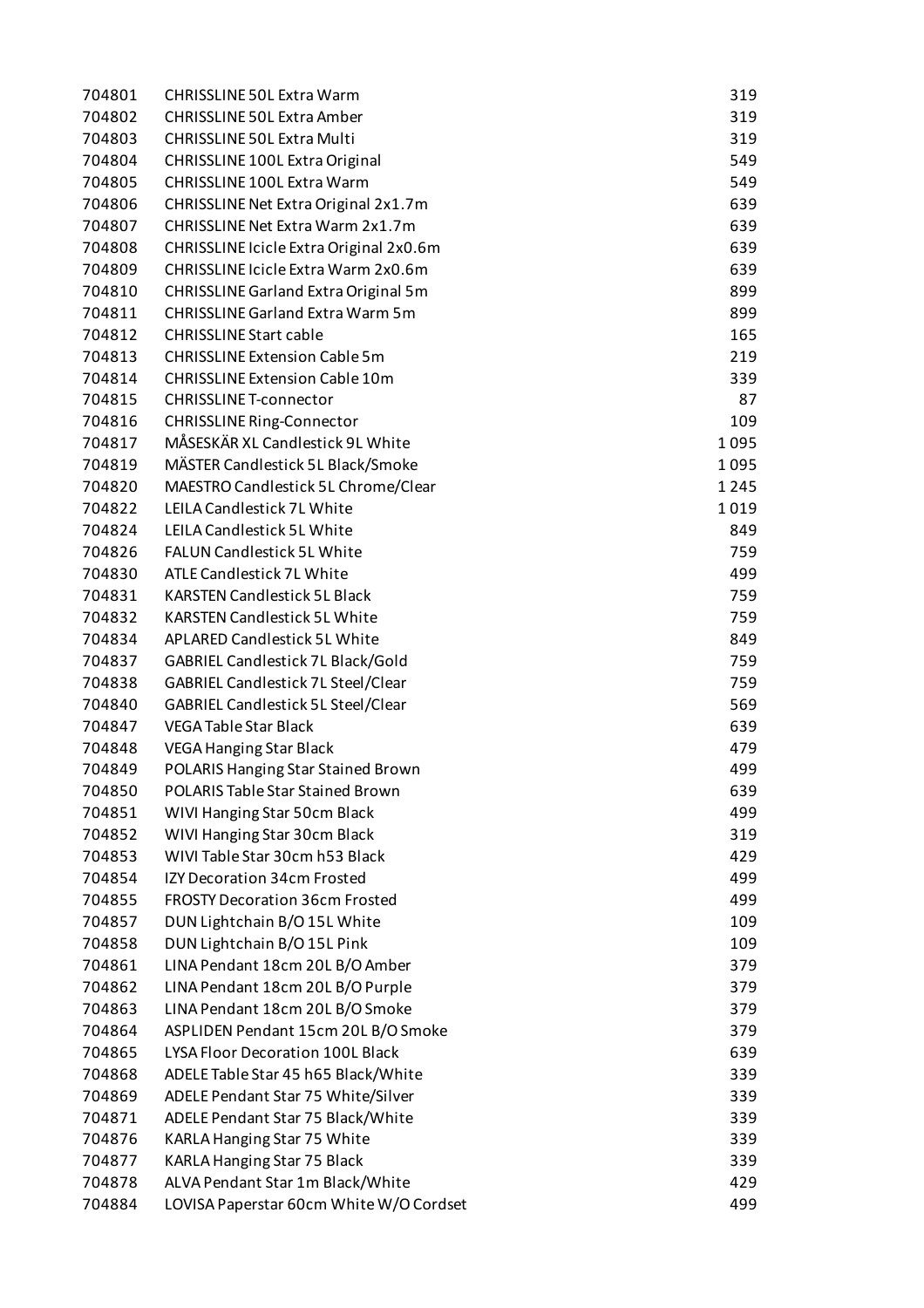| 704887 | CORNELIA Paperstar 44cm White W/O Cordset         | 469  |
|--------|---------------------------------------------------|------|
| 704895 | <b>ELISABETH Decoration 30L Black</b>             | 499  |
| 704897 | <b>GRANLUND Christmas Tree 120L Green</b>         | 2545 |
| 704898 | GRANLUND Christmas tree 120L Green w. snow        | 2545 |
| 704900 | <b>CLARA Pendant Star 75cm White</b>              | 369  |
| 704901 | <b>CLARA Pendant Star 75 Black</b>                | 369  |
| 704902 | <b>CLARA Pendant Star 75 Red</b>                  | 369  |
| 704903 | <b>CLARA Pendant Star 75 Saffron</b>              | 369  |
| 704904 | <b>CLARA Pendant Star 75 Pink</b>                 | 369  |
| 704905 | <b>CLARA Table Star 45 White</b>                  | 369  |
| 704906 | <b>CLARA Table Star 45 Black</b>                  | 369  |
| 704907 | <b>CLARA Table Star 45 Red</b>                    | 369  |
| 704908 | <b>CLARA Table Star 45 Saffron</b>                | 369  |
| 704909 | <b>CLARA Table Star 45 Pink</b>                   | 369  |
| 704910 | <b>OLIVIA Pendant Star 75 White</b>               | 339  |
| 704911 | OLIVIA Pendant Star 75 Pink                       | 339  |
| 704913 | CARITA Pendant Star 75 White/Gold                 | 339  |
| 704915 | ISADORA Pendant Star 75 White/Gold                | 339  |
| 704932 | Mister telephone box snow lantern rough red timer | 429  |
| 704942 | STRAUSS Pendant Star 75 White/Gold                | 319  |
| 704943 | Sterling 3D star 60 cm                            | 599  |
| 704950 | Nicolas 2D star                                   | 519  |
| 704952 | NICOLAS 2D Star 45cm Red/White tips               | 419  |
| 704959 | <b>LOTHAR Lantern Santa Bronze</b>                | 389  |
| 704960 | LOTHAR Lantern Santa Rosegold                     | 389  |
| 704978 | <b>RICKARD Square Snow Lantern</b>                | 499  |
| 704979 | <b>LOCO Snow Lantern</b>                          | 599  |
| 704983 | <b>KARSTEN Candlestick Lantern Bronze</b>         | 1079 |
| 704993 | <b>BOBO Table Star Small</b>                      | 809  |
| 704994 | <b>BOBO Table Star Big</b>                        | 1095 |
| 705002 | RICKARD Lantern Snow Square Antique Brown Church  | 599  |
| 705004 | MISTER Lantern Telephone Box Snow Red Santa       | 539  |
| 705008 | <b>CELINE Candlestick 7L Blue</b>                 | 489  |
| 705026 | <b>FOLKABO Decoration Forest White</b>            | 319  |
| 705029 | GRYT Lightchain 2D Star 10L White                 | 129  |
| 705030 | <b>GULLABO Decoration Spiral Tree Small</b>       | 229  |
| 705038 | GERMUND 3D Lightchain 10 Stars White Transformer  | 699  |
| 705056 | <b>MARTIN Pendant Star 35L Silver</b>             | 279  |
| 705057 | <b>CELINE Candlestick 7L Grey</b>                 | 489  |
| 705137 | PETER Christmas Tree Shop LED B/O                 | 419  |
| 705143 | <b>CLARA Pendant Star 45 Black</b>                | 299  |
| 705144 | <b>CLARA Pendant Star 45 Red</b>                  | 299  |
| 705158 | MAJKEN Lightchain Stars 10L White/Gold            | 369  |
| 705159 | TITTI Pendant Star 75 Red/Blue                    | 369  |
| 705188 | MÄSTER Candlestick 5L Blackchrome/Smoke           | 1095 |
| 705189 | JUNIOR Candlestick 7L Black chrome/Smoke          | 1095 |
| 705190 | MÄSTER XL Candlestick 7L Chrome/Clear             | 1645 |
| 705191 | MÄSTER XL Candlestick 7L Gold/Clear               | 1645 |
| 705192 | MÄSTER XL Candlestick 7L Black/Smoke              | 1645 |
| 705193 | VECTRA 3D Pendant Star 60cm IP44 White (Cut case) | 569  |
| 705222 | SWEETIE Decoration Heart 15L Gold/Clear           | 429  |
| 705224 | SWEETIE Decoration Star 15L Gold/Clear            | 429  |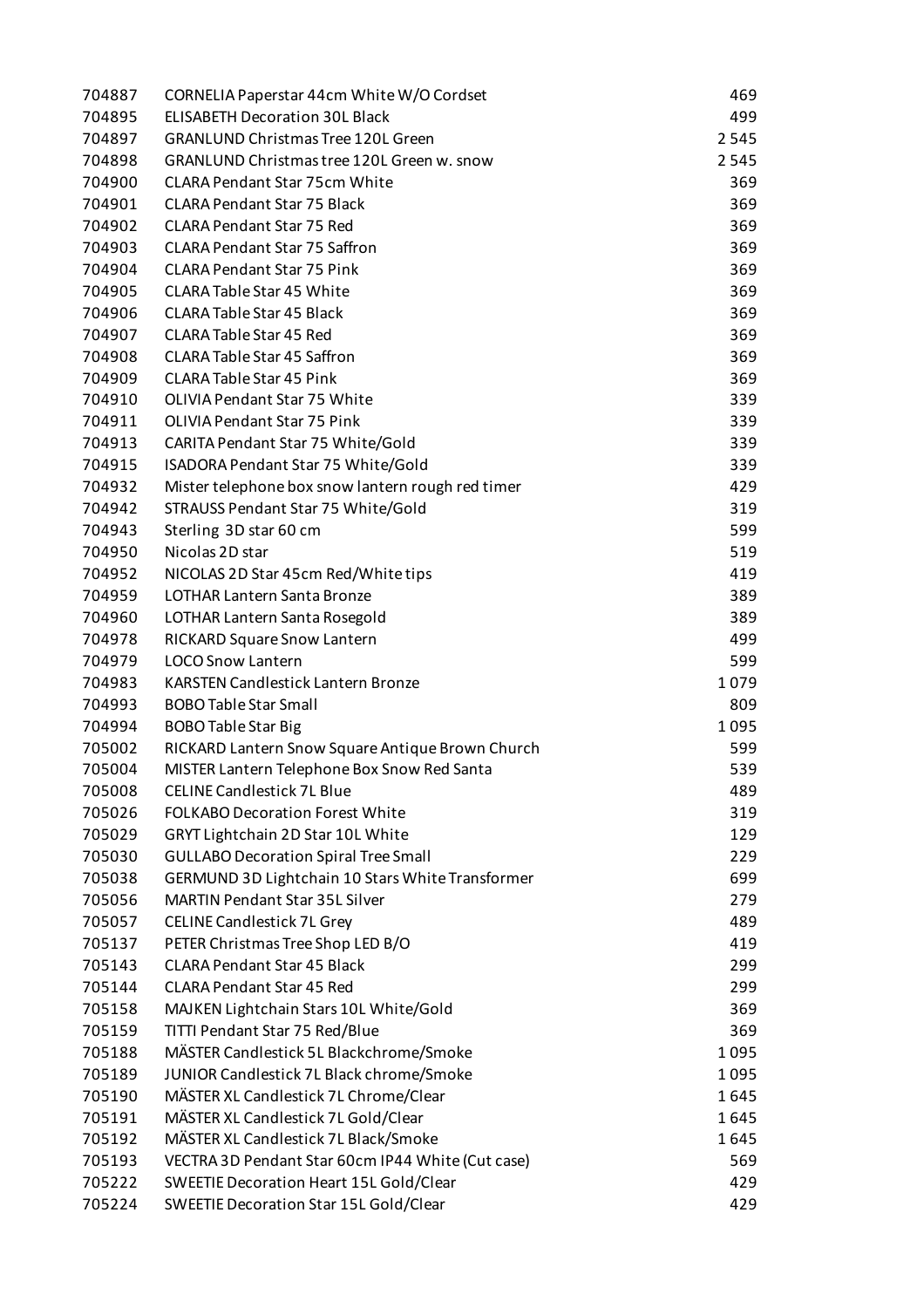| 705230 | PEARL Glass Decoration 12cm 20L White        | 249  |
|--------|----------------------------------------------|------|
| 705232 | PEARL Glass Decoration 15cm 20L Pink         | 249  |
| 705233 | PEARL Glass Decoration 15cm 20L White        | 249  |
| 705235 | <b>MANHATTAN Candlestick 5L Black</b>        | 979  |
| 705236 | <b>MANHATTAN Candlestick 5L Brass</b>        | 1045 |
| 705237 | <b>MANHATTAN Candlestick 5L Steel</b>        | 979  |
| 705238 | <b>MANHATTAN Floor Candlestick 5L Black</b>  | 1545 |
| 705239 | <b>MANHATTAN Floor Candlestick 5L Brass</b>  | 1645 |
| 705240 | <b>MANHATTAN Floor Candlestick 5L Steel</b>  | 1545 |
| 705242 | <b>STEP Candlestick 7L Black</b>             | 1395 |
| 705244 | ATLE Candlestick 9L White                    | 709  |
| 705254 | <b>GINGER Candlestick 4L Brass</b>           | 599  |
| 705255 | <b>GINGER Candlestick 4L Black</b>           | 599  |
| 705259 | <b>SURROUND Pendant 5L Black</b>             | 1045 |
| 705261 | <b>SURROUND Candlestick 5L White</b>         | 1095 |
| 705262 | <b>SURROUND Candlestick 5L Black</b>         | 1095 |
| 705270 | LEVELS Candlestick 5L Brass/Clear            | 1795 |
| 705271 | LEVELS Candlestick 5L Chrome/Clear           | 1795 |
| 705274 | IMAGINE Candlestick 5L Black/Clear           | 979  |
| 705279 | <b>GRASSE Candlestick 7L Black</b>           | 909  |
| 705281 | NICE Candlestick 5L Black                    | 709  |
| 705282 | NICE Candlestick Black/Brass                 | 759  |
| 705283 | NECKLACE Candlestick 11L White/Gold          | 1095 |
| 705285 | NECKLACE Candlestick 11L Black/Gold          | 1095 |
| 705287 | LIGHTHOUSE Decoration 120L Black/Clear       | 649  |
| 705290 | FEATHER Wreath 35cm 40L White                | 709  |
| 705298 | <b>CONTOUR Pendant Star 1L Gold</b>          | 709  |
| 705299 | <b>CONTOUR Pendant Star 1L Black</b>         | 709  |
| 705300 | STAR Table base to Cornelia/Sol              | 239  |
| 705301 | MARIGOLD Table Star 45cm Pink/Brass          | 529  |
| 705302 | MARIGOLD Table Star 45cm Green/Brass         | 529  |
| 705303 | MARIGOLD Table Star 45cm White/Brass         | 529  |
| 705304 | MARIGOLD Pendant Star 45cm Pink              | 359  |
| 705305 | <b>MARIGOLD Pendant Star 45cm Green</b>      | 359  |
| 705306 | <b>MARIGOLD Pendant Star 45cm White</b>      | 359  |
| 705307 | <b>MARIGOLD Pendant Star 60cm Pink</b>       | 429  |
| 705309 | <b>MARIGOLD Pendant Star 60cm White</b>      | 429  |
| 705310 | BAROQUE Table Star 45cm White/Antique        | 459  |
| 705312 | BAROQUE Table Star 45cm Blue/Antique         | 459  |
| 705313 | BAROQUE Table Star 45cm Bordeaux/Antique     | 459  |
| 705315 | <b>BAROQUE Pendant Star 45cm White</b>       | 309  |
| 705318 | <b>BAROQUE Pendant Star 45cm Bordeaux</b>    | 309  |
| 705320 | <b>BAROQUE Pendant Star 75cm White</b>       | 459  |
| 705323 | <b>BAROQUE Pendant Star 75cm Bordeaux</b>    | 459  |
| 705329 | CLARA Table Star 1L 45cm Green/Black         | 379  |
| 705330 | CLARA Pendant Star 1L75cm Green              | 379  |
| 705334 | PHILIPPA Candlestick 5L Gold/Black           | 1295 |
| 705336 | CORNELIA Paperstar 44cm Light Brown W/O Cord | 489  |
| 705337 | CHOICE Light Chain 200L LED Flashing Multi   | 1395 |
| 705391 | <b>LINA Table Decoration Xmas Tree</b>       | 479  |
| 705394 | <b>KARSTEN Candlestick 7L Bronze</b>         | 1145 |
| 705402 | <b>FIBBE Decoration Greenhouse</b>           | 579  |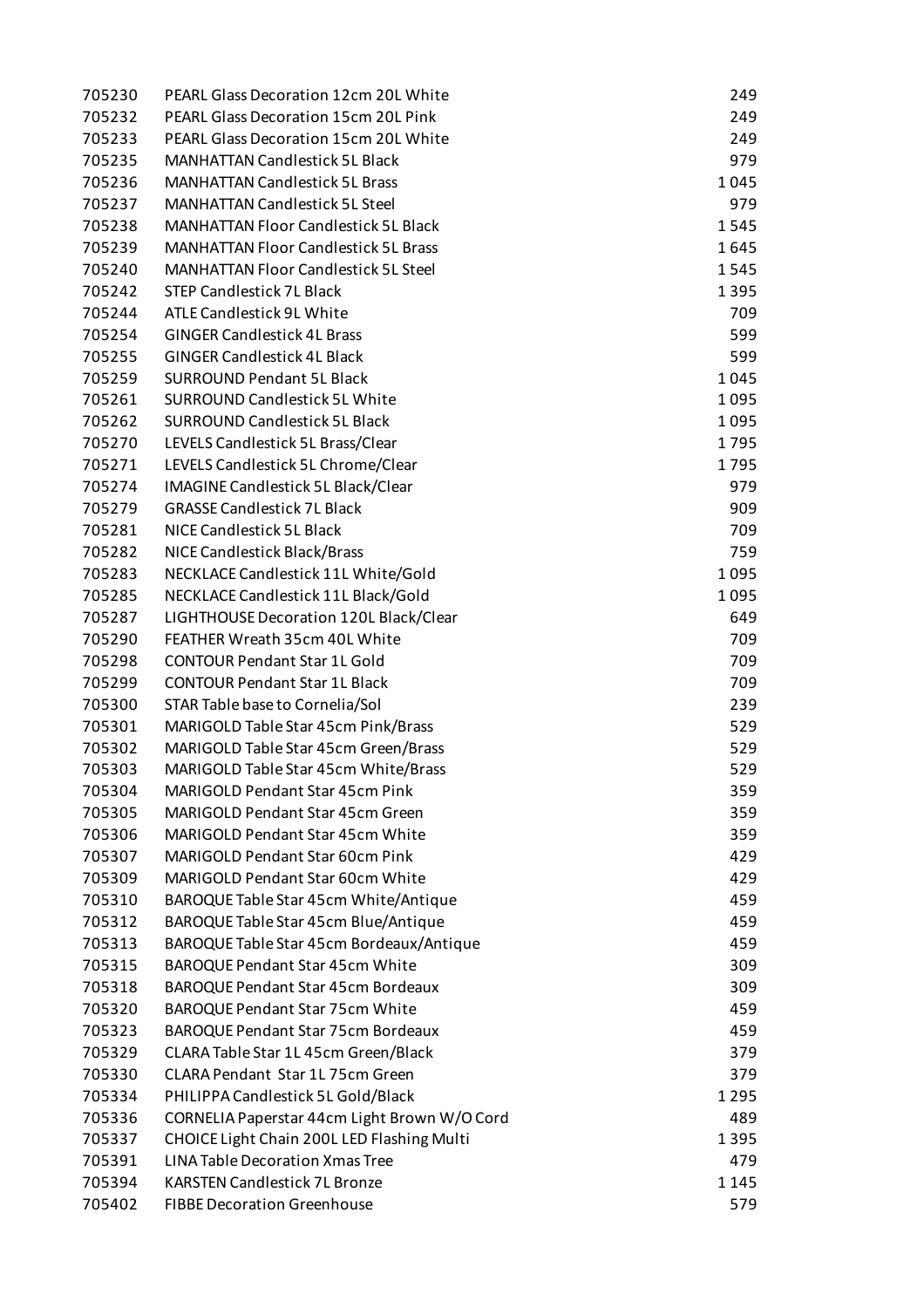| 705405 | <b>MALTE Decoration Spinning Xmas Tree</b>         | 369  |
|--------|----------------------------------------------------|------|
| 705406 | <b>DJUPVIK Decoration Santa Store</b>              | 409  |
| 705408 | <b>ELTA Decoration Christmas Trees</b>             | 409  |
| 705409 | GÅRD Decoration Santas Tree Shop                   | 579  |
| 705410 | <b>GÅRDA Decoration Fast Food</b>                  | 629  |
| 705413 | JOKER Decoration Merry-Go-Round                    | 729  |
| 705414 | <b>STOR Decoration Frosen Waterfall</b>            | 829  |
| 705416 | SANDĂ Decoration Santas Sleigh                     | 929  |
| 705417 | TYR Decoration Skating round Xmas Tree             | 649  |
| 705418 | ALTA Decoration City Church                        | 759  |
| 705420 | <b>FRISK Decoration Hockey</b>                     | 969  |
| 705423 | <b>STENSARP Decoration Santas Work Shop</b>        | 1095 |
| 705428 | MIA Lightchain Decoration 10L Santa                | 379  |
| 705432 | ISA Lightchain Decoration 10L Hearts               | 109  |
| 705434 | RIA Lightchain Decoration Reindeers                | 109  |
| 705436 | TRI Lightchain Decoration 10L Tree/Stars Silver    | 105  |
| 705439 | MIK Lightchain Decoration 20L Round Prisms         | 105  |
| 705441 | ZOO Lightchain Decoration 10L Glittering Balls Sil | 114  |
| 705442 | ZOO Lightchain Decoration 10L Wired Balls Silver   | 99   |
| 705443 | ELON Table Star 30L Gold                           | 189  |
| 705453 | <b>BING Decoration Santa Snowman White</b>         | 849  |
| 705455 | <b>BUNG Decoration Lantern Brown</b>               | 519  |
| 705456 | <b>ARVID Decoration Lantern Grey</b>               | 499  |
| 705475 | SOL Paperstar 44cm White W/O Cordset               | 529  |
| 705476 | SOL Paperstar 60cm White W/O Cordset               | 649  |
| 705477 | CORNELIA Paperstar 60cm White W/O Cord             | 649  |
| 705478 | CORNELIA Paperstar 60cm Light Brown W/O Cord       | 649  |
| 705481 | <b>VELOURS Pendant Star 45cm Red</b>               | 269  |
| 705482 | <b>VELOURS Pendant Star 45cm Blue</b>              | 269  |
| 705486 | <b>VELOURS Pendant Star 75cm Red</b>               | 429  |
| 705487 | <b>VELOURS Pendant Star 75cm Blue</b>              | 429  |
| 705491 | <b>VELOURS Table Star 45cm Red</b>                 | 459  |
| 705492 | <b>VELOURS Table Star 45cm Blue</b>                | 459  |
| 705502 | MARIGOLD Pendant Star 45cm Grey                    | 359  |
| 705503 | MARIGOLD Pendant Star 60cm Grey                    | 429  |
| 705504 | MARIGOLD Table Star 45cm Grey/Brass                | 529  |
| 705505 | SPAREBULB 34V 3W E10 Capsule 3-P                   | 54   |
| 705506 | SPAREBULB 55V 3W E10 Capsule 3-P                   | 54   |
| 705507 | SPAREBULB 26V 3W 3-p E10                           | 42   |
| 705519 | SPARE BULB 60V 3W E10                              | 54   |
| 705531 | POL Garland LED B/O                                | 299  |
| 705548 | TILDE Pendant Star 45 White/Gold                   | 269  |
| 705608 | BLINK Pendant Star 7L 45cm Red                     | 329  |
| 705609 | BLINK Pendant Star 7L 75cm Red                     | 199  |
| 705610 | BLANK Pendant Star 7L 45cm Gold                    | 259  |
| 705611 | <b>BLANK Pendant Star 7L 75cm Gold</b>             | 329  |
| 705612 | <b>BLANK Pendant Star 7L 45cm Silver</b>           | 259  |
| 705613 | <b>BLANK Pendant Star 7L 75cm Silver</b>           | 329  |
| 705618 | KING Decoration Santa 26cm LED                     | 269  |
| 705688 | RUNE Santa Inflatable Deco                         | 995  |
| 705690 | CORDSET For Paperstars E14 3,5m White              | 139  |
| 705691 | CORDSET For Paperstars E14 3,5m Black              | 139  |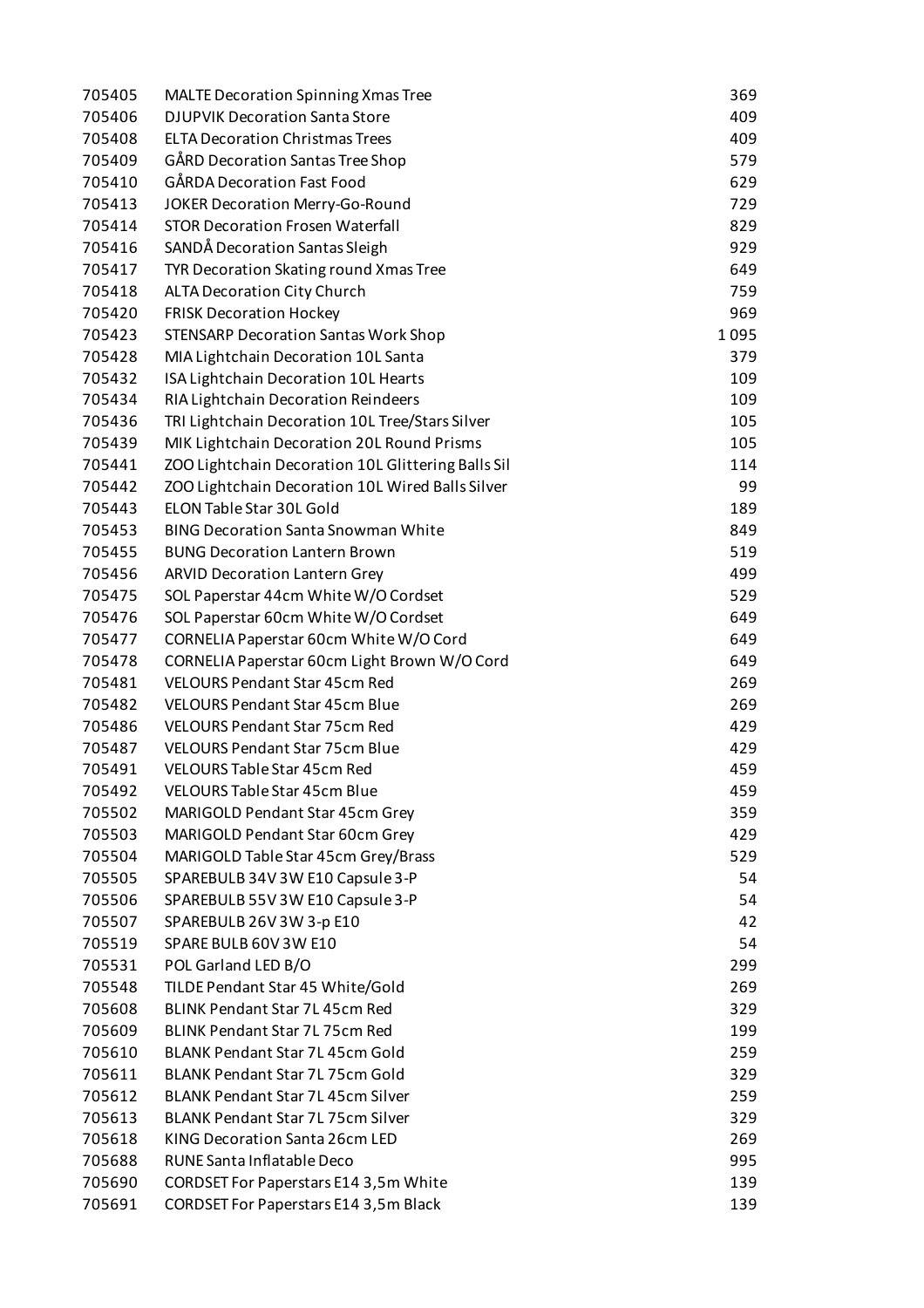| 705717 | CHRISSLINE Expandable 100L Extra Warm                 | 709     |
|--------|-------------------------------------------------------|---------|
| 705740 | <b>RUSTIC Table Star Black</b>                        | 1095    |
| 705741 | <b>RUSTIC Table Star Painted Gold</b>                 | 1095    |
| 705742 | VIEW Table Decoration Big LED Natural                 | 689     |
| 705743 | VIEW Table Decoration Big LED Natural/Red             | 689     |
| 705744 | <b>VIEW Table Decoration Small LED Natural</b>        | 409     |
| 705745 | VIEW Table Decoration Small LED Natural/Red           | 429     |
| 705747 | <b>DUNGE Table Decoration White</b>                   | 929     |
| 705748 | <b>DUNGE Table Decoration Black</b>                   | 929     |
| 705749 | <b>GLEAM Pendant Star Black</b>                       | 210     |
| 705750 | <b>GLEAM Pendant Star Silver</b>                      | 210     |
| 705751 | <b>GLEAM Pendant Star Gold</b>                        | 210     |
| 705753 | SERVE Light Chain Decoration 20L Silver               | 210     |
| 705754 | SERVE Light Chain Decoration 20L Gold                 | 210     |
| 705755 | DOUBLE Pendant 300L Silver                            | 759     |
| 705756 | DOUBLE Pendant 300L Gold                              | 759     |
| 705757 | DOUBLE Pendant 300L Black                             | 359     |
| 705758 | BROSA XL Candlestick 7L Black/Brass                   | 869     |
| 705763 | DUVA Pendant Star 150cm White                         | 649     |
| 705764 | JUNIOR Floor Candlestick 5L Black/Brass               | 1945    |
| 705765 | FUNCTION Table Star H60cm Black/White                 | 469     |
| 705766 | FUNCTION Table Star H75cm Black/White                 | 489     |
| 705767 | <b>FUNCTION Pendant Star Black/White</b>              | 429     |
| 705768 | CHOICE Tree Light Chain 200L Black                    | 1395    |
| 705770 | <b>BLING Decoration Black</b>                         | 269     |
| 705773 | DAZZLING Pendant Star Painted Silver                  | 869     |
| 705774 | DAZZLING Pendant Heart Painted Silver                 | 869     |
| 705775 | DAZZLING Pendant Circle Painted Silver                | 869     |
| 705776 | <b>TANGLE Pendant Star 45cm Silver</b>                | 469     |
| 705777 | <b>TANGLE Pendant Star 60cm Silver</b>                | 579     |
| 705778 | <b>MYSTIC Outdoor Decoration Ball 70cm Black IP44</b> | 979     |
| 705779 | KOMET 3-Set Black IP44                                | 759     |
| 705780 | <b>METEOR Hanging Decoration Black IP44</b>           | 649     |
| 705781 | CHRISSLINE Flagpole 10m 8 lines 800L Black            | 3 2 9 5 |
| 705785 | LUCIA Candlestick 4L Chrome/Clear                     | 1395    |
| 705786 | <b>GIGANT Candlestick 7L Satin Nickel</b>             | 1295    |
| 705787 | <b>GIGANT Candlestick 7L Black</b>                    | 1295    |
| 705788 | <b>GLITTER Pendant Star 75cm Silver</b>               | 359     |
| 705789 | <b>GLITTER Pendant Star 45cm Silver</b>               | 269     |
| 705790 | <b>GLITTER Pendant Star 75cm Gold</b>                 | 359     |
| 705791 | <b>GLITTER Pendant Star 45cm Gold</b>                 | 269     |
| 705792 | <b>GLITTER Pendant Star 75cm Bronze</b>               | 359     |
| 705793 | <b>GLITTER Pendant 45cm Bronze</b>                    | 269     |
| 705794 | GLITTER Table Star 45cm Black/Silver                  | 379     |
| 705795 | GLITTER Table Star 45cm Black/Gold                    | 379     |
| 705796 | GLITTER Table Star 45cm Black/Bronze                  | 379     |
| 705800 | ANGEL Table Decoration 40cm White                     | 539     |
| 705801 | ANGEL Table Decoration 30cm White                     | 459     |
| 705804 | ADMIRA Pendant Star 60cm White                        | 359     |
| 705805 | ADMIRA Pendant Star 45cm White                        | 269     |
| 705806 | ADMIRA Table Star 45cm Steel/White                    | 379     |
| 705807 | <b>EMBLA Pendant Velvet Star 45cm Brown</b>           | 269     |
|        |                                                       |         |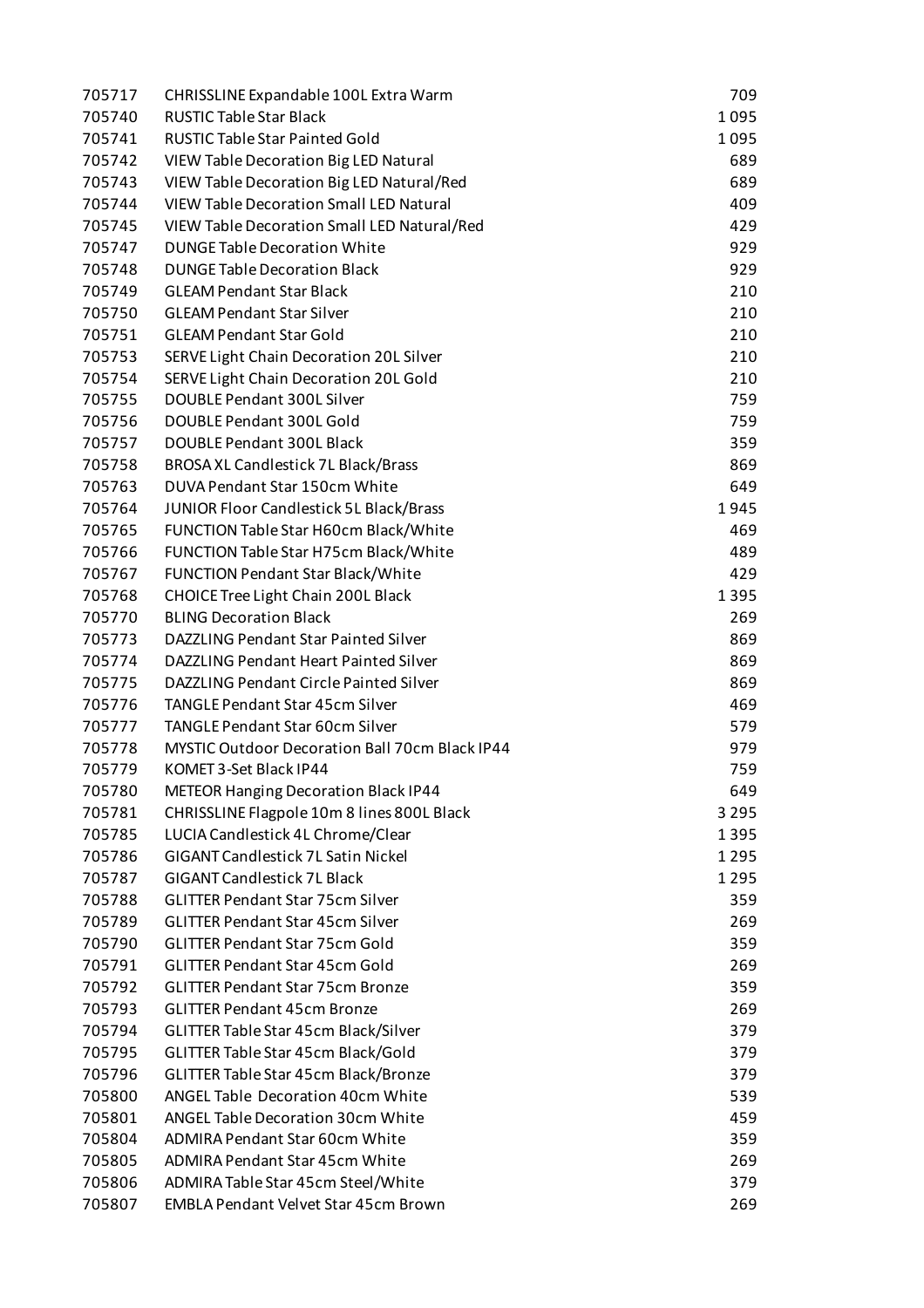| 705808   | <b>EMBLA Pendant Velvet Star 75cm Brown</b>       | 359  |
|----------|---------------------------------------------------|------|
| 705809   | EMBLA Table Velvet Star 45cm Black/Brown          | 379  |
| 705810   | ATLE Wooden Candlestick 7L Grey                   | 539  |
| 705811   | ATLE Wooden Candlestick 9L Grey                   | 699  |
| 705812   | PHILIPPA Candlestick 5L Black/White               | 1295 |
| 705813   | SVANEHOLM Candlestick 7L Grey                     | 749  |
| 705814   | <b>TUBBY Decoration Ring 20L White</b>            | 539  |
| 705815   | TUBBY Decoration Ring 20L White/Green/Red         | 539  |
| 705816   | BAMBOO Table Star 1L Black                        | 1295 |
| 705817   | <b>BAMBOO Table Star 1L Natural</b>               | 1295 |
| 705820   | <b>CHAPELLE Table Decoration White</b>            | 539  |
| 705821   | ALPHA Table Heart Black                           | 359  |
| 705822   | ALPHA Table Cirle Black                           | 359  |
| 705823   | ALPHA Table Star Black                            | 359  |
| 705824   | ALPHA Pendant Heart 45cm Black                    | 319  |
| 705825   | ALPHA Pendant Circle 45cm Black                   | 319  |
| 705826   | <b>ALPHA Pendant Star 45cm Black</b>              | 319  |
| 705827   | ALPHA Pendant Heart 30cm Black                    | 210  |
| 705828   | ALPHA Pendant Circle 30cm Black                   | 210  |
| 705829   | <b>ALPHA Pendant Star 30cm Black</b>              | 210  |
| 705830   | MELISSA Candlestick 5L White/Steel                | 579  |
| 705831   | MELISSA Candlestick 5L Grey/Antique               | 579  |
| 705832   | <b>BRIDGE Candlestick 5L White/Steel</b>          | 579  |
| 705833   | <b>BRIDGE Candlestick 5L Red/Steel</b>            | 579  |
| 705834   | NEELA Pendant Star 60cm White                     | 649  |
| 705835   | NEELA Pendant Star 60cm Grey                      | 649  |
| 705836   | NEELA Pendant Star 45cm White                     | 599  |
| 705837   | NEELA Pendant Star 45cm Grey                      | 599  |
| 705838   | NEELA Table Star 45cm White/Black                 | 709  |
| 705839   | NEELA Table Star 45cm Grey/Black                  | 709  |
| 705840   | SOLINA Pendant Star 60cm White                    | 649  |
| 705841   | SOLINA Pendant Star 60cm Grey                     | 649  |
| 705842   | SOLINA Pendant Star 45cm White                    | 599  |
| 705843   | SOLINA Pendant Star 45cm Grey                     | 599  |
| 705844   | SOLINA Table Star 35cm White/Steel                | 709  |
| 705845   | SOLINA Table Star 35cm Grey/Steel                 | 709  |
| 705846   | <b>GORM Candlestick 7L White</b>                  | 869  |
| 705847   | <b>GORM Candlestick 7L Red</b>                    | 869  |
| 705848   | <b>GORM Candlestick 7L Grey</b>                   | 869  |
| 705849   | <b>GRIM Candlestick 7L White</b>                  | 759  |
| 705850   | <b>GRIM Candlestick 7L Red</b>                    | 759  |
| 705851   | <b>GRIM Candlestick 7L Grey</b>                   | 759  |
| 705852   | ORGANO Candlestick 5L Black                       | 869  |
| 705853   | ORGANO Candlestick 5L Antique Brass               | 869  |
| 705854   | SWEETIE Decoration Star 15L Black/Clear           | 429  |
| 705855   | SWEETIE Decoration Heart 15L Black/Clear          | 429  |
| 705856   | <b>CASSIOPEIA Candlestick 5L White</b>            | 909  |
| 705857   | CASSIOPEIA Candlestick 5L Grey                    | 909  |
| 705858   | MELINE Light Chain Star 10L White                 | 379  |
| 705859   | MELINE Light Chain Black/Silver                   | 379  |
| 7844,400 | KIRJA Light chain 20L White                       | 419  |
|          | 8004,110 SVANEHOLM Candle light 7L Red/Decoration | 639  |
|          |                                                   |      |